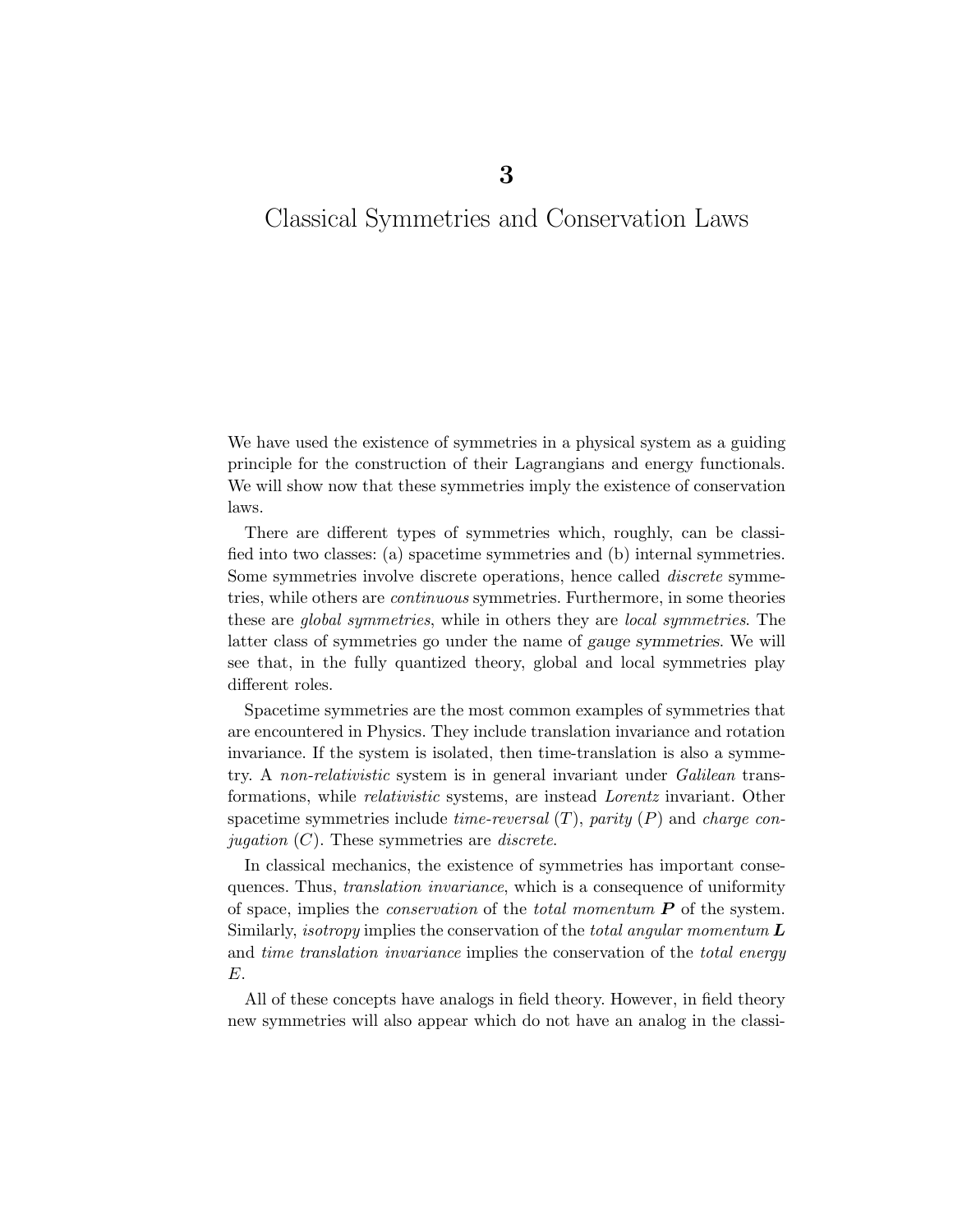cal mechanics of particles. These are the internal symmetries, that will be discussed below in detail.

#### 3.1 Continuous symmetries and Noether's theorem

We will show now that the existence of continuous symmetries has very profound implications, such as the existence of conservation laws. One important feature of these conservation laws is the existence of locally conserved currents. This is the content of the following theorem, due to Emmy Noether.

Noether's theorem: For every continuous global symmetry there exists a global conservation law.

Before we prove this statement, let us discuss the connection that exists between locally conserved currents and constants of motion. In particular, let us show that for every locally conserved current there exist a globally conserved quantity, i.e. a constant of motion. To this effect, let  $j^{\mu}(x)$  be some locally conserved current, i.e.  $j_{\mu}(x)$  satisfies the local constraint

$$
\partial_{\mu}j^{\mu}(x) = 0 \tag{3.1}
$$



Figure 3.1 A spacetime 4-volume.

Let  $\Omega$  be a bounded 4-volume of spacetime, with boundary  $\partial\Omega$ . Then, the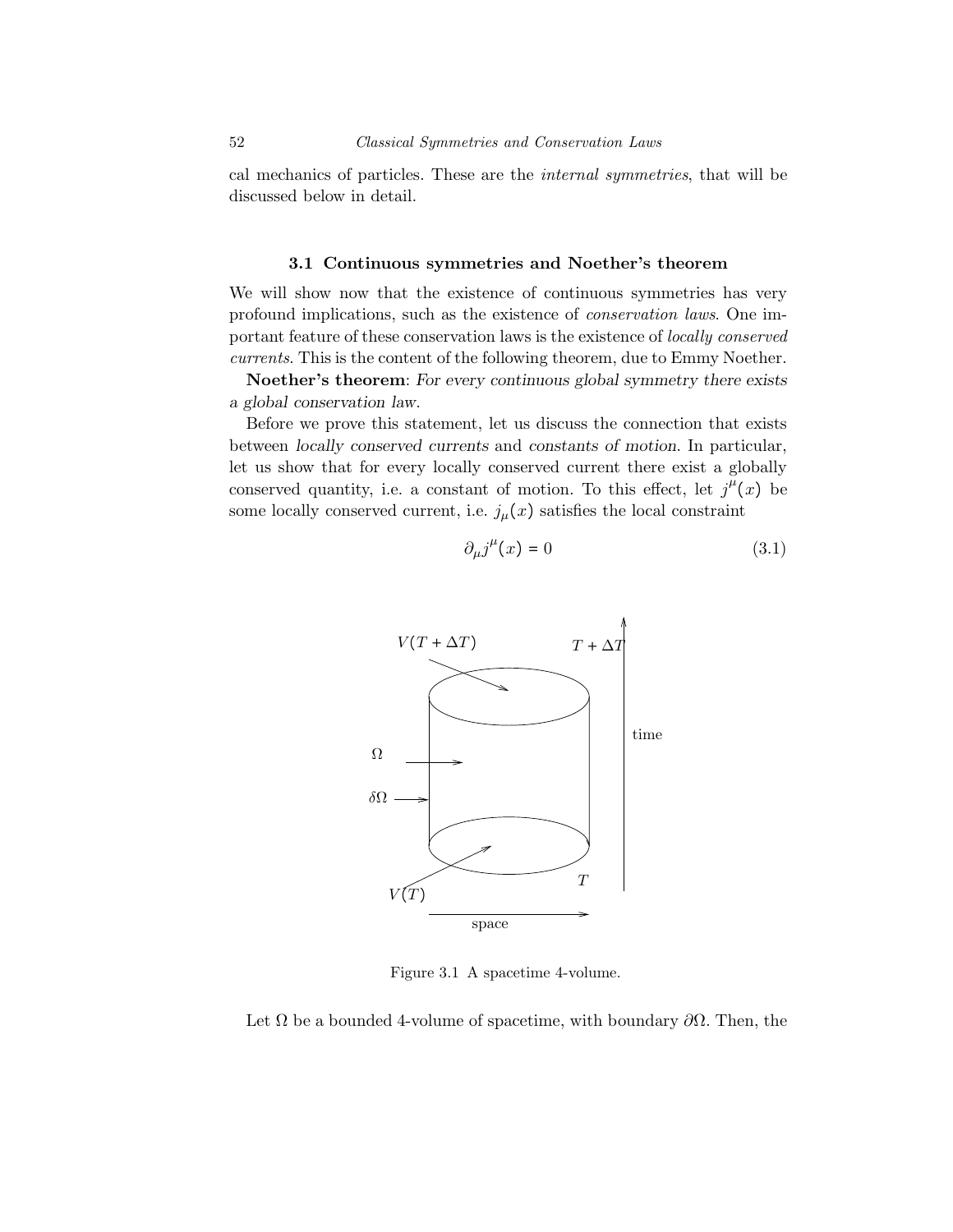Divergence (Gauss) theorem tells us that

$$
0 = \int_{\Omega} d^4 x \ \partial_{\mu} j^{\mu}(x) = \oint_{\partial \Omega} dS_{\mu} j^{\mu}(x) \tag{3.2}
$$

where the r.h.s. is a surface integral on the *oriented closed surface*  $\partial\Omega$  (a 3volume). Let us suppose that the 4-volume  $\Omega$  extends all the way to infinity in space and has a finite extent in time  $\Delta T$ .

If there are no currents at *spacial* infinity, i.e.  $\lim_{|\mathbf{x}| \to \infty} j^{\mu}(\mathbf{x}, x_0) = 0$ , then only the top (at time  $T + \Delta T$ ) and the bottom (at time T) of the boundary  $\partial\Omega$  (shown in Fig. (3.1)) will contribute to the surface (boundary) integral. Hence, the r.h.s. of  $Eq.(3.2)$  becomes

$$
0 = \int_{V(T+\Delta T)} dS_0 j^0(\mathbf{x}, T + \Delta T) - \int_{V(T)} dS_0 j^0(\mathbf{x}, T) \tag{3.3}
$$

Since  $dS_0 \equiv d^3x$ , the boundary contributions reduce to two oriented 3volume integrals

$$
0 = \int_{V(T+\Delta T)} d^3x \, j^0(\mathbf{x}, T + \Delta T) - \int_{V(T)} d^3x \, j^0(\mathbf{x}, T) \tag{3.4}
$$

Thus, the quantity  $Q(T)$ 

$$
Q(T) \equiv \int_{V(T)} d^3x \; j^0(\mathbf{x}, T) \tag{3.5}
$$

is a constant of motion, i.e.

$$
Q(T + \Delta T) = Q(T) \qquad \forall \Delta T \tag{3.6}
$$

Hence, the existence of a locally conserved current, satisfying  $\partial_\mu j^\mu = 0$ , implies the existence of a globally conserved charge (or Noether charge)  $Q = \int d^3x \, j^0(\boldsymbol{x},T)$ , which is a *constant of motion*. Thus, the proof of the Noether theorem reduces to proving the existence of a locally conserved current. In the following sections we will prove Noether's theorem for internal and spacetime symmetries.

## 3.2 Internal symmetries

Let us begin, for simplicity, with the case of the *complex scalar field*  $\phi(x) \neq$  $\phi^*(x)$ . The arguments that follow below are easily generalized to other cases. Let  $\mathcal{L}(\phi, \partial_{\mu}\phi, \phi^*, \partial_{\mu}\phi^*)$  be the Lagrangian density. We will assume that the Lagrangian is invariant under the *continuous global* internal symmetry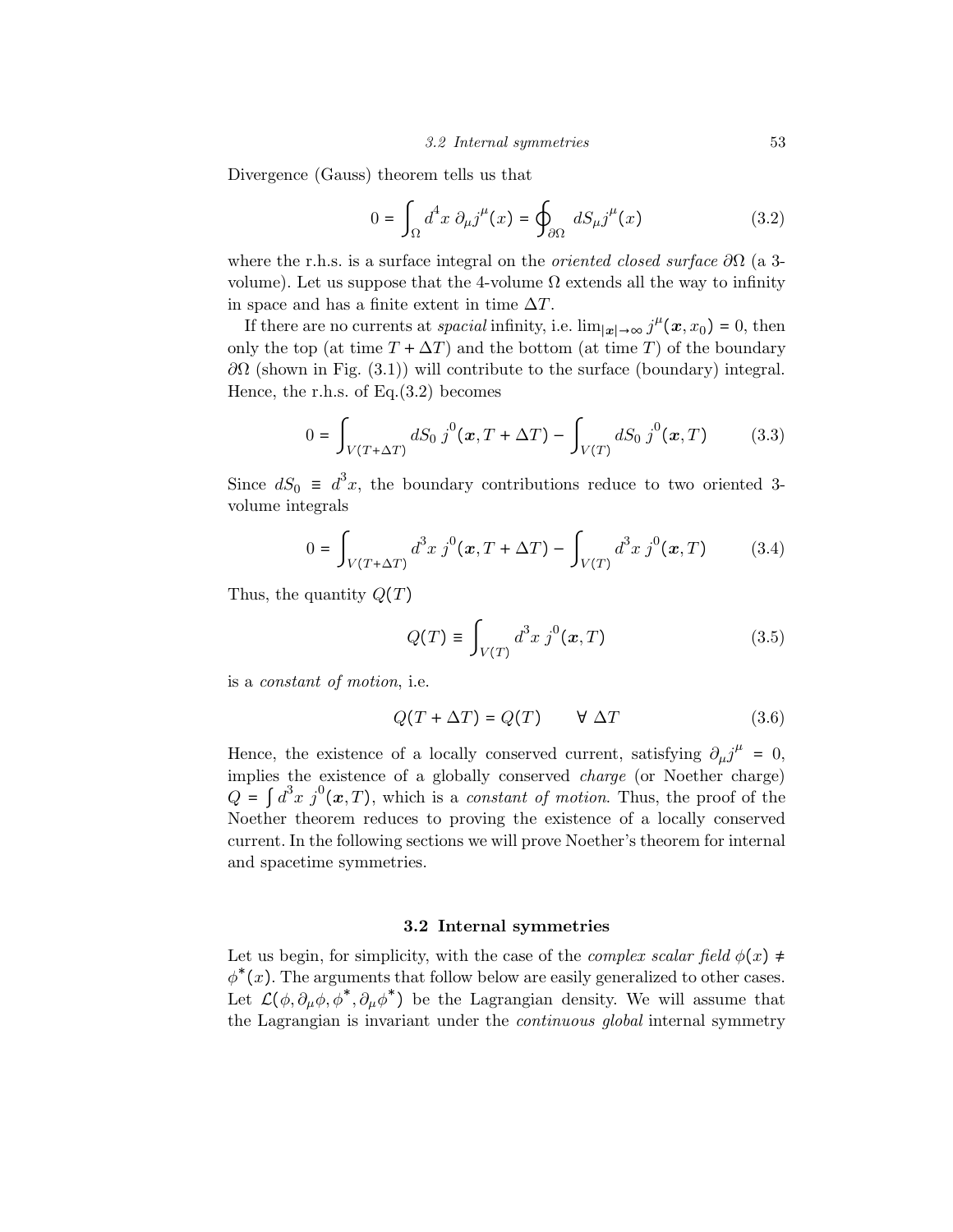transformation

$$
\phi(x) \mapsto \phi'(x) = e^{i\alpha} \phi(x)
$$
  

$$
\phi^*(x) \mapsto \phi'^*(x) = e^{-i\alpha} \phi^*(x)
$$
 (3.7)

where  $\alpha$  is an arbitrary real number (not a function!). The system is *invariant* under the transformation of Eq.(3.7) if the Lagrangian  $\mathcal L$  satisfies

$$
\mathcal{L}(\phi', \partial_{\mu}\phi', {\phi'}^*, \partial_{\mu}{\phi'}^*) \equiv \mathcal{L}(\phi, \partial_{\mu}\phi, {\phi}^*, \partial_{\mu}\phi^*)
$$
 (3.8)

Then we say that the transformation shown in Eq. $(3.7)$  is a global symmetry of the system.

In particular, for an infinitesimal transformation we have

$$
\phi'(x) = \phi(x) + \delta\phi(x) + ..., \qquad \phi^{**}(x) = \phi^{*}(x) + \delta\phi^{*}(x) + ... \qquad (3.9)
$$

where  $\delta\phi(x) = i\alpha\phi(x)$ . Since  $\mathcal L$  is *invariant*, its variation must be identically equal to zero. The variation  $\delta \mathcal{L}$  is

$$
\delta \mathcal{L} = \frac{\delta \mathcal{L}}{\delta \phi} \delta \phi + \frac{\delta \mathcal{L}}{\delta \partial_{\mu} \phi} \delta \partial_{\mu} \phi + \frac{\delta \mathcal{L}}{\delta \phi^*} \delta \phi^* + \frac{\delta \mathcal{L}}{\delta \partial_{\mu} \phi^*} \delta \partial_{\mu} \phi^* \tag{3.10}
$$

Using the equation of motion

$$
\frac{\delta \mathcal{L}}{\delta \phi} - \partial_{\mu} \left( \frac{\delta \mathcal{L}}{\delta \partial_{\mu} \phi} \right) = 0 \tag{3.11}
$$

and its complex conjugate, we can write the variation  $\delta \mathcal{L}$  in the form of a total divergence

$$
\delta \mathcal{L} = \partial_{\mu} \left[ \frac{\delta \mathcal{L}}{\delta \partial_{\mu} \phi} \delta \phi + \frac{\delta \mathcal{L}}{\delta \partial_{\mu} \phi^*} \delta \phi^* \right]
$$
(3.12)

Thus, since  $\delta \phi = i \alpha \phi$  and  $\delta \phi^* = -i \alpha \phi^*$ , we get

$$
\delta \mathcal{L} = \partial_{\mu} \left[ i \left( \frac{\delta \mathcal{L}}{\delta \partial_{\mu} \phi} \phi - \frac{\delta \mathcal{L}}{\delta \partial_{\mu} \phi^*} \phi^* \right) \alpha \right]
$$
(3.13)

Hence, since  $\alpha$  is arbitrary,  $\delta \mathcal{L}$  will vanish identically if and only if the 4vector  $j^{\mu}$ , defined by

$$
j^{\mu} = i \left( \frac{\delta \mathcal{L}}{\delta \partial_{\mu} \phi} \phi - \frac{\delta \mathcal{L}}{\delta \partial_{\mu} \phi^*} \phi^* \right)
$$
 (3.14)

is locally conserved, i.e.

$$
\delta \mathcal{L} = 0 \quad \text{iff} \quad \partial_{\mu} j^{\mu} = 0 \tag{3.15}
$$

In particular, if  $\mathcal L$  has the form

$$
\mathcal{L} = (\partial_{\mu}\phi)^{*}(\partial^{\mu}\phi) - V(|\phi|^{2})
$$
\n(3.16)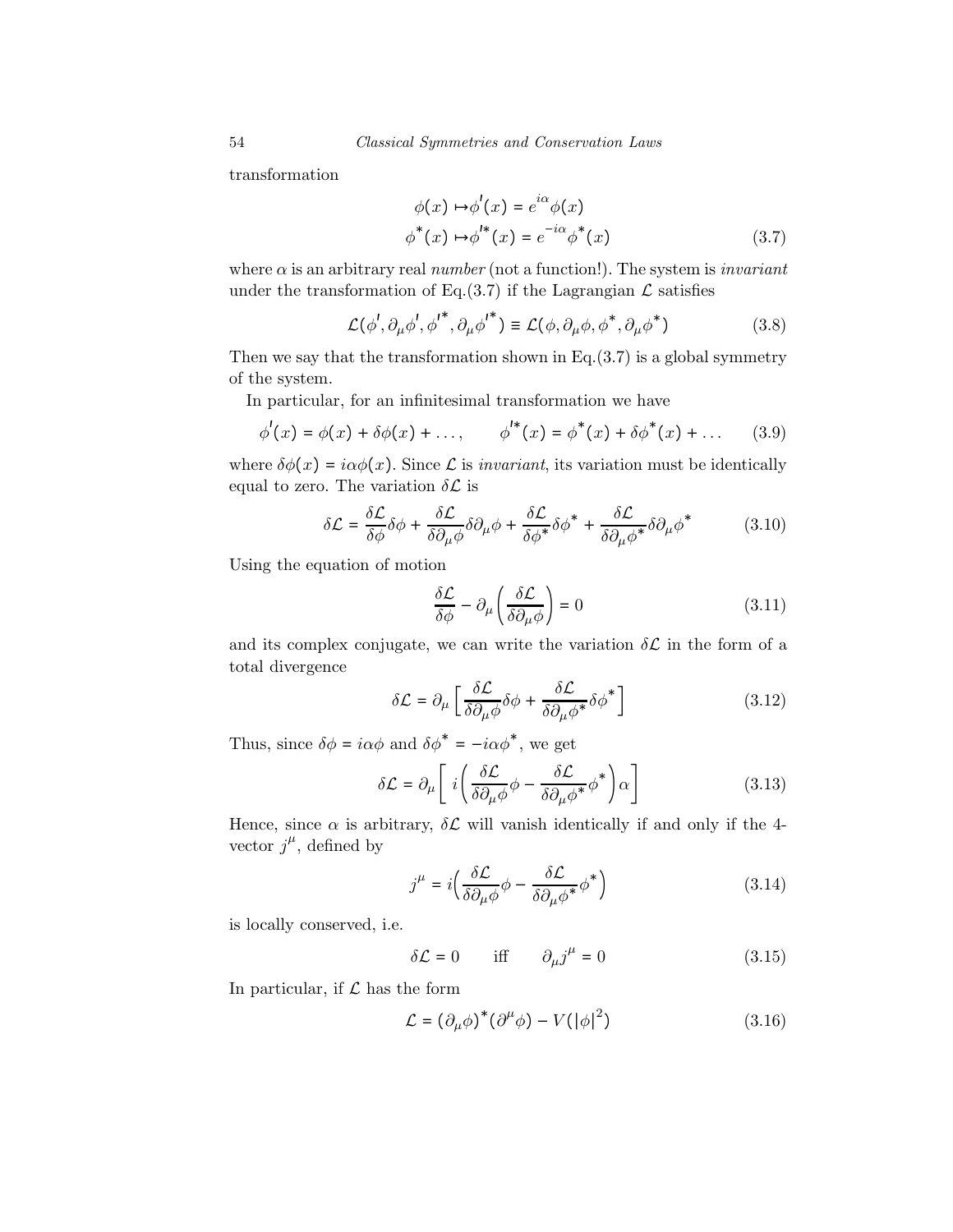which is manifestly invariant under the symmetry transformation of Eq.(3.7), we see that the current  $j^{\mu}$  is given by

$$
j^{\mu} = i \left( \partial^{\mu} \phi^* \phi - \phi^* \partial^{\mu} \phi \right) \equiv i \phi^* \overleftrightarrow{\partial_{\mu}} \phi \tag{3.17}
$$

Thus, the presence of a continuous internal symmetry implies the existence of a locally conserved current.

Furthermore, the conserved charge  $Q$  is given by

$$
\mathcal{Q} = \int d^3x \, j^0(\boldsymbol{x}, x_0) = \int d^3x \, i\phi^* \overleftrightarrow{\partial_0} \phi \tag{3.18}
$$

In terms of the canonical momentum  $\Pi(x)$ , the globally conserved charge  $\mathcal Q$ of the charged scalar field is

$$
\mathcal{Q} = \int d^3x \; i(\phi^* \Pi - \phi \Pi^*) \tag{3.19}
$$

## 3.3 Global symmetries and group representations

Let us generalize the result of the last subsection. Let us consider a scalar field  $\phi^a$  which transforms irreducibly under a certain representation of a Lie group  $G$ . In the case considered in the previous section the group  $G$  is the group of complex numbers of unit length, the group  $U(1)$ . The elements of this group,  $g \in U(1)$ , have the form  $g = e^{i\alpha}$ .



Figure 3.2 The  $U(1)$  group is isomorphic to the unit circle while the real numbers  $\mathbb R$  are isomorphic to a tangent line.

This set of complex numbers forms a group in the sense that,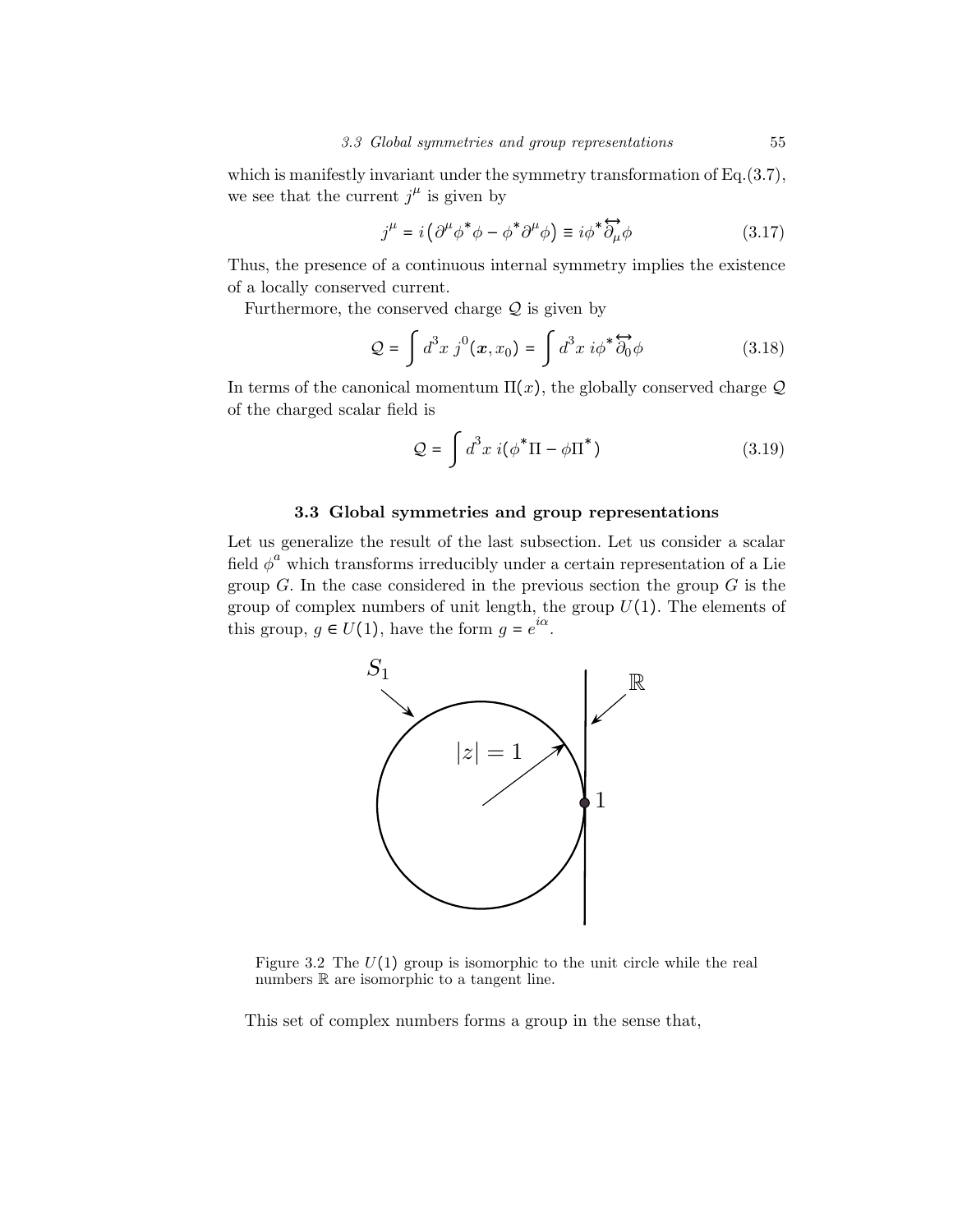1 . It is closed under complex multiplication, i.e.

$$
g = e^{i\alpha} \in U(1) \quad \text{and} \quad g' = e^{i\beta} \in U(1) \Rightarrow g * g' = e^{i(\alpha + \beta)} \in U(1).
$$
\n(3.20)

- 2. There is an identity element, i.e.  $q = 1$ .
- 3. For every element  $g = e^{i\alpha} \in U(1)$  there is a unique inverse element  $g^{-1} = e^{-i\alpha} \in U(1).$

The elements of the group  $U(1)$  are in one-to-one correspondence with the points of the unit circle  $S_1$ . Consequently, the parameter  $\alpha$  that labels the transformation (or element of this group) is defined modulo  $2\pi$ , and it should be restricted to the interval  $(0, 2\pi]$ . On the other hand, transformations infinitesimally close to the identity element, 1, lie essentially on the line tangent to the circle at 1 and are isomorphic to the group of real numbers R. The group  $U(1)$  is compact, in the sense that the length of the natural parametrization of its elements is  $2\pi$ , which is finite. In contrast, the group  $\mathbb R$  of real numbers is not compact (see Fig. (3.2)). In the sequel, we will almost always work with internal symmetries with a compact Lie group.

For infinitesimal transformations the groups  $U(1)$  and R are essentially identical. There are, however, field configurations for which they are not. A typical case is the vortex configuration in two dimensions. For a vortex the phase of the field on a large circle of radius  $R \to \infty$  winds by  $2\pi$ . Such configurations would not exist if the symmetry group was  $\mathbb R$  instead of  $U(1)$ (note that analyticity requires that  $\phi \to 0$  as  $x \to 0$ .)



Figure 3.3 A vortex

Another example is the N-component *real* scalar field  $\phi^a(x)$ , with  $a =$  $1, \ldots, N$ . In this case the symmetry is the group of *rotations* in N-dimensional Euclidean space

$$
\phi^{la}(x) = R^{ab}\phi^b(x) \tag{3.21}
$$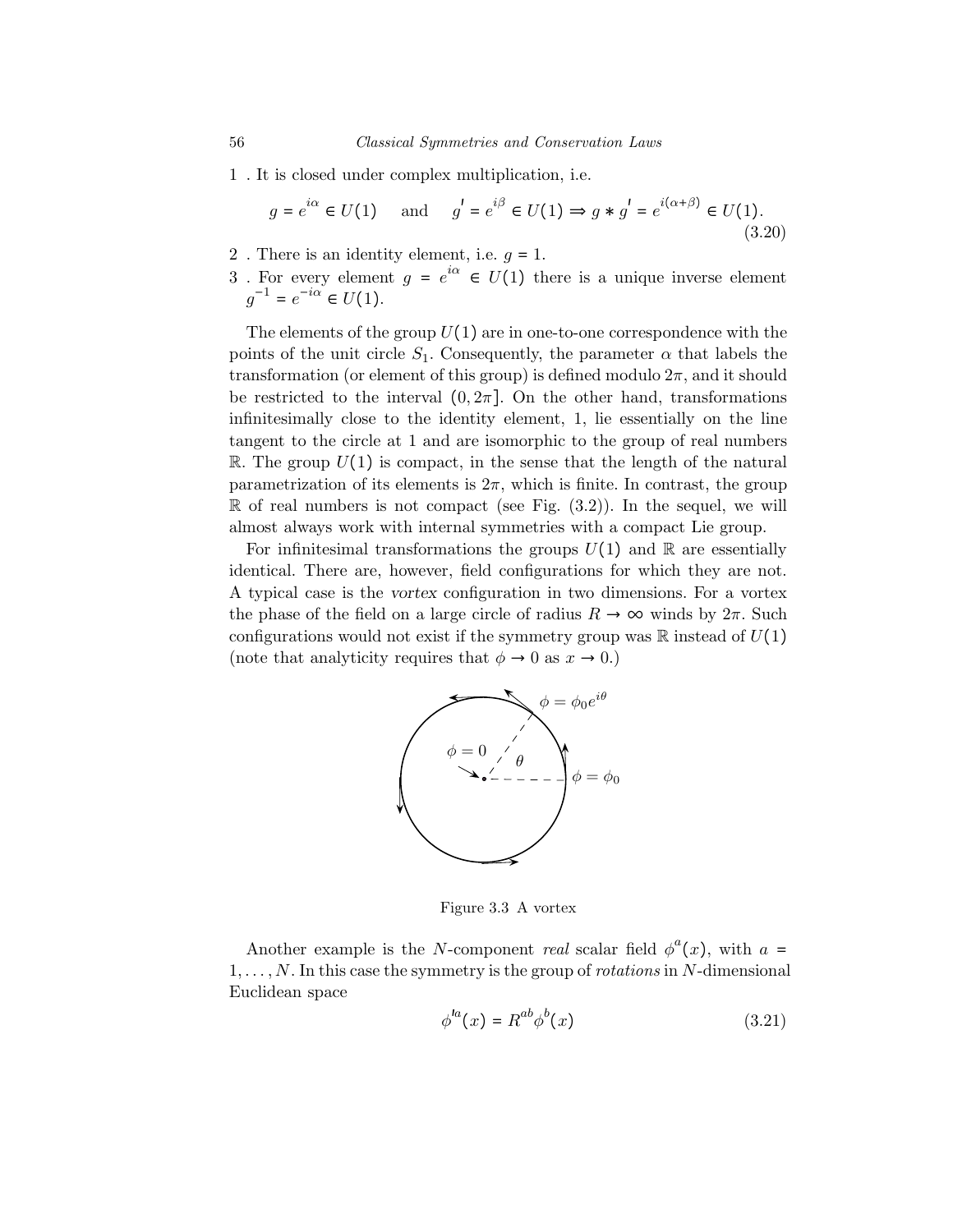The field  $\phi^a$  is said to transform like the N-dimensional (vector) representation of the Orthogonal group  $O(N)$ .

The elements of the orthogonal group,  $R \in O(N)$ , satisfy

- 1 . If  $R_1 \in O(N)$  and  $R_2 \in O(N)$ , then  $R_1R_2 \in O(N)$ ,
- 2 .  $\exists I \in O(N)$  such that  $\forall R \in O(N)$  then  $RI = IR = R$ ,
- 3 . ∀ $R \in O(N)$  ∃ $R^{-1} \in O(N)$  such that  $R^{-1} = R^{t}$ ,

where  $R^t$  is the transpose of the matrix R.

Similarly, if the N-component vector  $\phi^a(x)$  is a *complex field*, it transforms under the group of  $N \times N$  Unitary transformations U

$$
\phi^{la}(x) = U^{ab}\phi^b(x) \tag{3.22}
$$

The complex  $N \times N$  matrices U are elements of the Unitary group  $U(N)$ and satisfy

1. 
$$
U_1 \in U(N)
$$
 and  $U_2 \in U(N)$ , then  $U_1U_2 \in U(N)$ ,  
2.  $\exists I \in U(N)$  such that  $\forall U \in U(N)$ ,  $UI = IU = U$ ,  
3.  $\forall U \in U(N)$ ,  $\exists U^{-1} \in U(N)$  such that  $U^{-1} = U^{\dagger}$ , where  $U^{\dagger} = (U^t)^*$ .

In the particular case discussed above  $\phi^a$  transforms like the fundamental (spinor) representation of  $U(N)$ . If we impose the further restriction that  $|\det U| = 1$ , the group becomes  $SU(N)$ . For instance, if  $N = 2$ , the group is  $SU(2)$  and

$$
\phi = \left(\begin{array}{c} \phi_1 \\ \phi_2 \end{array}\right) \tag{3.23}
$$

it transforms like the spin-1/2 representation of  $SU(2)$ .

In general, for an arbitrary continuous Lie group  $G$ , the field transforms like

$$
\phi_a'(x) = \left(\exp\left[i\lambda^k \theta^k\right]\right)_{ab} \phi_b(x) \tag{3.24}
$$

where the vector  $\theta$  is arbitrary and constant (i.e. independent of x). The *matrices*  $\lambda^k$  are a set of  $N \times N$  linearly independent matrices which span the *algebra* of the Lie group  $G$ . For a given Lie group  $G$ , the number of such matrices is  $D(G)$ , and it is independent of the *dimension* N of the representation that was chosen.  $D(G)$  is called the *rank* of the group. The matrices  $\lambda_{ab}^k$  are the *generators* of the group in this representation.

In general, from a symmetry point of view, the field  $\phi$  does not have to be a vector, as it can also be a tensor or for the matter transform under any representation of the group. For simplicity, we will only consider the case of the vector representation of  $O(N)$ , and the fundamental (spinor) and adjoint (vector) (see below) representations of  $SU(N)$ .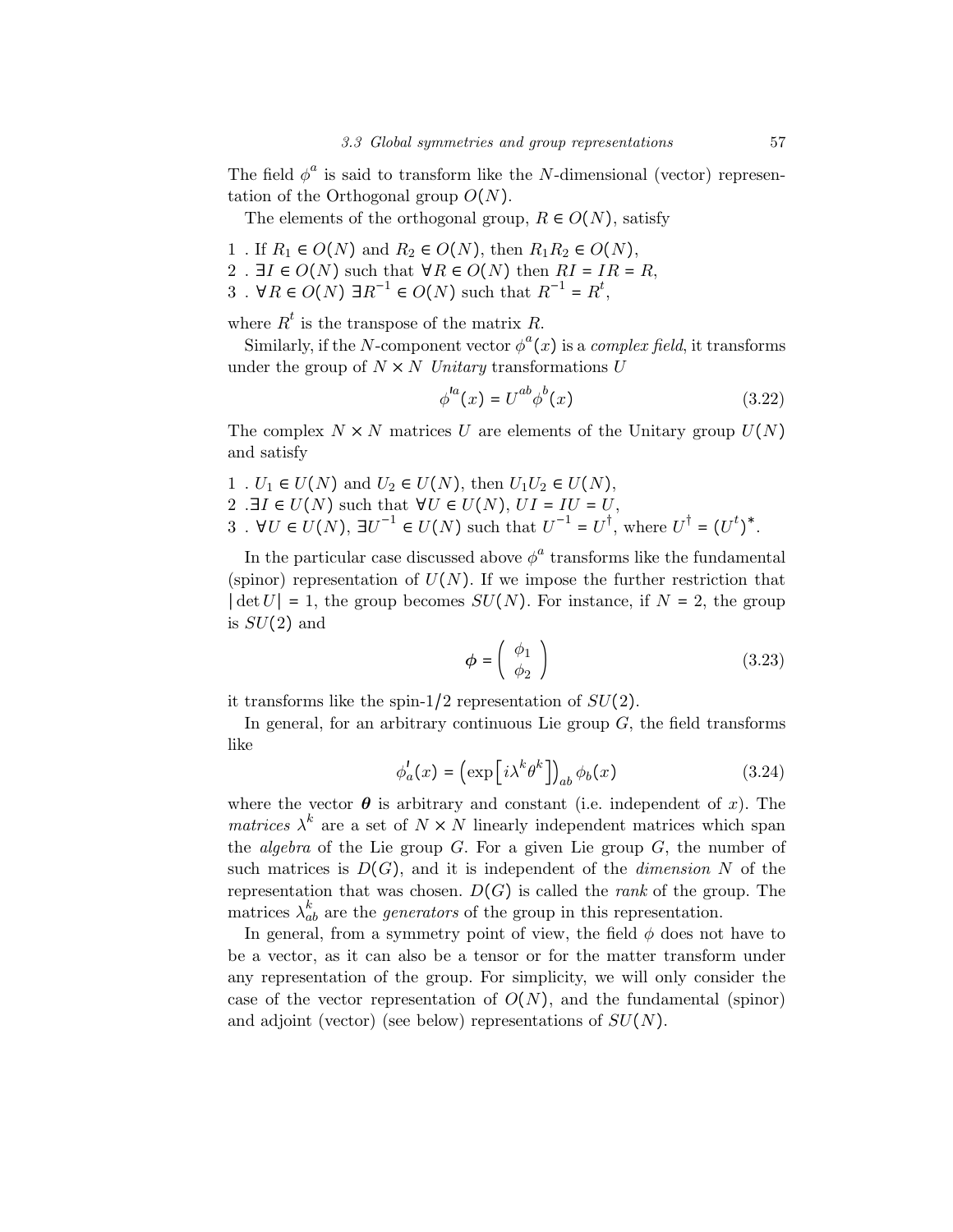For an arbitrary compact Lie group G, the generators  $\{\lambda^j\}$ ,  $j = 1, \ldots, D(G)$ , are a set of hermitean,  $\lambda_j^{\dagger} = \lambda_j$ , traceless matrices,  $\text{tr}\lambda_j = 0$ , which obey the commutation relations

$$
[\lambda^j, \lambda^k] = i f^{jkl} \lambda^l \tag{3.25}
$$

The numerical constants  $f^{jkl}$  are known as the *structure constants* of the Lie group and are the same in all its representations. In addition, the generators have to be normalized. It is standard to require the normalization condition

$$
\text{tr}\lambda^a \lambda^b = \frac{1}{2} \delta^{ab} \tag{3.26}
$$

In the case considered above, the complex scalar field  $\phi(x)$ , the symmetry group is the group of unit length complex numbers of the form  $e^{i\alpha}$ . This group is known as the group  $U(1)$ . All its representations are onedimensional, and has only one generator.

A commonly used group is  $SU(2)$ . This group, which is familiar from nonrelativistic quantum mechanics, has three generators  $J_1, J_2$  and  $J_3$ , that obey the angular momentum algebra

$$
[J_i, J_j] = i\epsilon_{ijk}J_k \tag{3.27}
$$

with

$$
\text{tr}(J_i J_j) = \frac{1}{2} \delta_{ij} \quad \text{and} \quad \text{tr} J_i = 0 \tag{3.28}
$$

The representations of  $SU(2)$  are labelled by the angular momentum quantum number J. Each representation J is a  $2J + 1$ -fold degenerate multiplet, i.e. the dimension of the representation is  $2J + 1$ .

The lowest non-trivial representation of  $SU(2)$ , i.e.  $J \neq 0$ , is the spinor representation which has  $J = \frac{1}{2}$  and is two-dimensional. In this representation, the field  $\phi_a(x)$  is a two-component complex spinor and the generators  $J_1, J_2$  and  $J_3$  are given by the set of  $2 \times 2$  Pauli matrices  $J_j = \frac{1}{2}\sigma_j$ .

The vector, or spin 1, representation is three-dimensional, and  $\phi_a$  is a three-component vector. In this representation, the generators are very simple

$$
(J_j)_{kl} = \epsilon_{jkl} \tag{3.29}
$$

Notice that the dimension of this representation (3) is the same as the rank (3) of the group  $SU(2)$ . In this representation, known as the *adjoint* representation, the matrix elements of the generators are the structure constants. This is a general property of all Lie groups. In particular, for the group  $SU(N)$ , whose rank is  $N^2 - 1$ , it has  $N^2 - 1$  infinitesimal generators, and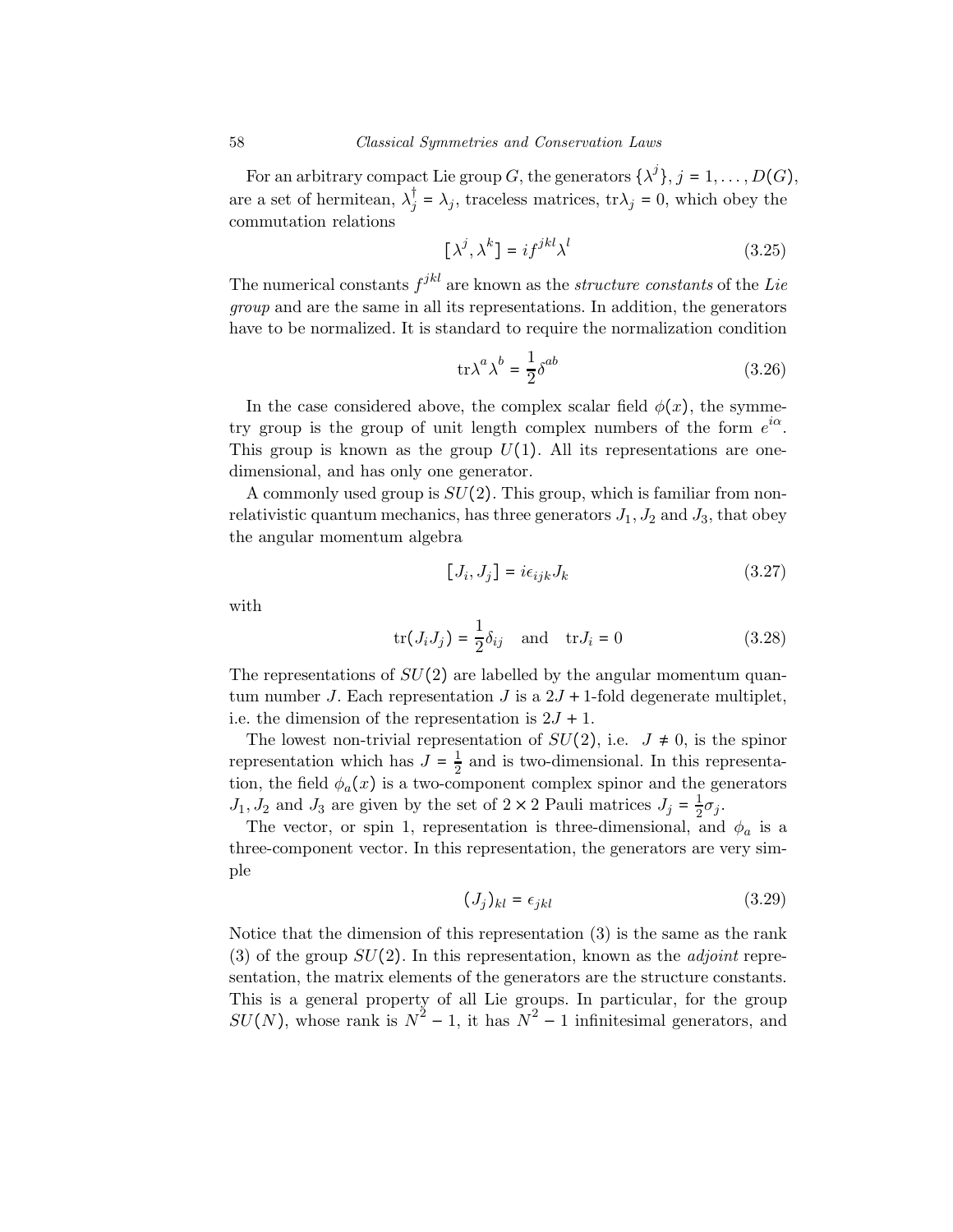the dimension of its adjoint (vector) representation is  $N^2 - 1$ . For instance, for  $SU(3)$  the number of generators is eight.

Another important case is the group of rotations of N-dimensional Euclidean space,  $O(N)$ . In this case, the group has  $N(N-1)/2$  generators which can be labelled by the matrices  $L^{ij}$  (i, j = 1, ..., N). The fundamental (vector) representation of  $O(N)$  is N-dimensional and, in this representation, the generators are

$$
(L^{ij})_{kl} = -i(\delta_{ik}\delta_{j\ell} - \delta_{i\ell}\delta_{jk})
$$
\n(3.30)

It is easy to see that the  $L^{ij}$ 's generate infinitesimal rotations in N-dimensional space.

Quite generally, in a given representation an element of a Lie group is labelled by a set of Euler angles denoted by  $\theta$ . If the Euler angles  $\theta$  are infinitesimal, then the representation matrix  $\exp(i\lambda \cdot \theta)$  is close to the identity, and can be expanded in powers of  $\theta$ . To leading order in  $\theta$  the change in  $\boldsymbol{\phi}^a$  is

$$
\delta \phi^{a}(x) = i(\lambda \cdot \theta)^{ab} \phi^{b}(x) + \dots \qquad (3.31)
$$

If  $\phi_a$  is real, the conserved current  $j^{\mu}$  is

$$
j_{\mu}^{k}(x) = \frac{\delta \mathcal{L}}{\delta \partial_{\mu} \phi^{a}(x)} \lambda_{ab}^{k} \phi_{b}(x)
$$
 (3.32)

where  $k = 1, \ldots, D(G)$ . Here, the generators  $\lambda^k$  are real hermitean matrices. In contrast, for a complex field  $\phi_a$ , the conserved currents are

$$
j_{\mu}^{k}(x) = i \left( \frac{\delta \mathcal{L}}{\delta \partial_{\mu} \phi^{a}(x)} \lambda_{ab}^{k} \phi_{b}(x) - \frac{\delta \mathcal{L}}{\delta \partial_{\mu} \phi^{a}(x)^{*}} \lambda_{ab}^{k} \phi_{b}(x)^{*} \right)
$$
(3.33)

Here the generators  $\lambda^k$  are hermitean matrices (but are not all real).

Thus, we conclude that the number of conserved currents is equal to the number of generators of the group. For the particular choice

$$
\mathcal{L} = (\partial_{\mu} \phi_a)^* (\partial^{\mu} \phi_a) - V(\phi_a^* \phi_a)
$$
 (3.34)

the conserved current is

$$
j_{\mu}^{k} = i \lambda_{ab}^{k} \phi_{a}^{*} \overleftrightarrow{\partial_{\mu}} \phi_{b}
$$
 (3.35)

and the conserved charges are

$$
Q^k = \int_V d^3x \, i \lambda_{ab}^k \, \phi_a^* \overleftrightarrow{\partial_0} \phi_b \tag{3.36}
$$

where  $V$  is the volume of space.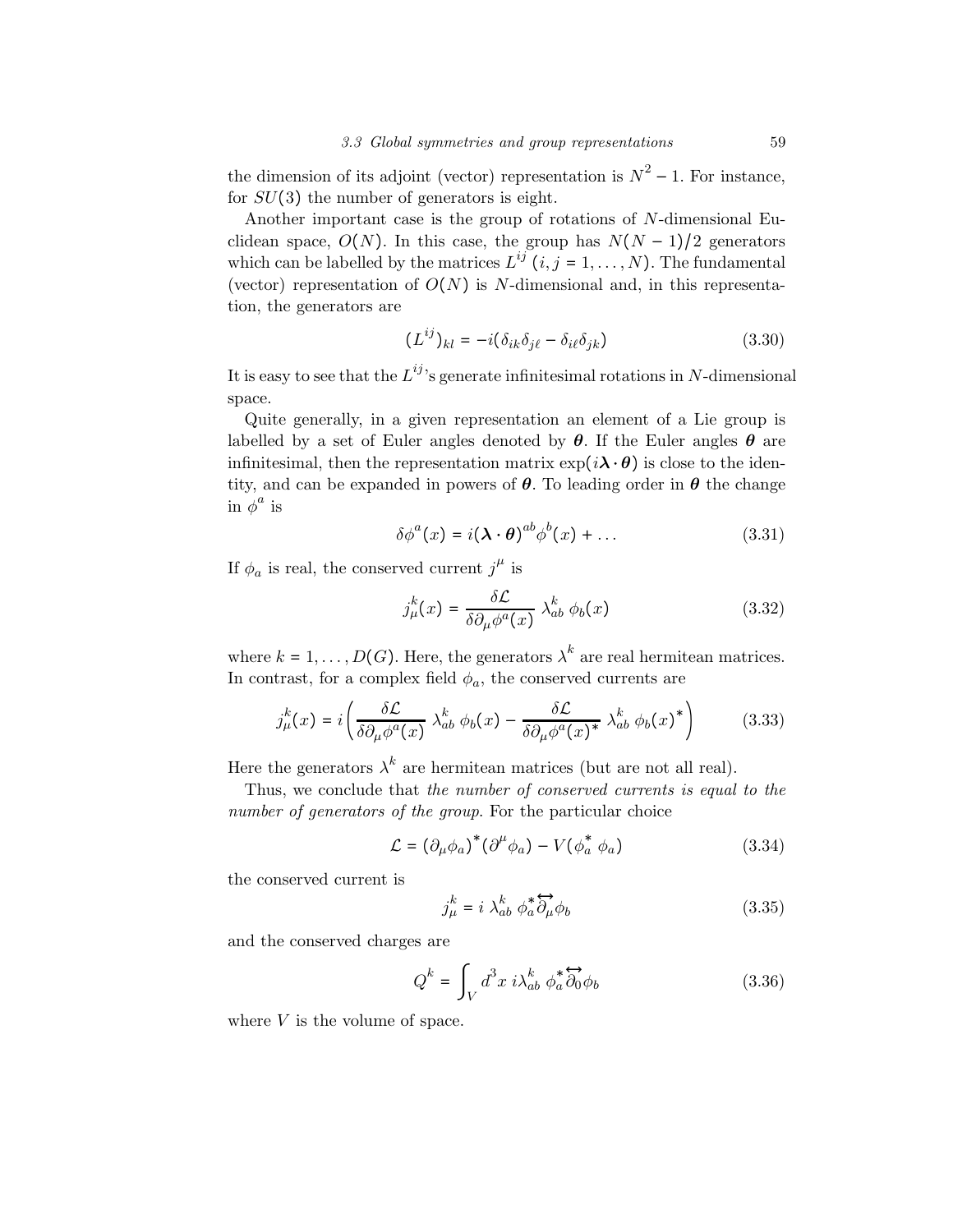#### 3.4 Global and local symmetries: gauge invariance

The existence of global symmetries assumes that, at least in principle, we can measure and change all of the components of a field  $\phi^a(x)$  at all points  $\boldsymbol{x}$ in space at the same time. Relativistic invariance tells us that, although the theory may posses this global symmetry, in principle this experiment cannot be carried out. One is then led to consider theories which are invariant if the symmetry operations are performed locally. Namely, we should require that the Lagrangian be invariant under local transformations

$$
\phi_a(x) \to \phi'_a(x) = \left(\exp\left[i\lambda^k \theta^k(x)\right]\right)_{ab} \phi_b(x) \tag{3.37}
$$

For instance, we can demand that the theory of a complex scalar field  $\phi(x)$ be invariant under local changes of phase

$$
\phi(x) \to \phi'(x) = e^{i\theta(x)}\phi(x) \tag{3.38}
$$

The standard local Lagrangian  $\mathcal{L}$ 

$$
\mathcal{L} = (\partial_{\mu}\phi)^{*}(\partial^{\mu}\phi) - V(|\phi|^{2})
$$
\n(3.39)

is invariant under global transformations with  $\theta$  = constant, but it is not invariant under arbitrary smooth *local* transformations  $\theta(x)$ . The main problem is that since the derivative of the field does not transform like the field itself, the kinetic energy term is no longer invariant. Indeed, under a local transformation, we find

$$
\partial_{\mu}\phi(x) \to \partial_{\mu}\phi'(x) = \partial_{\mu}\left[e^{i\theta(x)}\phi(x)\right] = e^{i\theta(x)}\left[\partial_{\mu}\phi + i\phi\partial_{\mu}\theta\right] \tag{3.40}
$$

In order to make  $\mathcal L$  locally invariant we must find a new *derivative operator*  $D_{\mu}$ , the *covariant derivative*, which transforms in the same way as the field  $\phi(x)$  under local phase transformations, i.e.

$$
D_{\mu}\phi \to D_{\mu}'\phi' = e^{i\theta(x)} D_{\mu}\phi \tag{3.41}
$$

From a "geometric" point of view we can picture the situation as follows. In order to define the phase of  $\phi(x)$  locally, we have to define a local frame, or fiducial field, with respect to which the phase of the field is measured. Local gauge invariance is then the statement that the physical properties of the system must be independent of the particular choice of frame. From this point of view, local gauge invariance is an extension of the principle of relativity to the case of internal symmetries.

Now, if we wish to make phase transformations that differ from point to point in spacetime, we have to specify how the phase changes as we go from one point x in spacetime to another one  $\gamma$ . In other words, we have to define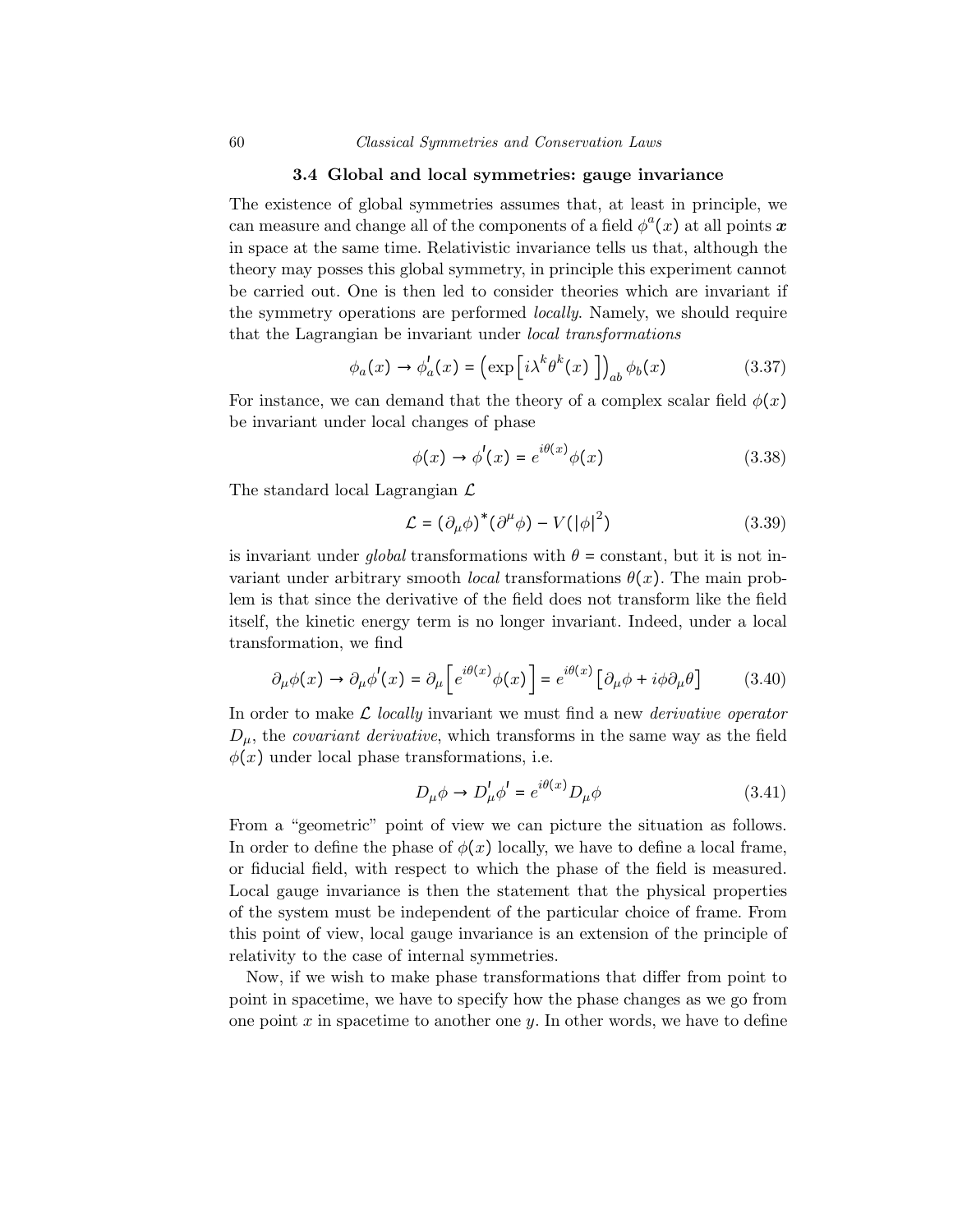a connection that will tell us how to parallel transport the phase of  $\phi$  from x to y as we travel along some path  $\Gamma$ . Let us consider the situation in which x and y are arbitrarily close to each other, i.e.  $y_{\mu} = x_{\mu} + dx_{\mu}$  where  $dx_{\mu}$  is an infinitesimal 4-vector. The change in  $\phi$  is

$$
\phi(x+dx) - \phi(x) = \delta\phi(x) \tag{3.42}
$$

If the transport of  $\phi$  along some path going from x to  $x + dx$  is to correspond to a phase transformation, then  $\delta\phi$  must be proportional to  $\phi$ . So we are led to define

$$
\delta\phi(x) = iA_{\mu}(x)dx^{\mu}\phi(x)
$$
\n(3.43)

where  $A_\mu(x)$  is a suitably chosen vector field. Clearly, this implies that the *covariant derivative*  $D_{\mu}$  must be defined to be

$$
D_{\mu}\phi \equiv \partial_{\mu}\phi(x) - ieA_{\mu}(x)\phi(x) \equiv (\partial_{\mu} - ieA_{\mu})\phi \qquad (3.44)
$$

where  $e$  is a parameter which we will give the physical interpretation of a coupling constant.

How should  $A_\mu(x)$  transform? We must choose its transformation law in such a way that  $D_{\mu}\phi$  transforms like  $\phi(x)$  itself. Thus, if  $\phi \to e^{i\theta}\phi$  we have

$$
D'\phi' = (\partial_{\mu} - ieA'_{\mu})(e^{i\theta}\phi) \equiv e^{i\theta}D_{\mu}\phi \qquad (3.45)
$$

This requirement can be met if

$$
i\partial_{\mu}\theta - ieA_{\mu}' = -ieA_{\mu} \tag{3.46}
$$

Hence,  $A_{\mu}$  should transform like

$$
A_{\mu} \to A_{\mu}' = A_{\mu} + \frac{1}{e} \partial_{\mu} \theta \tag{3.47}
$$

But this is nothing but a gauge transformation! Indeed, if we define the gauge transformation  $\Phi(x)$ 

$$
\Phi(x) \equiv \frac{1}{e} \theta(x) \tag{3.48}
$$

we see that the vector field  $A_\mu$  transforms like the vector potential of Maxwell's electromagnetism.

We conclude that we can promote a global symmetry to a local (i.e. *gauge*) symmetry by replacing the derivative operator by the *covariant derivative*. Thus, we can make a system invariant under local gauge transformations at the price of introducing a vector field  $A_{\mu}$ , the gauge field, that plays the role of a connection. From a physical point of view, this result means that the impossibility of making a comparison at a distance of the phase of the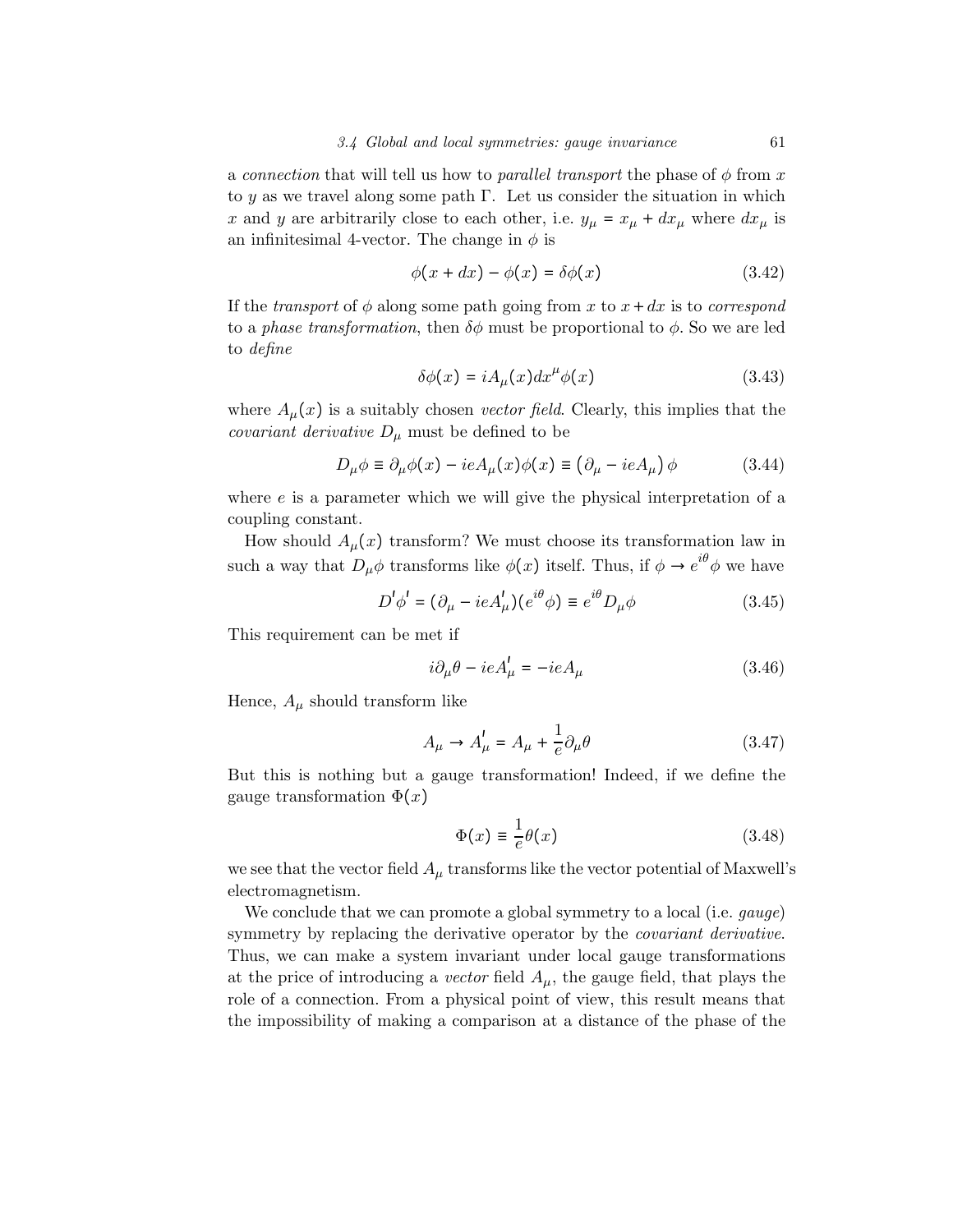field  $\phi(x)$  requires that a physical gauge field  $A_\mu(x)$  must be present. This procedure, that relates the matter and gauge fields through the covariant derivative, is known as *minimal coupling*.

There is a set of configurations of  $\phi(x)$  that changes only because of the presence of the gauge field. These are the *geodesic* configurations  $\phi_c(x)$ . They satisfy the equation

$$
D_{\mu}\phi_c = (\partial_{\mu} - ieA_{\mu})\phi_c \equiv 0 \tag{3.49}
$$

which is equivalent to the linear equation (see Eq. (3.43))

$$
\partial_{\mu}\phi_c = ieA_{\mu}\phi_c \tag{3.50}
$$

Let us consider, for example, two points  $x$  and  $y$  in spacetime at the ends of a path  $\Gamma(x, y)$ . For a *given* path  $\Gamma(x, y)$ , the solution of Eq. (3.49) is the path-ordered exponential of a line integral

$$
\phi_c(x) = e^{-ie \int_{\Gamma(x,y)} dz_{\mu} A^{\mu}(z)} \phi_c(y) \tag{3.51}
$$

Indeed, under a gauge transformation, the line integral transforms like

$$
e \int_{\Gamma(x,y)} dz_{\mu} A^{\mu} \mapsto e \int_{\Gamma(x,y)} dz_{\mu} A^{\mu} + e \int_{\Gamma(x,y)} dz_{\mu} \frac{1}{e} \partial^{\mu} \theta
$$

$$
= e \int_{\Gamma(x,y)} dz_{\mu} A^{\mu}(z) + \theta(y) - \theta(x) \qquad (3.52)
$$

Hence, we get

$$
\phi_c(y) e^{-ie \int_{\Gamma} dz_{\mu} A^{\mu}} \mapsto \phi_c(y) e^{-ie \int_{\Gamma} dz_{\mu} A^{\mu}} e^{-i\theta(y)} e^{i\theta(x)}
$$
  

$$
\equiv e^{i\theta(x)} \phi_c(x) \tag{3.53}
$$

as it should be.

However, we may now want to ask how the change of phase of  $\phi_c$  depends on the choice of the path Γ. Thus, let  $\phi_c^{\Gamma_1}(y)$  and  $\phi_c^{\Gamma_2}(y)$  be solutions of the geodesic equations for two different paths  $\Gamma_1$  and  $\Gamma_2$  with the same end points, x and y. Clearly, we have that the change of phase  $\Delta \gamma$  given by

$$
\Delta \gamma = -e \int_{\Gamma_1} dz_{\mu} A^{\mu} + e \int_{\Gamma_2} dz_{\mu} A^{\mu} \equiv -e \oint_{\Gamma^+} dz_{\mu} A^{\mu} \tag{3.54}
$$

Here  $\Gamma^+$  is the *closed oriented path* 

$$
\Gamma^+ = \Gamma_1^+ \cup \Gamma_2^- \tag{3.55}
$$

and

$$
\int_{\Gamma_2^-} dz_{\mu} A_{\mu} = - \int_{\Gamma_2^+} dz_{\mu} A_{\mu}
$$
\n(3.56)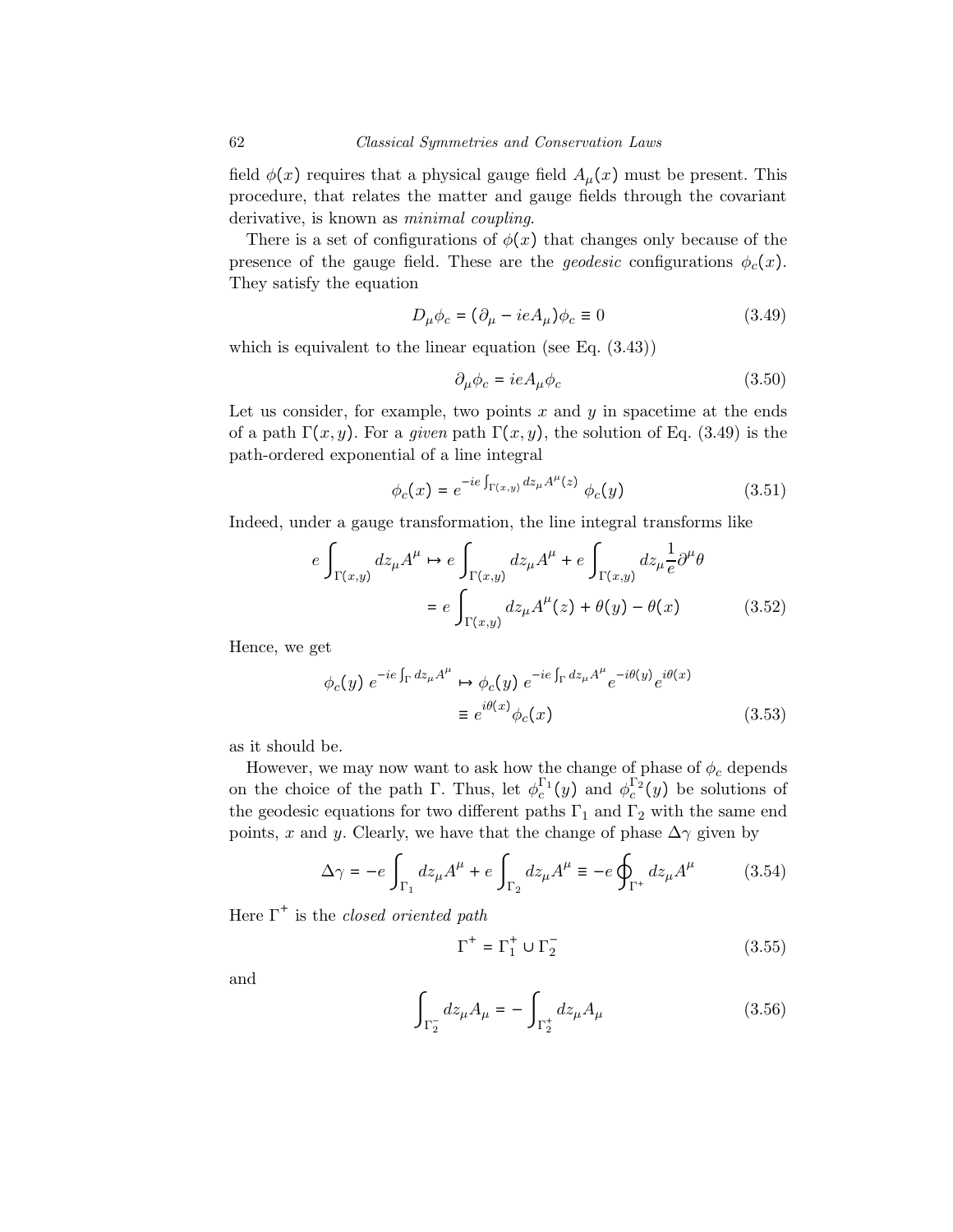

Figure 3.4 A closed path  $\Gamma$  is the boundary of the open surface  $\Sigma$ .

Using Stokes theorem we see that, if  $\Sigma^+$  is an *oriented surface* whose boundary is the oriented closed path  $\Gamma^+$ ,  $\partial \Sigma^+ \equiv \Gamma^+$  (see Fig.(3.4), then  $\Delta \gamma$ is given by the flux  $\Phi(\Sigma)$  of the curl of the vector field  $A_\mu$  through the surface  $\Sigma^+$ , i.e.

$$
\Delta \gamma = -\frac{e}{2} \int_{\Sigma^+} dS_{\mu\nu} F^{\mu\nu} = -e \Phi(\Sigma)
$$
 (3.57)

where  $F^{\mu\nu}$  is the field tensor

$$
F^{\mu\nu} = \partial^{\mu}A^{\nu} - \partial^{\nu}A^{\mu} \tag{3.58}
$$

 $dS_{\mu\nu}$  is the *oriented* area element, and  $\Phi(\Sigma)$  is the flux through the surface Σ. Both  $F^{\mu\nu}$  and  $dS_{\mu\nu}$  are antisymmetric in their spacetime indices. In particular,  $F^{\mu\nu}$  can also be written as a commutator of two covariant derivatives

$$
F^{\mu\nu} = \frac{i}{e} [D^{\mu}, D^{\mu}]
$$
 (3.59)

Thus,  $F^{\mu\nu}$  measures the (infinitesimal) incompatibility of displacements along two independent directions. In other words,  $F^{\mu\nu}$  is a *curvature* tensor. These results show very clearly that if  $F^{\mu\nu}$  is non-zero in some region of spacetime, then the *phase* of  $\phi$  cannot be uniquely determined: the *phase* of  $\phi_c$  depends on the *path*  $\Gamma$  along which it is measured.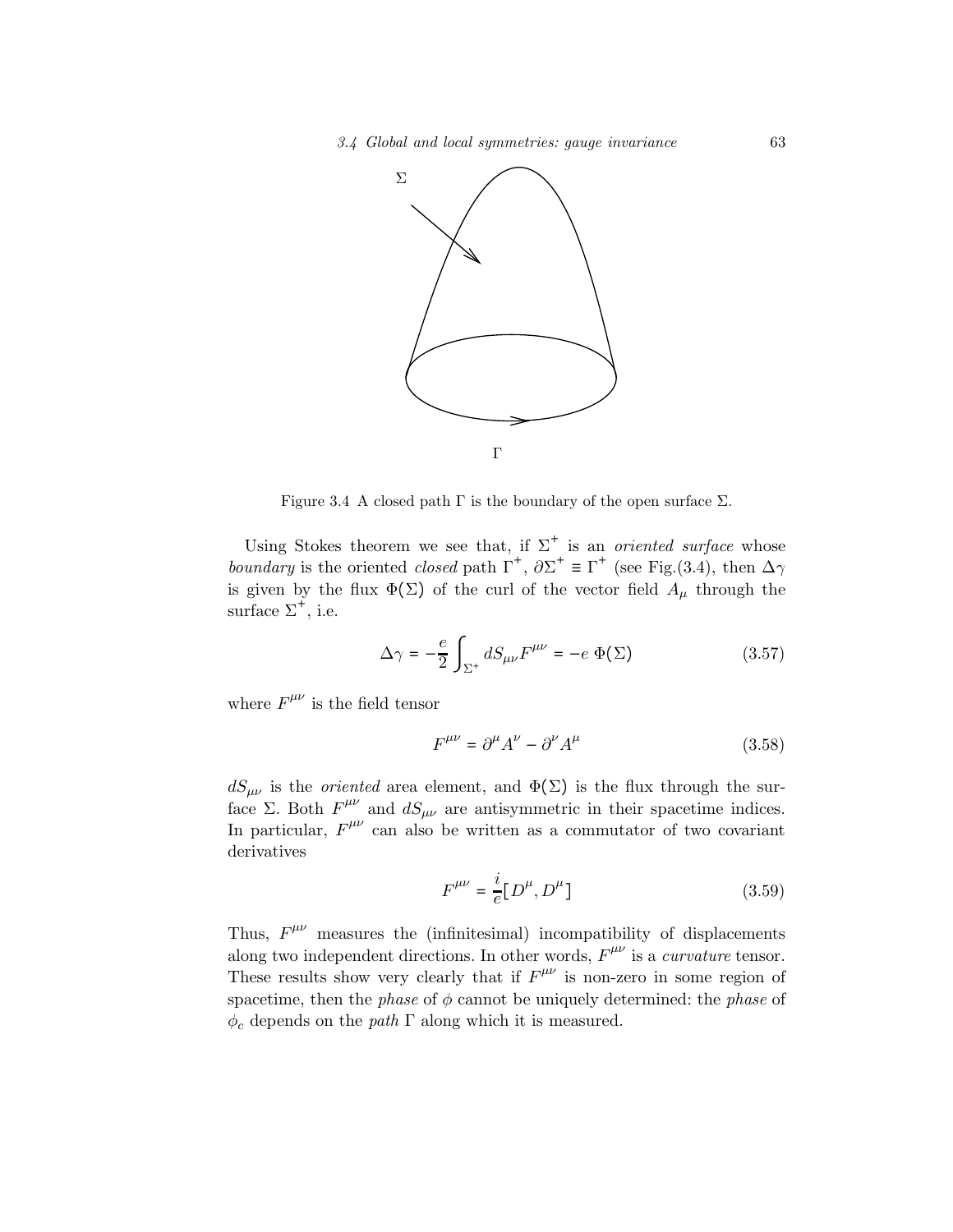#### 3.5 The Aharonov-Bohm effect

The path dependence of the phase of  $\phi_c$  is closely related to *Aharonov-Bohm* Effect. This is a subtle effect, which was first discovered in the context of elementary quantum mechanics, and plays a fundamental role in (quantum) field theory as well.

Consider a quantum mechanical particle of charge  $e$  and mass  $m$  moving on a plane. The particle is coupled to an external electromagnetic field  $A_{\mu}$  (here  $\mu = 0, 1, 2$  only, since there is no motion out of the plane). Let us consider the geometry shown in Fig. $(3.5)$  in which an infinitesimally thin solenoid pierces the plane in the vicinity of some point  $r = 0$ . The



Figure 3.5 Geometric setup of the Aharonov-Bohm effect: a magnetic flux  $\Phi \neq 0$  is thread through the small hole in the punctured plane  $\Sigma^+$ . Here  $\Gamma^$ are the oriented outer and inner edges of  $\Sigma^*$ ;  $\Gamma_1$  and  $\Gamma_2$  are two inequivalent paths from  $\boldsymbol{r}_0$  to  $\boldsymbol{r}$  described in the text.

Schrödinger Equation for this problem is

$$
H\Psi = i\hbar \frac{\partial \Psi}{\partial t} \tag{3.60}
$$

where

$$
H = \frac{1}{2m} \left( \frac{\hbar}{i} \nabla + \frac{e}{c} \mathbf{A} \right)^2 \tag{3.61}
$$

is the Hamiltonian. The magnetic field  $\mathbf{B} = B\hat{z}$  vanishes everywhere except at  $r = 0$ ,

$$
B = \Phi_0 \; \delta(\mathbf{r}) \tag{3.62}
$$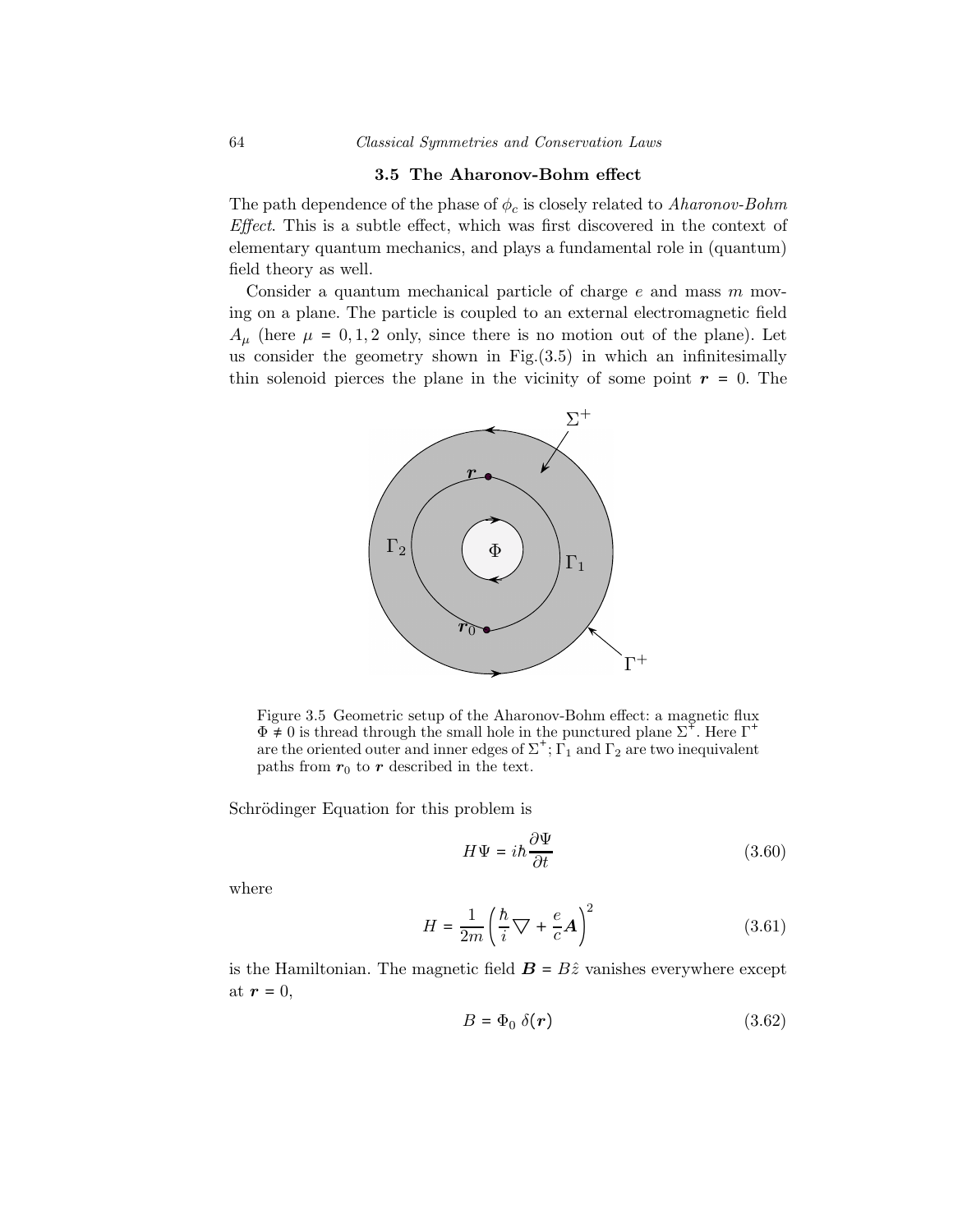Using Stokes theorem we see that the flux of  $B$  through an arbitrary region  $\Sigma^+$  with boundary  $\Gamma^+$  is

$$
\Phi = \int_{\Sigma^+} d\mathbf{S} \cdot \mathbf{B} = \oint_{\Gamma^+} d\ell \cdot \mathbf{A} \tag{3.63}
$$

Hence,  $\Phi = \Phi_0$  for all surfaces  $\Sigma^+$  that enclose the point  $r = 0$ , and it is equal to zero otherwise. Hence, although the magnetic field is zero for  $r \neq 0$ , the vector potential does not (and cannot) vanish.

The wave function  $\Psi(r)$  can be calculated in a very simple way. Let us define

$$
\Psi(r) = e^{i\theta(r)}\Psi_0(r) \tag{3.64}
$$

where  $\Psi_0(\mathbf{r})$  satisfies the Schrödinger Equation in the absence of the field, i.e.

$$
H_0\Psi_0 = i\hbar \frac{\partial \Psi_0}{\partial t} \tag{3.65}
$$

with

$$
H_0 = -\frac{\hbar^2}{2m}\nabla^2\tag{3.66}
$$

Since the wave function  $\Psi$  has to be differentiable and  $\Psi_0$  is single valued, we must also demand the boundary condition that

$$
\lim_{r \to 0} \Psi_0(r, t) = 0 \tag{3.67}
$$

The wave function  $\Psi = \Psi_0 e^{i\theta}$  looks like a gauge transformation. But we will discover that there is a subtlety here. Indeed,  $\theta$  can be determined as follows. By direct substitution we get

$$
\left(\frac{\hbar}{i}\nabla + \frac{e}{c}\mathbf{A}\right)(e^{i\theta}\Psi_0) = e^{i\theta}\left(\hbar\nabla\theta + \frac{e}{c}\mathbf{A} + \frac{\hbar}{i}\nabla\right)\Psi_0\tag{3.68}
$$

Thus, in order to succeed in our task, we only have to require that  $A$  and  $\theta$ must obey the relation

$$
\hbar \nabla \theta + \frac{e}{c} \mathbf{A} \equiv 0 \tag{3.69}
$$

Or, equivalently,

$$
\nabla \theta(\mathbf{r}) = -\frac{e}{\hbar c} \mathbf{A}(\mathbf{r}) \tag{3.70}
$$

However, if this relation holds,  $\theta$  cannot be a smooth function of r. In fact, the line integral of  $\nabla \theta$  on an arbitrary *closed* path  $\Gamma^+$  is given by

$$
\int_{\Gamma^+} d\ell \cdot \nabla \theta = \Delta \theta \tag{3.71}
$$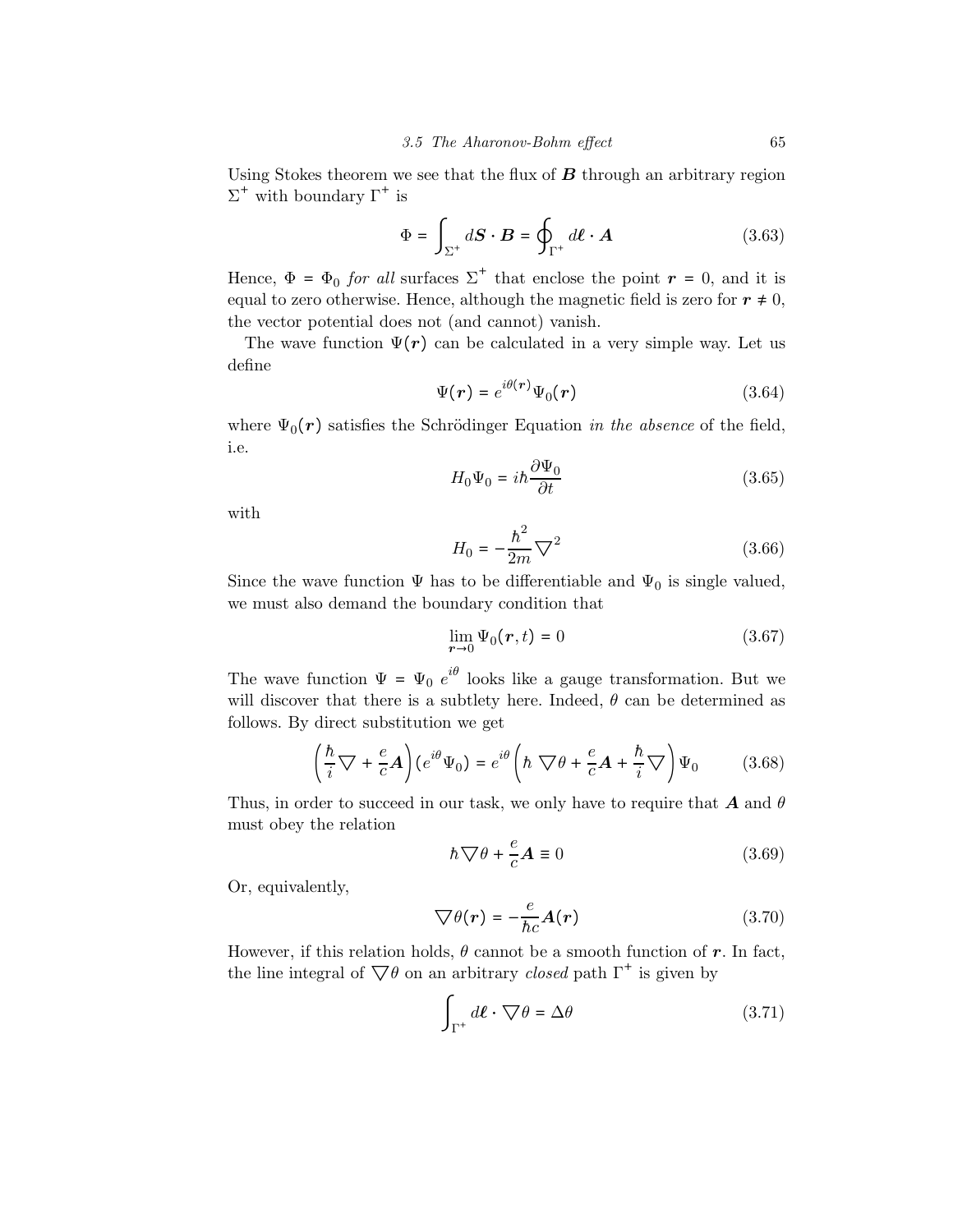where  $\Delta\theta$  is the total change of  $\theta$  in one full counterclockwise turn around the path Γ. It is the immediate to see that  $\Delta\theta$  is given by

$$
\Delta\theta = -\frac{e}{\hbar c} \oint_{\Gamma^+} d\boldsymbol{\ell} \cdot \boldsymbol{A}
$$
 (3.72)

We must conclude that, in general,  $\theta(\mathbf{r})$  is a *multivalued* function of r which has a branch cut going from  $r = 0$  out to some arbitrary point at infinity. The actual position and shape of the branch cut is irrelevant, but the discontinuity  $\Delta\theta$  of  $\theta$  across the cut is not irrelevant.

Hence,  $\Psi_0$  is chosen to be a smooth, single valued, solution of the Schrödinger equation in the absence of the solenoid, satisfying the boundary condition of Eq. (3.67). Such wave functions are (almost) plane waves.

Since the function  $\theta(r)$  is multivalued and, hence, path-dependent, the wave function  $\Psi$  is also multivalued and path-dependent. In particular, let  $r_0$  be some arbitrary point on the plane and  $\Gamma(r_0, r)$  is a path that begins in  $r_0$  and ends at r. The phase  $\theta(r)$  is, for that choice of path, given by

$$
\theta(r) = \theta(r_0) - \frac{e}{\hbar c} \int_{\Gamma(r_0, r)} dx \cdot A(x) \tag{3.73}
$$

The overlap of two wave functions that are defined by two different paths  $\Gamma_1(\mathbf{r}_0, \mathbf{r})$  and  $\Gamma_2(\mathbf{r}_0, \mathbf{r})$  is (with  $\mathbf{r}_0$  fixed)

$$
\langle \Gamma_1 | \Gamma_2 \rangle = \int d^2 \mathbf{r} \ \Psi_{\Gamma_1}^*(\mathbf{r}) \ \Psi_{\Gamma_2}(\mathbf{r})
$$
  
\n
$$
\equiv \int d^2 \mathbf{r} \ |\Psi_0(\mathbf{r})|^2 \exp\left\{ + \frac{ie}{\hbar c} \left( \int_{\Gamma_1(\mathbf{r}_0,\mathbf{r})} d\boldsymbol{\ell} \cdot \mathbf{A} - \int_{\Gamma_2(\mathbf{r}_0,\mathbf{r})} d\boldsymbol{\ell} \cdot \mathbf{A} \right) \right\}
$$
(3.74)

If  $\Gamma_1$  and  $\Gamma_2$  are chosen in such a way that the origin (where the solenoid is piercing the plane) is always to the left of  $\Gamma_1$  but it is also always to the right of  $\Gamma_2$ , the difference of the two line integrals is the circulation of  $\boldsymbol{A}$ 

$$
\int_{\Gamma_1(r_0,r)} d\ell \cdot A - \int_{\Gamma_2(r_0,r)} d\ell \cdot A \equiv \oint_{\Gamma^+_{(r_0)}} d\ell \cdot A \tag{3.75}
$$

on the closed, positively oriented, contour  $\Gamma^+ = \Gamma_1(r_0, r) \cup \Gamma_2(r, r_0)$ . Since this circulation is constant, and equal to the flux  $\Phi$ , we find that the overlap  $\langle \Gamma_1 | \Gamma_2 \rangle$  is

$$
\langle \Gamma_1 | \Gamma_2 \rangle = \exp\left\{ \frac{ie}{\hbar c} \Phi \right\} \tag{3.76}
$$

where we have taken  $\Psi_0$  to be normalized to unity. The result of Eq.(3.76) is known as the Aharonov-Bohm Effect.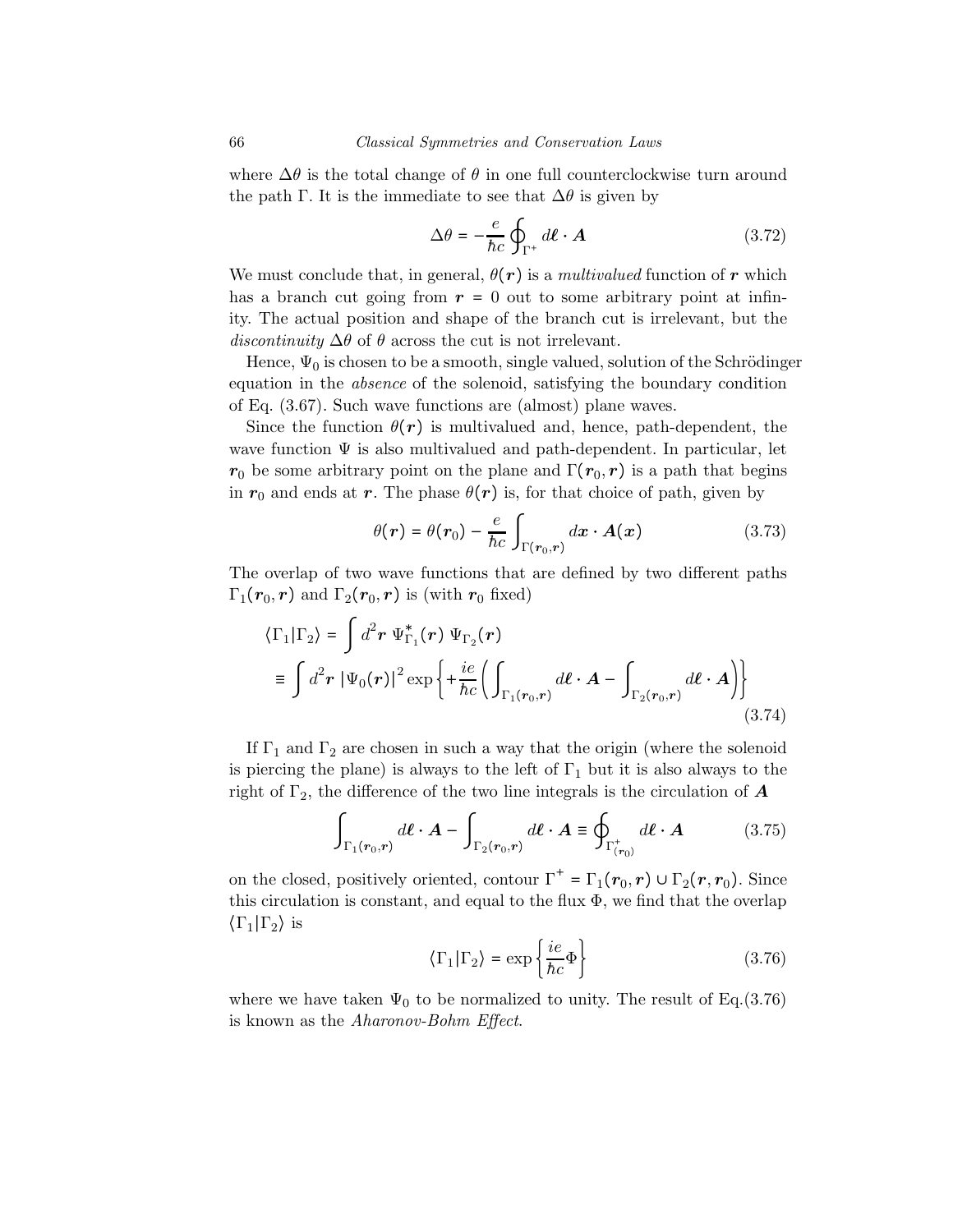We find that the overlap is a pure phase factor which, in general, is different from one. Notice that, although the wave function is always defined up to a constant arbitrary phase factor, phase changes are physical effects. In addition, for some special choices of  $\Phi$  the wave function becomes single valued. These values correspond to the choice

$$
\frac{e}{\hbar c}\Phi = 2\pi n\tag{3.77}
$$

where  $n$  is an arbitrary integer. This requirement amounts to a quantization condition for the magnetic flux  $\Phi$ , i.e.

$$
\Phi = n \left( \frac{hc}{e} \right) \equiv n \Phi_0 \tag{3.78}
$$

where  $\Phi_0$  is the *flux quantum*,  $\Phi_0 = \frac{hc}{e}$ .

In 1931 Dirac considered the effects of a monopole configuration of magnetic fields on the quantum mechanical wave functions of charged particles (Dirac, 1931). In Dirac's construction, a magnetic monopole is represented as a long thin solenoid in three-dimensional space. The magnetic field near the end of the solenoid is the same as that of a magnetic charge  $m$  equal to the magnetic flux going through the solenoid. Dirac argued that for the solenoid (the "Dirac string") to be unobservable, the wave function must be single-valued. This requirement leads to the Dirac quantization condition for the smallest magnetic charge,

$$
me = 2\pi\hbar c \tag{3.79}
$$

which we recognize is the same as the flux quantization condition of  $Eq.(3.78)$ .

#### 3.6 Non-abelian gauge invariance

Let us now consider systems with a non-abelian global symmetry. This means that the field  $\phi$  transforms like some representation of a Lie group G,

$$
\phi_a'(x) = U_{ab}\phi_b(x) \tag{3.80}
$$

where  $U$  is a matrix that represents the action of a group element. The local Lagrangian density

$$
\mathcal{L} = \partial_{\mu} \phi_{a}^{*} \partial^{\mu} \phi^{a} - V(|\phi|^{2}) \tag{3.81}
$$

is invariant under global transformations.

Suppose now that we want to promote this *global* symmetry to a *local* one. However, it is also correct for this general case as well that while the potential term  $V(|\phi|^2)$  is invariant even under local transformations  $U(x)$ ,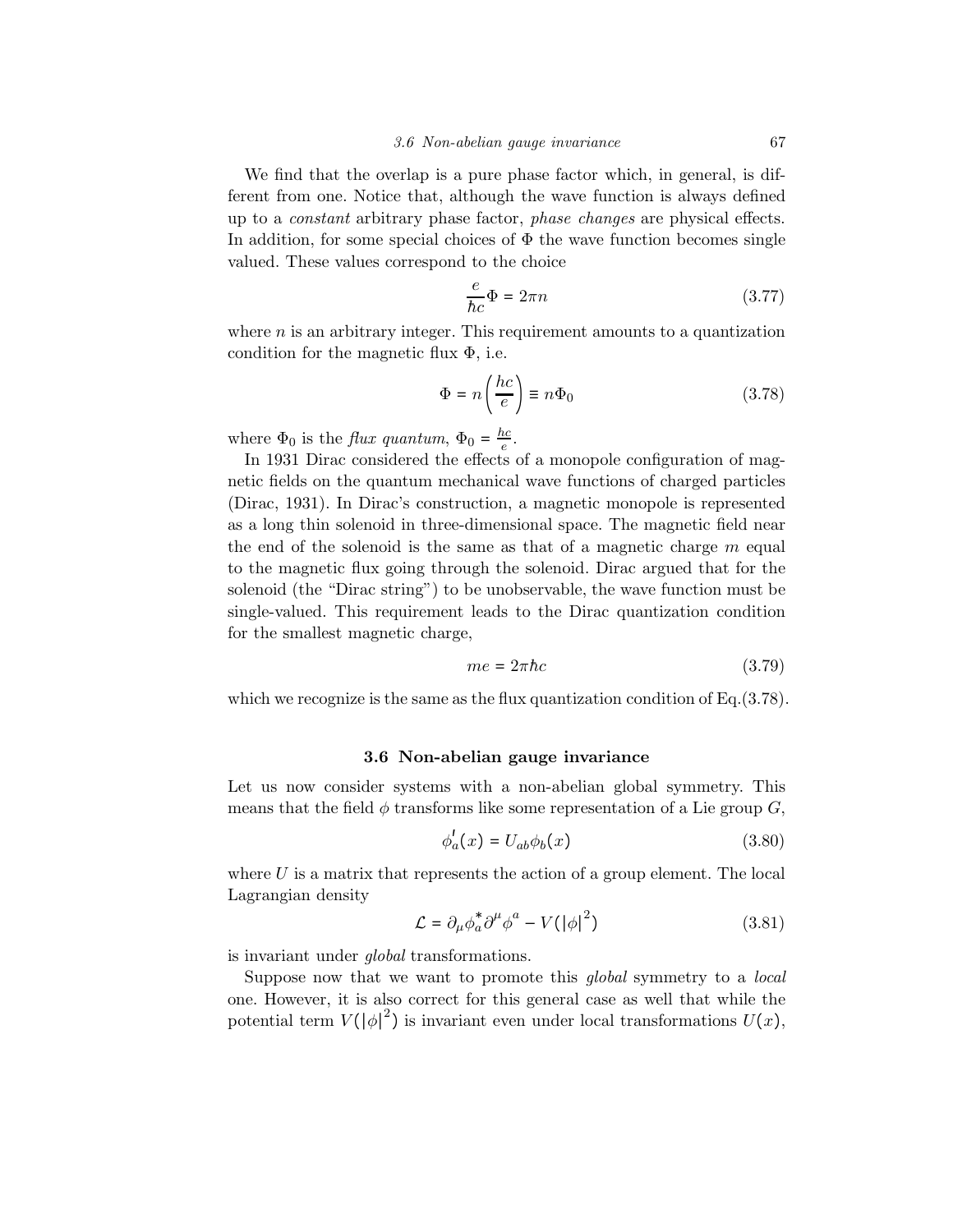the first term of the Lagrangian of Eq.(3.81) is not. Indeed, the gradient of  $\phi$  does not transform properly (i.e. covariantly) under the action of the Lie group  $G$ ,

$$
\partial_{\mu}\phi'(x) = \partial_{\mu}[U(x)\phi(x)]
$$
  
=  $(\partial_{\mu}U(x))\phi(x) + U(x)\partial_{\mu}\phi(x)$   
=  $U(x)[\partial_{\mu}\phi(x) + U^{-1}(x)\partial_{\mu}U(x)\phi(x)]$  (3.82)

Hence  $\partial_{\mu}\phi$  does not transform in the same way as the  $\phi$  field.

We can now follow the same approach that we used in the abelian case and define a covariant derivative operator  $D_{\mu}$  which should have the property that  $D_{\mu}\phi$  should obey the same transformation law as the field  $\phi$ , i.e.

$$
(D_{\mu}\phi(x))' = U(x) (D_{\mu}\phi(x))
$$
\n(3.83)

It is clear that  $D_{\mu}$  is now both a differential operator as well as a matrix acting on the field  $\phi$ . Thus,  $D_{\mu}$  depends on the representation that was chosen for the field  $\phi$ . We can now proceed in analogy with what we did in the case of electrodynamics, and guess that the covariant derivative  $D_{\mu}$ should be of the form

$$
D_{\mu} = I \partial_{\mu} - igA_{\mu}(x) \tag{3.84}
$$

where g is a coupling constant, I is the  $N \times N$  identity matrix, and  $A_\mu$  is a matrix-valued vector field. If  $\phi$  has N components, the vector field  $A_\mu(x)$  is an  $N \times N$  hermitian matrix which can be expanded in the basis of the group generators  $\lambda_{ab}^k$  (with  $k = 1, ..., D(G)$ , and  $a, b = 1, ..., N$ ) which span the algebra of the Lie group G,

$$
(A_{\mu}(x))_{ab} = A_{\mu}^{k}(x)\lambda_{ab}^{k}
$$
\n(3.85)

Thus, the vector field  $A_\mu(x)$  is parametrized by the  $D(G)$ -component 4vectors  $A^k_\mu(x)$ . We will choose the transformation properties of  $A_\mu(x)$  in such a way that  $D_{\mu}\phi$  transforms covariantly under gauge transformations,

$$
D'_{\mu}\phi(x)' \equiv D'_{\mu}(U(x)\phi(x)) = (\partial_{\mu} - igA'_{\mu}(x))(U\phi(x))
$$
  
\n
$$
= U(x)[\partial_{\mu}\phi(x) + U^{-1}(x)\partial_{\mu}U(x)\phi(x) - igU^{-1}(x)A'_{\mu}(x)U(x)\phi(x)]
$$
  
\n
$$
\equiv U(x) D_{\mu}\phi(x) \qquad (3.86)
$$

This condition is met if we require that

$$
U^{-1}(x)igA'_{\mu}(x)U(x) = igA_{\mu}(x) + U^{-1}(x)\partial_{\mu}U(x) \qquad (3.87)
$$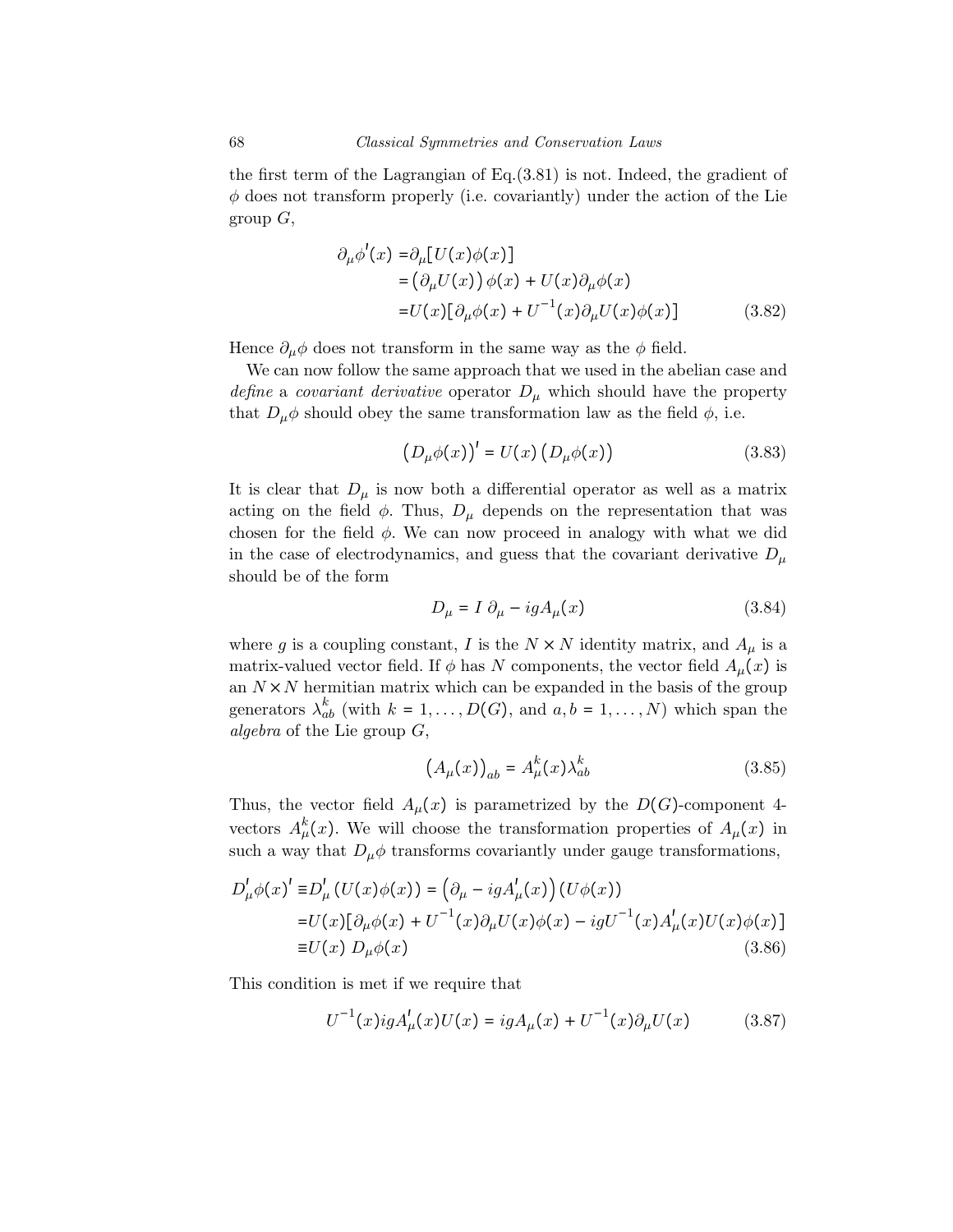or, equivalently, that  $A_\mu$  obeys the transformation law

$$
A'_{\mu}(x) = U(x)A_{\mu}(x)U^{-1}(x) - \frac{i}{g} \left( \partial_{\mu} U(x) \right) U^{-1}(x) \tag{3.88}
$$

Since the matrices  $U(x)$  are unitary and invertible, we have

$$
U^{-1}(x)U(x) = I \t\t(3.89)
$$

we can equivalently write the transformed vector field  $A'_{\mu}(x)$  in the form

$$
A'_{\mu}(x) = U(x)A_{\mu}(x)U^{-1}(x) + \frac{i}{g}U(x)\left(\partial_{\mu}U^{-1}(x)\right) \tag{3.90}
$$

This is the general form of a gauge transformation for a non-abelian Lie group  $G$ .

In the case of an abelian symmetry group, such as the group  $U(1)$ , the matrix reduces a simple phase factor,  $U(x) = e^{i\theta(x)}$ , and the field  $A_\mu(x)$  is a real number-valued vector field. It is easy to check that, in this case,  $A_{\mu}$ transforms as follows

$$
A'_{\mu}(x) = e^{i\theta(x)} A_{\mu}(x) e^{-i\theta(x)} + \frac{i}{g} e^{i\theta(x)} \partial_{\mu} (e^{-i\theta(x)})
$$
  

$$
\equiv A_{\mu}(x) + \frac{1}{g} \partial_{\mu} \theta(x)
$$
 (3.91)

which recovers the correct form for an abelian gauge transformation.

Returning now to the non-abelian case, we see that under an infinitesimal transformation  $U(x)$ 

$$
(U(x))_{ab} = \left[\exp\left(i\lambda^k\theta^k(x)\right)\right]_{ab} \cong \delta_{ab} + i\lambda_{ab}^k\ \theta^k(x) + \dots \tag{3.92}
$$

the scalar field  $\phi(x)$  transforms as

$$
\delta\phi_a(x) \cong i\lambda_{ab}^k \phi_b(x) \theta^k(x) + \dots \tag{3.93}
$$

while the vector field  $A^k_\mu$  now transforms as

$$
\delta A_{\mu}^{k}(x) \cong i f^{ksj} A_{\mu}^{j}(x) \theta^{s}(x) + \frac{1}{g} \partial_{\mu} \theta^{k}(x) + \dots \tag{3.94}
$$

Thus,  $A_{\mu}^{k}(x)$  transforms as a vector in the *adjoint representation* of the Lie group  $G$  since, in that representation, the matrix elements of the generators are the group structure constants  $f^{ksj}$ . Notice that  $A^k_\mu$  is always in the adjoint representation of the group  $G$ , regardless of the representation in which  $\phi(x)$  happens to be in.

From the discussion given above, it is clear that the field  $A_\mu(x)$  can be interpreted as a generalization of the vector potential of electromagnetism. Furthermore,  $A_{\mu}$  provides for a natural *connection* which tell us how the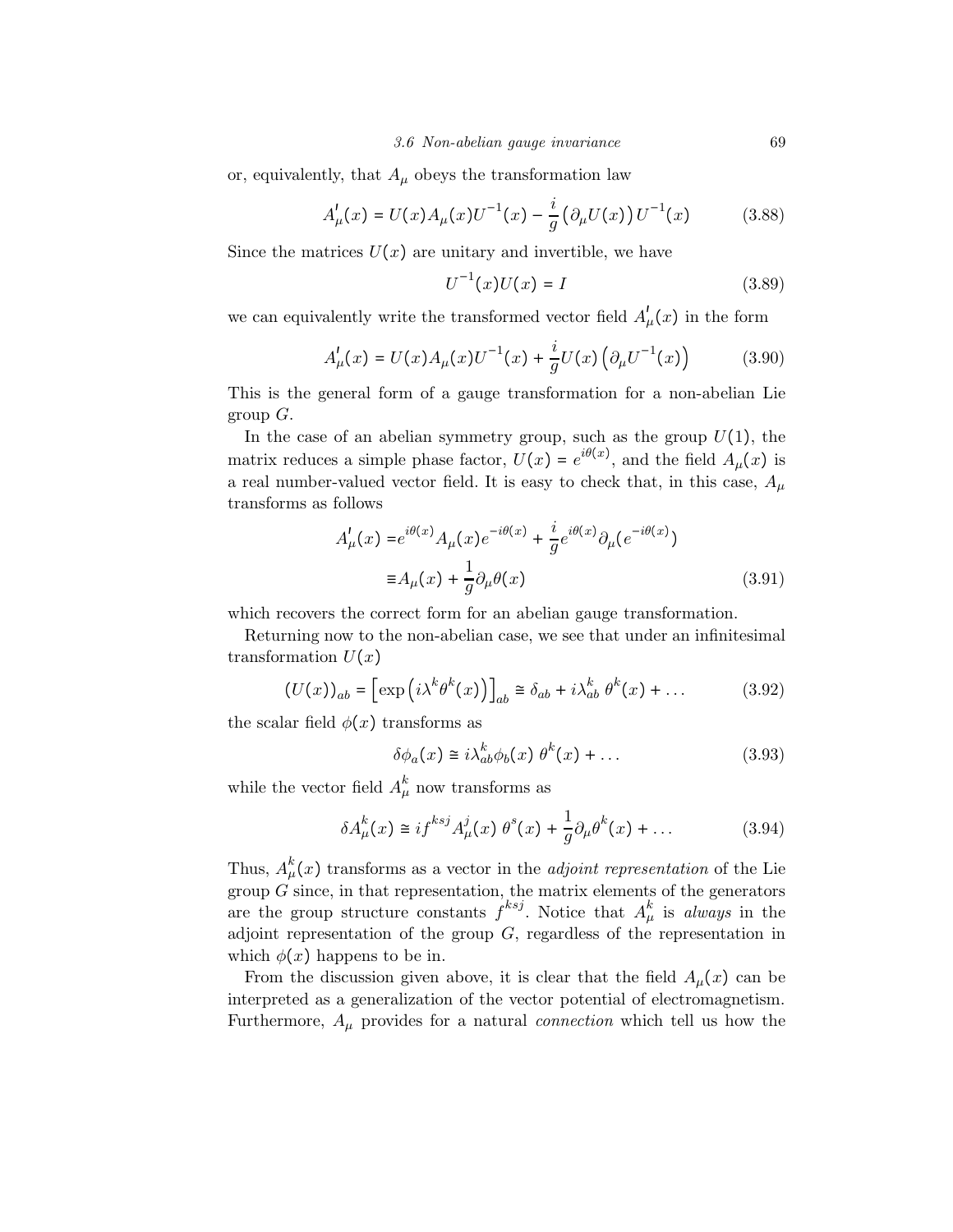"internal coordinate system," in reference to which the field  $\phi(x)$  is defined, changes from one point  $x_{\mu}$  of spacetime to a neighboring point  $x_{\mu} + dx_{\mu}$ . In particular, the configurations  $\phi^a(x)$  which are solutions of the geodesic equation

$$
D_{\mu}^{ab}\phi_b(x) = 0 \tag{3.95}
$$

correspond to the *parallel transport* of  $\phi$  from some point x to some point y. This equation can be written in the equivalent form

$$
\partial_{\mu}\phi_a(x) = igA_{\mu}^k(x)\lambda_{ab}^k\phi_b(x)
$$
\n(3.96)

This linear partial differential equation can be solved as follows. Let  $x_\mu$ and  $y_{\mu}$  be two arbitrary points in spacetime and  $\Gamma(x, y)$  a fixed path with endpoints at x and y. This path is parametrized by a mapping  $z_{\mu}$  from the real interval [0, 1] to Minkowski space  $\mathcal M$  (or any other space),  $z_\mu : [0,1] \mapsto$ M, of the form

$$
z_{\mu} = z_{\mu}(t), \qquad t \in [0, 1] \tag{3.97}
$$

with the boundary conditions

$$
z_{\mu}(0) = x_{\mu} \quad \text{and} \quad z_{\mu}(1) = y_{\mu} \tag{3.98}
$$

By integrating the geodesic equation Eq. (3.95) along the path  $\Gamma$  we obtain

$$
\int_{\Gamma(x,y)} dz_{\mu} \frac{\partial \phi_a(z)}{\partial z_{\mu}} = ig \int_{\Gamma(x,y)} dz_{\mu} A^{\mu}_{ab}(z) \phi_b(z)
$$
 (3.99)

Hence, we find that  $\phi(x)$  must be the solution of the integral equation

$$
\phi(y) = \phi(x) + ig \int_{\Gamma(x,y)} dz_{\mu} A^{\mu}(z) \phi(z)
$$
\n(3.100)

where we have omitted all the indices to simplify the notation. In terms of the parametrization  $z_{\mu}(t)$  of the path  $\Gamma(x, y)$  we can write

$$
\phi(y) = \phi(x) + ig \int_0^1 dt \, \frac{dz_\mu}{dt} \, A^\mu(z(t)) \, \phi(z(t)) \tag{3.101}
$$

We will solve this equation by means of an iteration procedure, similar to what it is used for the evolution operator in quantum theory. By substituting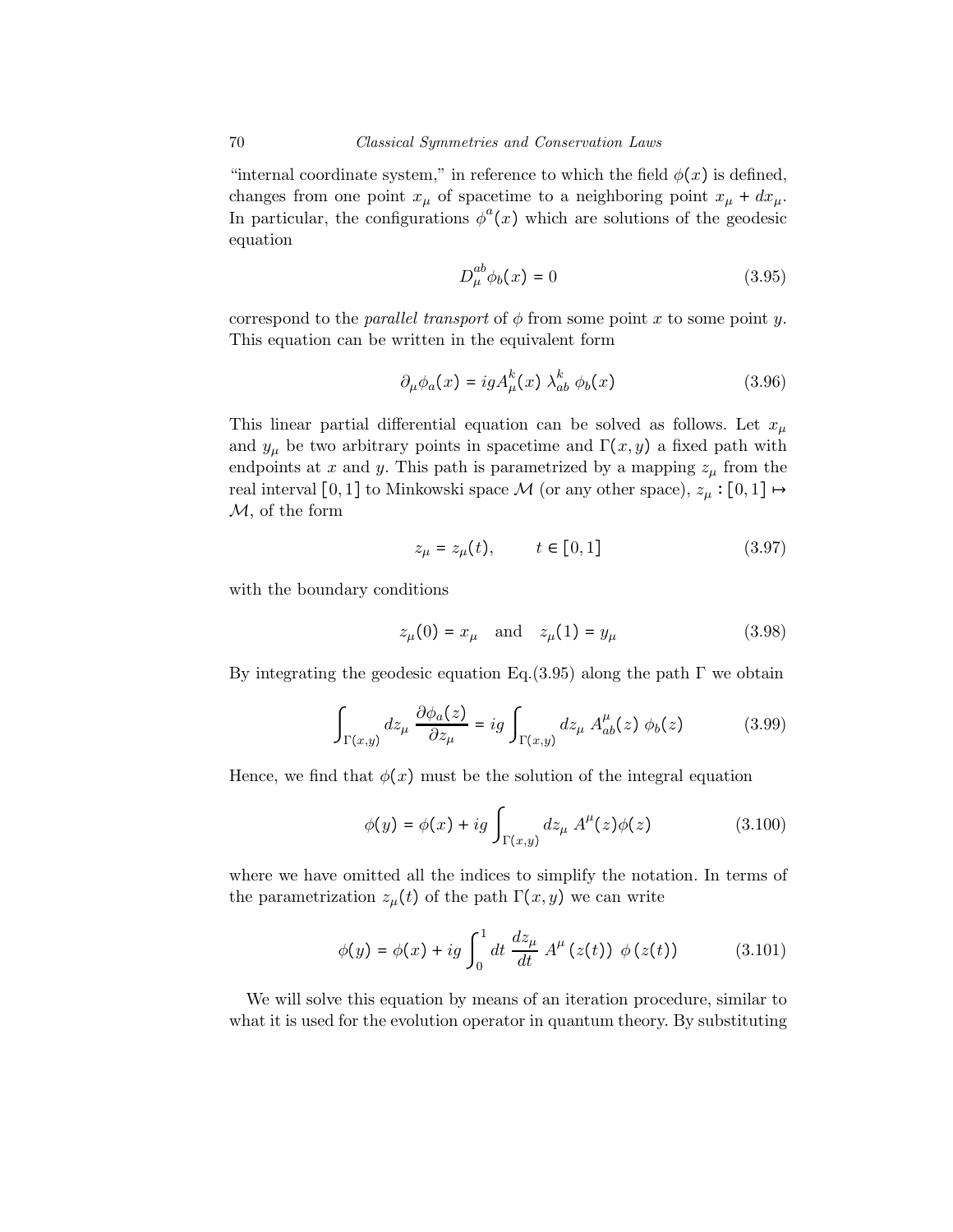repeatedly the l.h.s. of this equation into its r. h. s. we get the series

$$
\phi(y) = \phi(x) + ig \int_0^1 dt \frac{dz_\mu(t)}{dt} A^\mu(z(t)) \phi(x)
$$
  
+  $(ig)^2 \int_0^1 dt_1 \int_0^{t_1} dt_2 \frac{dz_{\mu_1}(t_1)}{dt_1} \frac{dz_{\mu_2}(t_2)}{dt_2} A^{\mu_1}(z(t_1)) A^{\mu_2}(z(t_2)) \phi(x)$   
+ ... +  $(ig)^n \int_0^1 dt_1 \int_0^{t_1} dt_2 ... \int_0^{t_{n-1}} dt_n \prod_{j=1}^n \left( \frac{dz_{\mu_j}(t_j)}{dt_j} A^{\mu_j}(z(t_j)) \right) \phi(x)$   
+ ... (3.102)

Here we need to keep in mind that the  $A^{\mu}$ 's are matrix-valued fields which are ordered from left to right!.

The nested integrals of Eq.(3.102) can be written in the form

$$
I_n = (ig)^n \int_0^1 dt_1 \int_0^{t_1} dt_2 \dots \int_0^{t_{n-1}} dt_n F(t_1) \dots F(t_n)
$$

$$
\equiv \frac{(ig)^n}{n!} \widehat{P} \left[ \left( \int_0^1 dt \ F(t) \right)^n \right] \tag{3.103}
$$

where the  $F$ 's are matrices and the operator  $P$  means the path-ordered product of the objects sitting to its right. If we formally define the exponential of an operator to be equal to its power series expansion,

$$
e^{A} \equiv \sum_{n=0}^{\infty} \frac{1}{n!} A^{n}
$$
 (3.104)

where  $A$  is some arbitrary matrix, we see that the geodesic equation has the formal solution

$$
\phi(y) = \widehat{P}\left[\exp\left(+ig \int_0^1 dt \, \frac{dz_\mu}{dt} \, A^\mu(z(t))\right)\right] \phi(x) \tag{3.105}
$$

or, what is the same

$$
\phi(y) = \widehat{P}\left[\exp\left(ig \int_{\Gamma(x,y)} dz_{\mu} A^{\mu}(z)\right)\right] \phi(x) \tag{3.106}
$$

Thus,  $\phi(y)$  is given by an operator, the *path-ordered* exponential of the line integral of the vector potential  $A^{\mu}$ , acting on  $\phi(x)$ .

By expanding the exponential in a power series, it is easy to check that, under an arbitrary local gauge transformation  $U(z)$ , the path ordered ex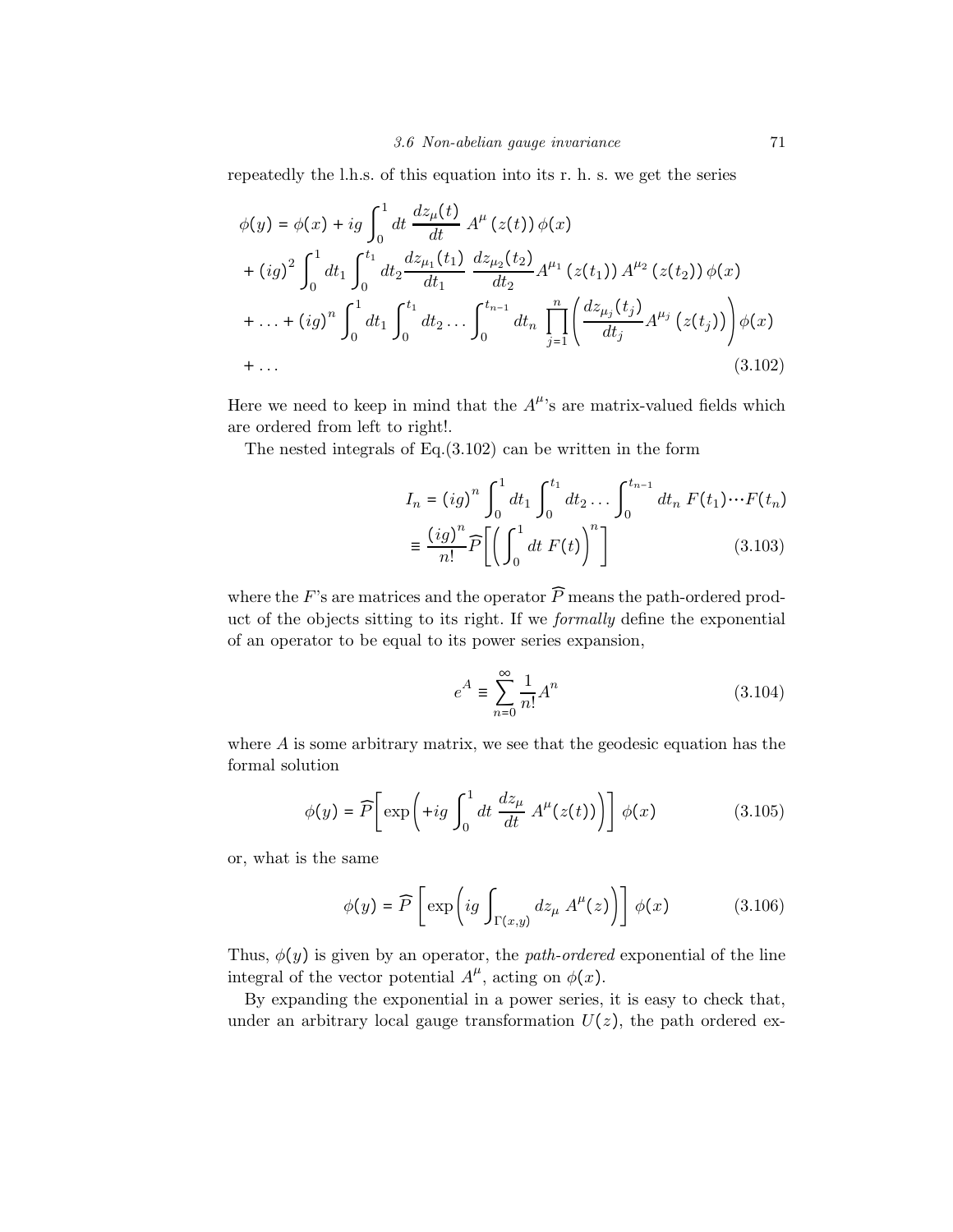ponential transforms as follows

$$
\widehat{P}\left[\exp\left(ig\int_{\Gamma(x,y)}dz^{\mu}A'_{\mu}(z(t))\right)\right]
$$
\n
$$
\equiv U(y)\,\,\widehat{P}\left[\exp\left(ig\int_{\Gamma(x,y)}dz^{\mu}A_{\mu}(z)\right)\right]U^{-1}(x) \tag{3.107}
$$

In particular we can consider the case of a *closed path*  $\Gamma(x, x)$ , where x is an *arbitrary* point on Γ. The path-ordered exponential  $\widehat{W}_{\Gamma(x,x)}$ 

$$
\widehat{W}_{\Gamma(x,x)} = \widehat{P}\left[\exp\left(ig \int_{\Gamma(x,x)} dz^{\mu} A_{\mu}(z)\right)\right]
$$
(3.108)

is not gauge invariant since, under a gauge transformation it transforms as

$$
\widehat{W}'_{\Gamma(x,x)} = \widehat{P}\left[\exp\left(ig \int_{\Gamma(x,x)} dz^{\mu} A'_{\mu}(z)\right)\right]
$$

$$
= U(x) \widehat{P}\left[\exp\left(ig \int_{\Gamma(x,x)} dz^{\mu} A_{\mu}(t)\right)\right] U^{-1}(x) \tag{3.109}
$$

Therefore  $\widehat{W}_{\Gamma(x,x)}$  transforms like a group element,

$$
\widehat{W}_{\Gamma(x,x)} = U(x) \widehat{W}_{\Gamma(x,x)} U^{-1}(x) \qquad (3.110)
$$

However, the trace of  $\widehat{W}_{\Gamma}(x, x)$ , which we denote by

$$
W_{\Gamma} = \text{tr}\,\widehat{W}_{\Gamma(x,x)} \equiv \text{tr}\,\widehat{P}\left[\exp\left(ig \int_{\Gamma(x,x)} dz^{\mu} A_{\mu}(z)\right)\right]
$$
(3.111)

not only is gauge-invariant but it is also independent of the choice of the point x. However, it is a functional of the path  $\Gamma$ . The quantity  $W_{\Gamma}$ , which is known as the Wilson loop, plays a crucial role in gauge theories. In the quantum theory this object will become the Wilson loop operator.

Let us now consider the case of a *small* closed path  $\Gamma$ . If  $\Gamma$  is small, then the minimal area  $a(\Gamma)$  enclosed by  $\Gamma$  and its length  $\ell(\Gamma)$  are both infinitesimal. In this case, we can expand the exponential in powers and retain only the leading terms. We get

$$
\widehat{W}_{\Gamma} \approx I + ig \widehat{P} \oint_{\Gamma} dz^{\mu} A_{\mu}(z) + \frac{\left( ig \right)^{2}}{2!} \widehat{P} \left( \oint_{\Gamma} dz^{\mu} A_{\mu}(z) \right)^{2} + \cdots \tag{3.112}
$$

Stokes theorem says that the first integral, the circulation of the vector field  $A_{\mu}$  on the closed path Γ, is given by

$$
\oint_{\Gamma} dz_{\mu} A^{\mu}(z) = \int \int_{\Sigma} dx^{\mu} \wedge dx^{\nu} \frac{1}{2} (\partial_{\mu} A_{\nu} - \partial_{\nu} A_{\mu})
$$
\n(3.113)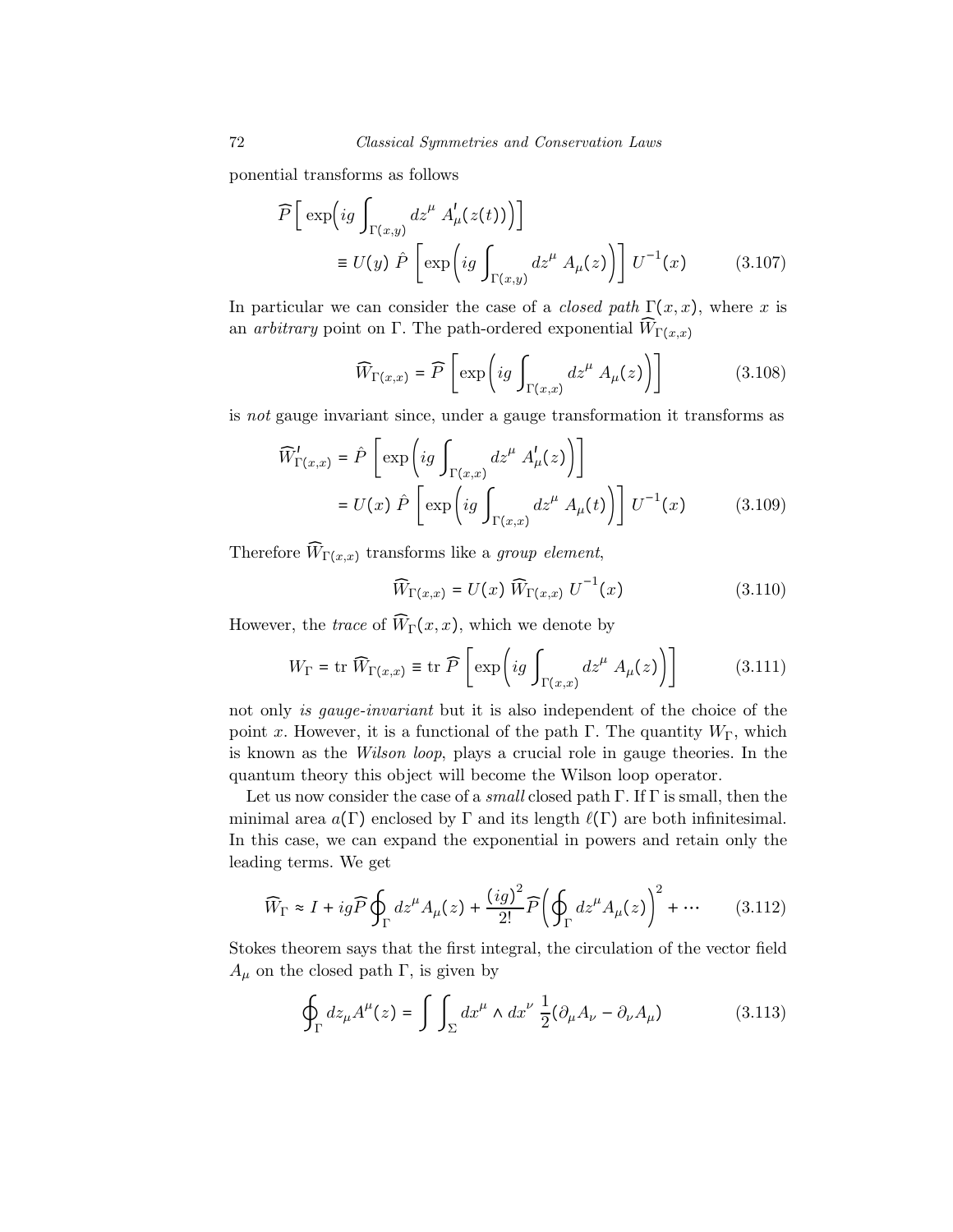where  $\partial \Sigma = \Gamma$  is the infinitesimal area element bounded by  $\Gamma$ , and  $dx^{\mu} \wedge dx^{\nu}$ is the oriented infinitesimal area element. Furthermore, the quadratic term in Eq.(3.112) can be expressed as follows

$$
\frac{1}{2!} \widehat{P} \left( \oint_{\Gamma} dz^{\mu} A_{\mu}(z) \right)^2 \equiv \frac{1}{2} \int \int_{\Sigma} dx^{\mu} \wedge dx^{\nu} \left( -[A_{\mu}, A_{\nu}] \right) + \dots \tag{3.114}
$$

Therefore, for an infinitesimally small loop, we get

$$
\widehat{W}_{\Gamma(x,x')} \approx I + \frac{ig}{2} \int \int_{\Sigma} dx^{\mu} \wedge dx^{\nu} F_{\mu\nu} + O(a(\Sigma)^{2}) \tag{3.115}
$$

where  $F_{\mu\nu}$  is the field tensor, defined by

$$
F_{\mu\nu} \equiv \partial_{\mu}A_{\nu} - \partial_{\nu}A_{\mu} - ig[A_{\mu}, A_{\nu}] = i[D_{\mu}, D_{\nu}]
$$
 (3.116)

Keep in mind that since the fields  $A_\mu$  are matrices, the field tensor  $F_{\mu\nu}$  is also a matrix.

Notice also that now  $F_{\mu\nu}$  is not gauge invariant. Indeed, under a local gauge transformation  $U(x)$ ,  $F_{\mu\nu}$  transforms as a similarity transformation

$$
F_{\mu\nu}^{\prime}(x) = U(x)F_{\mu\nu}(x)U^{-1}(x) \tag{3.117}
$$

This property follows from the transformation properties of  $A_\mu$ . However, although  $F_{\mu\nu}$  itself is not gauge invariant, other quantities such as  $\text{tr}(F_{\mu\nu}F^{\mu\nu})$ are gauge invariant.

Let us finally note the form of  $F_{\mu\nu}$  in components. By expanding  $F_{\mu\nu}$  in the basis of the group generators  $\lambda^k$  (hence, in the algebra of the gauge group),

$$
F_{\mu\nu} = F_{\mu\nu}^k \lambda^k \tag{3.118}
$$

we find that the components,  $F_{\mu\nu}^k$  are

$$
F_{\mu\nu}^{k} = \partial_{\mu}A_{\nu}^{k} - \partial_{\nu}A_{\mu}^{k} + gf^{k\ell m}A_{\mu}^{\ell}A_{\nu}^{m}
$$
 (3.119)

The natural local, gauge-invariant, theory for a non-abelian gauge group is the Yang-Mills Lagrangian

$$
\mathcal{L} = -\frac{1}{4} \text{tr} F_{\mu\nu} F^{\mu\nu} \tag{3.120}
$$

for a general compact Lie group  $G$ , that we will call the *gauge group*. Notice that the apparent similarity with the Maxwell Lagrangian is only superficial, since in this theory it is not quadratic in the vector potentials. We will see in later chapters that other Lagrangians are possible in other dimensions if some symmetry, e.g. time-reversal, is violated.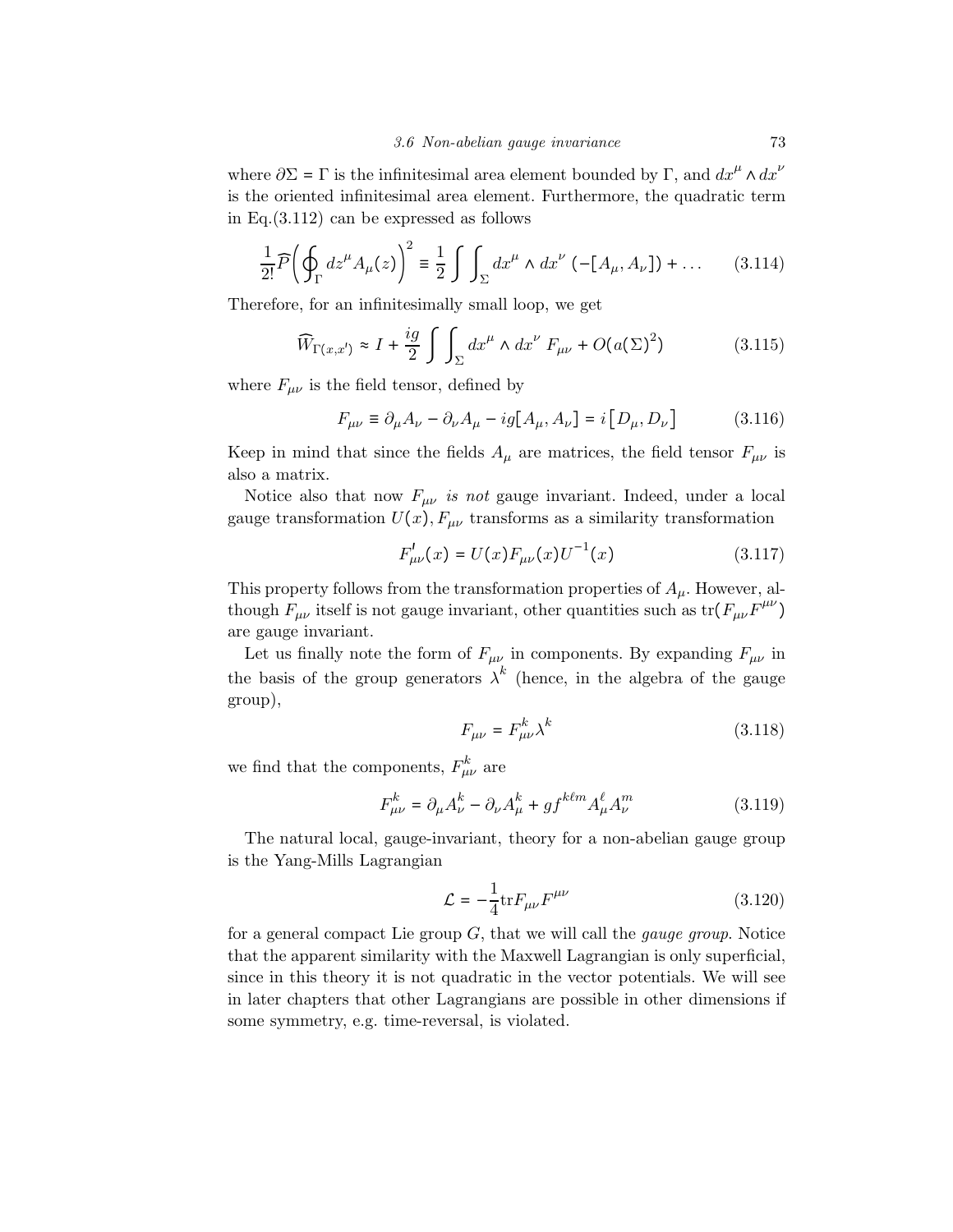#### 3.7 Gauge invariance and minimal coupling

We are now in a position to give a general prescription for the coupling of matter and gauge fields. Since the issue here is local gauge invariance, this prescription is valid for both relativistic and non-relativistic theories.

So far, we have considered two cases: (a) fields that describe the dynamics of matter and (b) gauge fields that describe electromagnetism and chromodynamics. In our description of Maxwell's electrodynamics we saw that, if the Lagrangian is required to respect local gauge invariance, then only conserved currents can couple to the gauge field. However, we have also seen that the presence of a global symmetry is a sufficient condition for the existence of a locally conserved current. This is not only a necessary condition since a local symmetry also requires the existence of a conserved current.

We will now consider more general Lagrangians that will include both matter and gauge fields. In the last sections we saw that if a system with Lagrangian  $\mathcal{L}(\phi, \partial_{\mu}\phi)$  has a global symmetry  $\phi \to U\phi$ , then by replacing all derivatives by covariant derivatives we promote a global symmetry into a local (or gauge) symmetry. We will proceed with our general philosophy and write down gauge-invariant Lagrangians for systems which contain both matter and gauge fields. I will give a few explicit examples

## 3.7.1 Quantum electrodynamics

Quantum Electrodynamics (QED) is a theory of electrons and photons. The electrons are described by *Dirac spinor fields*  $\psi_{\alpha}(x)$ . The reason for this choice will become clear when we discuss the quantum theory and the Spin-Statistics theorem. Photons are described by a  $U(1)$  gauge field  $A_\mu$ . The Lagrangian for *free electrons* is just the *free Dirac Lagrangian*,  $\mathcal{L}_{\text{Dirac}}$ 

$$
\mathcal{L}_{\text{Dirac}}(\psi, \bar{\psi}) = \bar{\psi}(i\partial \!\!\!/- m)\psi \tag{3.121}
$$

The Lagrangian for the gauge field is the free Maxwell Lagrangian  $\mathcal{L}_{gauge}(A)$ 

$$
\mathcal{L}_{\text{gauge}}(A) = -\frac{1}{4} F_{\mu\nu} F^{\mu\nu} \equiv -\frac{1}{4} F^2 \tag{3.122}
$$

The prescription that we will adopt, known as minimal coupling, consists in requiring that the *total* Lagrangian be invariant under *local* gauge transformations.

The free Dirac Lagrangian is invariant under the global phase transformation (i.e. with the same phase factor for all the Dirac components)

$$
\psi_{\alpha}(x) \to \psi_{\alpha}'(x) = e^{i\theta} \psi_{\alpha}(x) \tag{3.123}
$$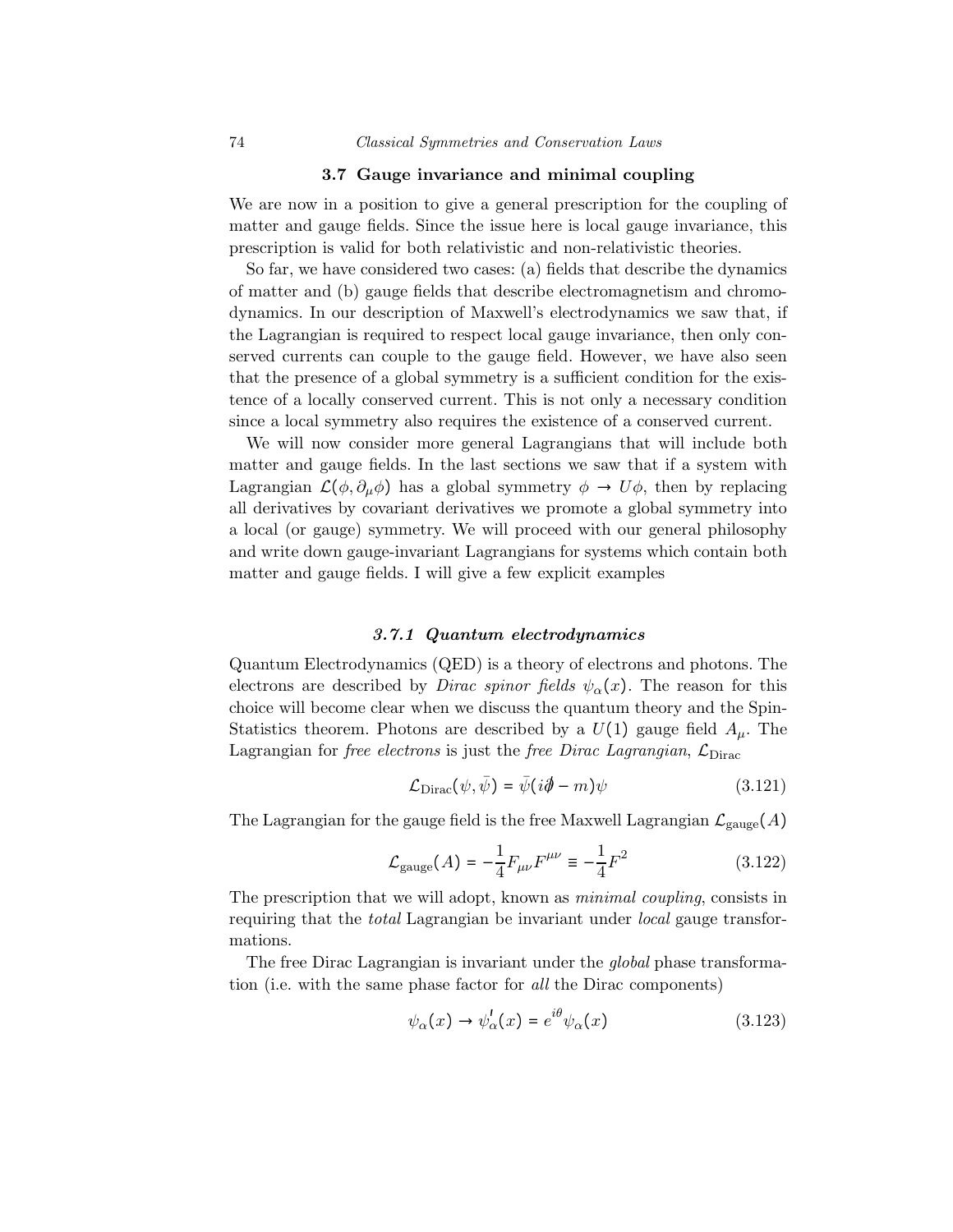if  $\theta$  is a constant, arbitrary phase, but it is not invariant not under the *local* phase transformation

$$
\psi_{\alpha}(x) \to \psi_{\alpha}'(x) = e^{i\theta(x)} \psi_{\alpha}(x) \tag{3.124}
$$

As we saw before, the matter part of the Lagrangian can be made invariant under the local transformations

$$
\psi_{\alpha}(x) \to \psi_{\alpha}'(x) = e^{i\theta(x)} \psi_{\alpha}(x)
$$
  
\n
$$
A_{\mu}(x) \to A_{\mu}'(x) = A_{\mu}(x) + \frac{1}{e} \partial_{\mu} \theta(x)
$$
 (3.125)

if the derivative  $\partial_{\mu}\psi$  is replaced by the *covariant* derivative  $D_{\mu}$ 

$$
D_{\mu} = \partial_{\mu} - ieA_{\mu}(x) \tag{3.126}
$$

The total Lagrangian is now given by the sum of two terms

$$
\mathcal{L} = \mathcal{L}_{\text{matter}}(\psi, \bar{\psi}, A) + \mathcal{L}_{\text{gauge}}(A) \tag{3.127}
$$

where  $\mathcal{L}_{\text{matter}}(\psi, \bar{\psi}, A)$  is the gauge-invariant extension of the Dirac Lagrangian, i.e.

$$
\mathcal{L}_{\text{matter}}(\psi, \bar{\psi}, A) = \bar{\psi}(i\rlap{\,/}D - m)\psi
$$
\n
$$
= \bar{\psi}(i\rlap{\,/}\partial - m)\psi + e\bar{\psi}\gamma_{\mu}\psi A^{\mu} \tag{3.128}
$$

 $\mathcal{L}_{\text{gauge}}(A)$  is the usual Maxwell term and  $D\!\!\!/$  is a shorthand for  $D_\mu \gamma^\mu$ . Thus, the total Lagrangian for QED is

$$
\mathcal{L}_{\text{QED}} = \bar{\psi}(i\rlap{\,/}D - m)\psi - \frac{1}{4}F^2 \tag{3.129}
$$

Notice that now both matter and gauge fields are dynamical degrees of freedom.

The QED Lagrangian has a local gauge invariance. Hence, it also has a locally conserved current. In fact the argument that we used above to show that there are conserved (Noether) currents if there is a continuous global symmetry, is also applicable to gauge invariant Lagrangians. As a matter of fact, under an arbitrary infinitesimal gauge transformation

$$
\delta\psi = i\theta\psi \quad \delta\bar{\psi} = -i\theta\bar{\psi} \quad \delta A_{\mu} = \frac{1}{e}\partial_{\mu}\theta \tag{3.130}
$$

the QED Lagrangian remains invariant, i.e.  $\delta \mathcal{L} = 0$ . An arbitrary variation of  $\mathcal L$  is

$$
\delta \mathcal{L} = \frac{\delta \mathcal{L}}{\delta \psi} \delta \psi + \frac{\delta \mathcal{L}}{\delta \partial_{\mu} \psi} \delta \partial_{\mu} \psi + (\psi \leftrightarrow \bar{\psi}) + \frac{\delta \mathcal{L}}{\delta \partial_{\mu} A_{\nu}} \delta \partial_{\mu} A_{\nu} + \frac{\delta \mathcal{L}}{\delta A_{\mu}} \delta A_{\mu} \quad (3.131)
$$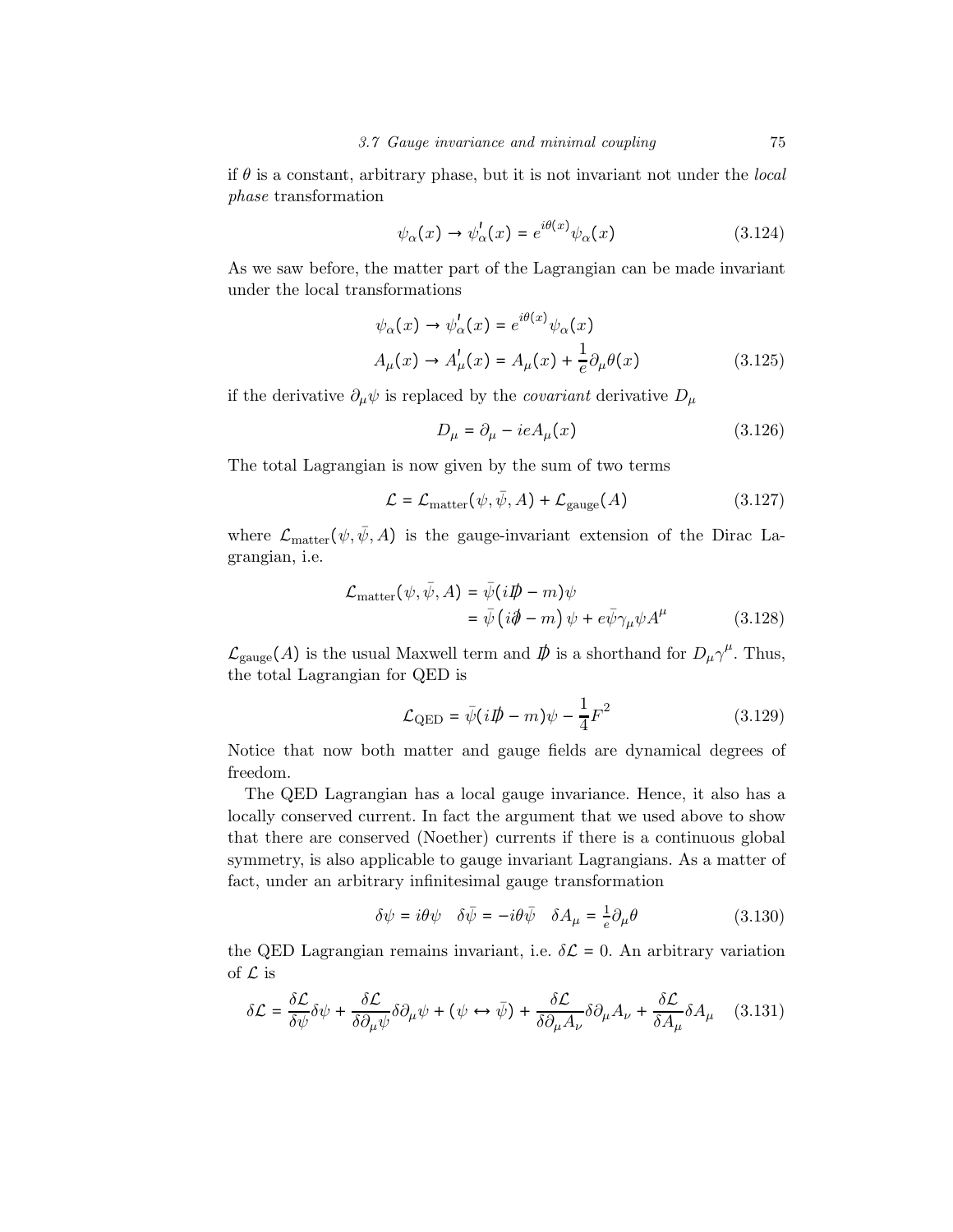After using the equations of motion and the form of the gauge transformation,  $\delta \mathcal{L}$  can be written in the form

$$
\delta \mathcal{L} = \partial_{\mu} [j^{\mu}(x)\theta(x)] - \frac{1}{e} F^{\mu\nu}(x) \partial_{\mu} \partial_{\nu} \theta(x) + \frac{\delta \mathcal{L}}{\delta A_{\mu}} \frac{1}{e} \partial_{\mu} \theta(x) \tag{3.132}
$$

where  $j^{\mu}(x)$  is the *electron number current* 

$$
j^{\mu} = i \left( \frac{\partial \mathcal{L}}{\delta \partial_{\mu} \psi} \psi - \bar{\psi} \frac{\delta \mathcal{L}}{\delta \partial_{\mu} \bar{\psi}} \right)
$$
(3.133)

For smooth gauge transformations  $\theta(x)$ , the term  $F^{\mu\nu}\partial_{\mu}\partial_{\nu}\theta$  vanishes because of the antisymmetry of the field tensor  $F_{\mu\nu}$ . Hence we can write

$$
\delta \mathcal{L} = \theta(x) \partial_{\mu} j^{\mu}(x) + \partial_{\mu} \theta(x) \left[ j^{\mu}(x) + \frac{1}{e} \frac{\delta \mathcal{L}}{\delta A_{\mu}(x)} \right]
$$
(3.134)

The first term tells us that since the infinitesimal gauge transformation  $\theta(x)$ is arbitrary, the Dirac current  $j^{\mu}(x)$  locally is conserved, i.e.  $\partial_{\mu}j^{\mu} = 0$ .

Let us define the *charge* (or *gauge*) current  $J^{\mu}(x)$  by the relation

$$
J^{\mu}(x) \equiv \frac{\delta \mathcal{L}}{\delta A_{\mu}(x)}\tag{3.135}
$$

which is the current that enters in the Equation of Motion for the gauge field  $A_{\mu}$ , i.e. the Maxwell equations. The vanishing of the second term of Eq. (3.134), required since the changes of the infinitesimal gauge transformations are also arbitrary, tells us that the charge current and the number current are related by

$$
J_{\mu}(x) = -e j_{\mu}(x) = -e \bar{\psi} \gamma_{\mu} \psi \qquad (3.136)
$$

This relation tells us that since  $j^{\mu}(x)$  is locally conserved, then the global conservation of  $Q_0$ 

$$
Q_0 = \int d^3x j_0(x) \equiv \int d^3x \, \psi^\dagger(x) \psi(x) \tag{3.137}
$$

implies the global conservation of the electric charge Q

$$
Q \equiv -eQ_0 = -e \int d^3x \, \psi^\dagger(x)\psi(x) \tag{3.138}
$$

This property justifies the interpretation of the coupling constant e as the electric charge. In particular the gauge transformation of  $Eq.(3.125)$ , tells us that the matter field  $\psi(x)$  represents excitations that carry the unit of charge,  $\pm e$ . From this point of view, the electric charge can be regarded as a quantum number. This point of view becomes very useful in the quantum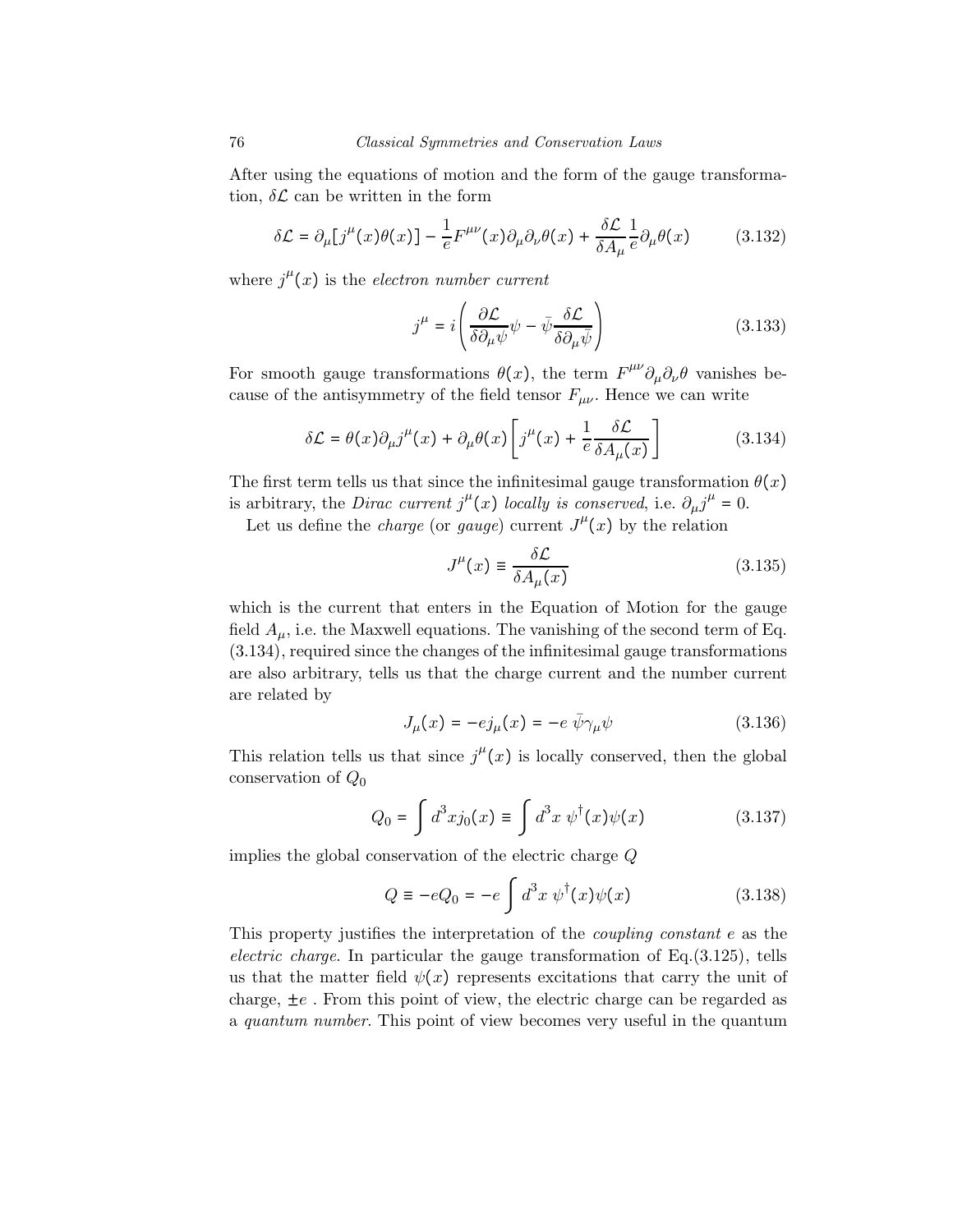theory in the strong coupling limit. In this case, under special circumstances, the excitations may acquire unusual quantum numbers. This is not the case of Quantum Electrodynamics, but it is the case of a number of theories in one and two space dimensions, with applications in Condensed Matter systems such as polyacetylene, or the two-dimensional electron gas in high magnetic fields, i.e. the fractional quantum Hall effect, or in gauge theories with magnetic monopoles).

## 3.7.2 Quantum chromodynamics

Quantum Chromodynamics (QCD) is the gauge field theory of strong interactions in hadron physics. In this theory the elementary constituents of hadrons, the *quarks*, are represented by the Dirac spinor field  $\psi_{\alpha}^{i}(x)$ . The theory also contains a set of gauge fields  $A^a_\mu(x)$  that represent the gluons. The quark fields have both *Dirac* indices  $\alpha = 1, \ldots, 4$  and *color* indices  $i = 1, \ldots, N_c$ , where  $N_c$  is the number of colors. In the Standard Model of weak, strong interactions, and electromagnetic in particle physics, and in QCD, there are in addition  $N_f = 6$  flavors of quarks, grouped into three generations, each labeled by a flavor index, and six flavors of leptons, also grouped into three generations. The flavor symmetry is a global symmetry of the theory.

Quarks are assumed to transform under the fundamental representation of the gauge (or color) group G, say  $SU(N_c)$ . The theory is invariant under the group of gauge transformations. In QCD, the color group is  $SU(3)$ and so  $N_c = 3$ . The color symmetry is a non-abelian gauge symmetry. The gauge field  $A_{\mu}$  is needed in order to enforce local gauge invariance. In components, we get  $A_{\mu} = A_{\mu}^{a} \lambda^{a}$ , where  $\lambda^{a}$  are the generators of  $SU(N_c)$ . Thus,  $a = 1, \ldots, D(SU(N_c))$ , and  $D(SU(N_c) = N_c^2 - 1$ . Thus,  $A_\mu$  is an  $N_c^2 - 1$ dimensional vector in the adjoint representation of G. For  $SU(3)$ ,  $N_c^2 - 1 = 8$ and there are eight generators.

The gauge-invariant matter term of the Lagrangian,  $\mathcal{L}_{\text{matter}}$  is

$$
\mathcal{L}_{\text{matter}}(\psi, \bar{\psi}, A) = \bar{\psi}(i\rlap{\,/}D - m)\psi \tag{3.139}
$$

where  $\mathbf{\vec{p}} = \mathbf{\vec{\phi}} - ig\mathbf{\vec{A}} \equiv \mathbf{\vec{\phi}} - ig\mathbf{\vec{A}}^a \lambda^a$  is the covariant derivative. The gauge field term of the Lagrangian  $\mathcal{L}_{\text{gauge}}$ 

$$
\mathcal{L}_{\text{gauge}}(A) = -\frac{1}{4} \text{tr} F_{\mu\nu} F^{\mu\nu} \equiv -\frac{1}{4} F_{\mu\nu}^a F_a^{\mu\nu} \tag{3.140}
$$

is the Yang-Mills Lagrangian. The total Lagrangian for QCD is  $\mathcal{L}_{\text{QCD}}$ 

$$
\mathcal{L}_{\text{QCD}} = \mathcal{L}_{\text{matter}}(\psi, \bar{\psi}, A) + \mathcal{L}_{\text{gauge}}(A) \tag{3.141}
$$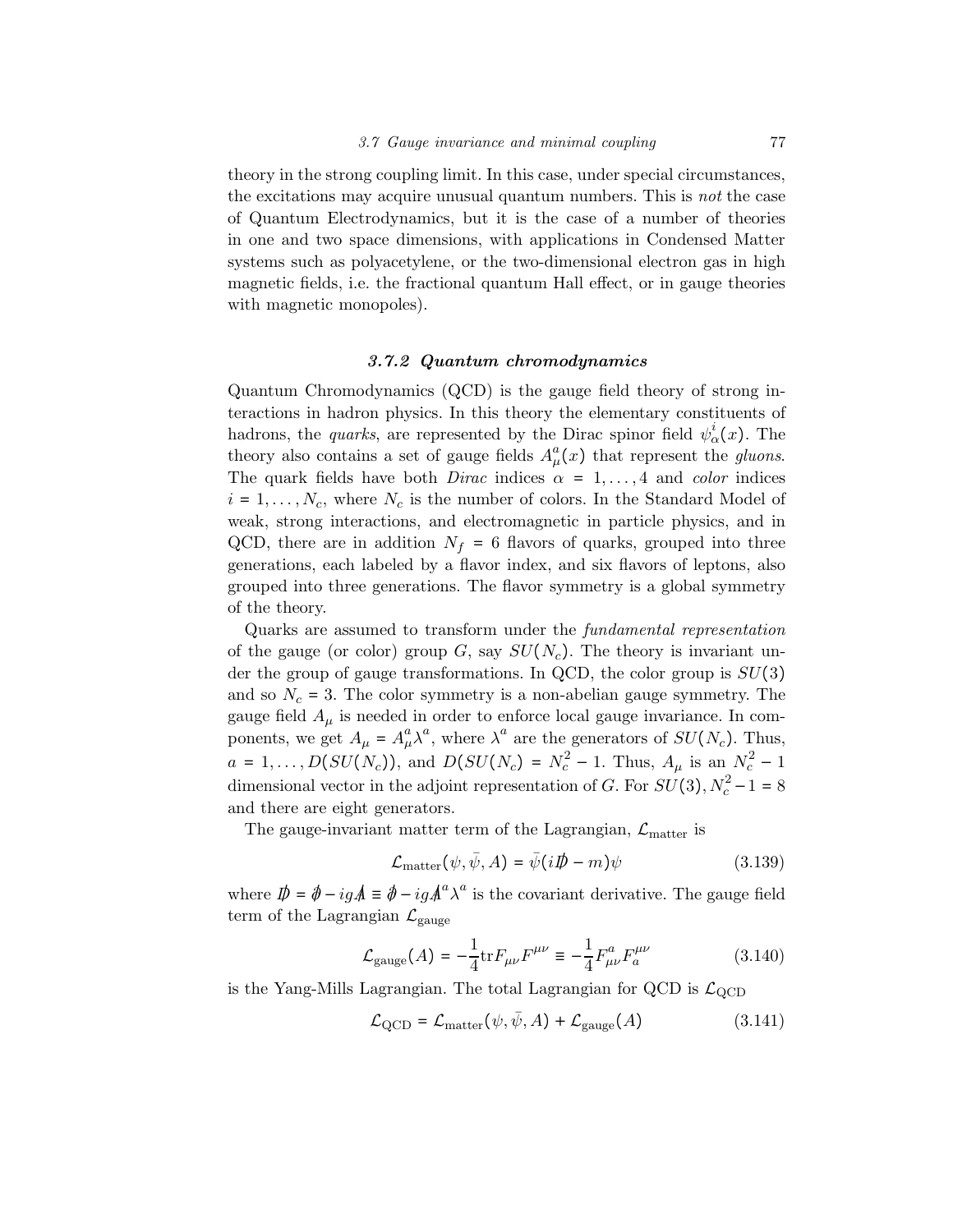Can we define a color charge? Since the color group is non-abelian it has more than one generator. We showed before that there are as many conserved currents as generators are in the group. Now, in general, the group generators do not commute with each other. For instance, in  $SU(2)$  there is only one diagonal generator,  $J_3$ , while in  $SU(3)$  there are only two diagonal generators, etc. Can all the global *charges*  $Q^a$ 

$$
Q^{a} \equiv \int d^{3}x \, \psi^{\dagger}(x) \lambda^{a} \psi(x) \tag{3.142}
$$

be defined simultaneously? It is straightforward to show that the Poisson Brackets of any pair of charges are, in general, different from zero. We will see below, when we *quantize* the theory, that the charges  $Q^a$  obey the same commutation relations as the group generators themselves do. So, in the quantum theory, the only charges that can be assigned to states are precisely the same as the quantum numbers that label the representations. Thus, if the group is  $SU(2)$ , we can only assign to the states the values of the quadratic Casimir operator  $J^2$  and of the projection  $J_3$ . Similar restrictions apply to the case of  $SU(3)$  and to other Lie groups.

### 3.8 Spacetime symmetries and the energy-momentum tensor

Until now we have considered only the role of internal symmetries. We now turn to spacetime symmetries, and consider the role of coordinate transformations. In this more general setting we will have to require the invariance of the action rather than only of the Lagrangian, as we did for internal symmetries.

There are three continuous spacetime symmetries that will be important to us: a) translation invariance, b) rotation invariance and c) homogeneity of time. While rotations are a subgroup of Lorentz transformation, space and time translations are examples of inhomogeneous Lorentz transformations (in the relativistic case) and of Galilean transformations (in the nonrelativistic case). Inhomogeneous Lorentz transformations also form a group, known as the Poincaré group. Note that the transformations discussed above are particular cases of more general coordinate transformations. However, it is important to keep in mind that, in most cases, general coordinate transformations are not symmetries of an arbitrary system. They are the symmetries of General Relativity.

In what follows we are going to consider the response of a system to infinitesimal coordinate transformations of the form

$$
x'_{\mu} = x_{\mu} + \delta x_{\mu} \tag{3.143}
$$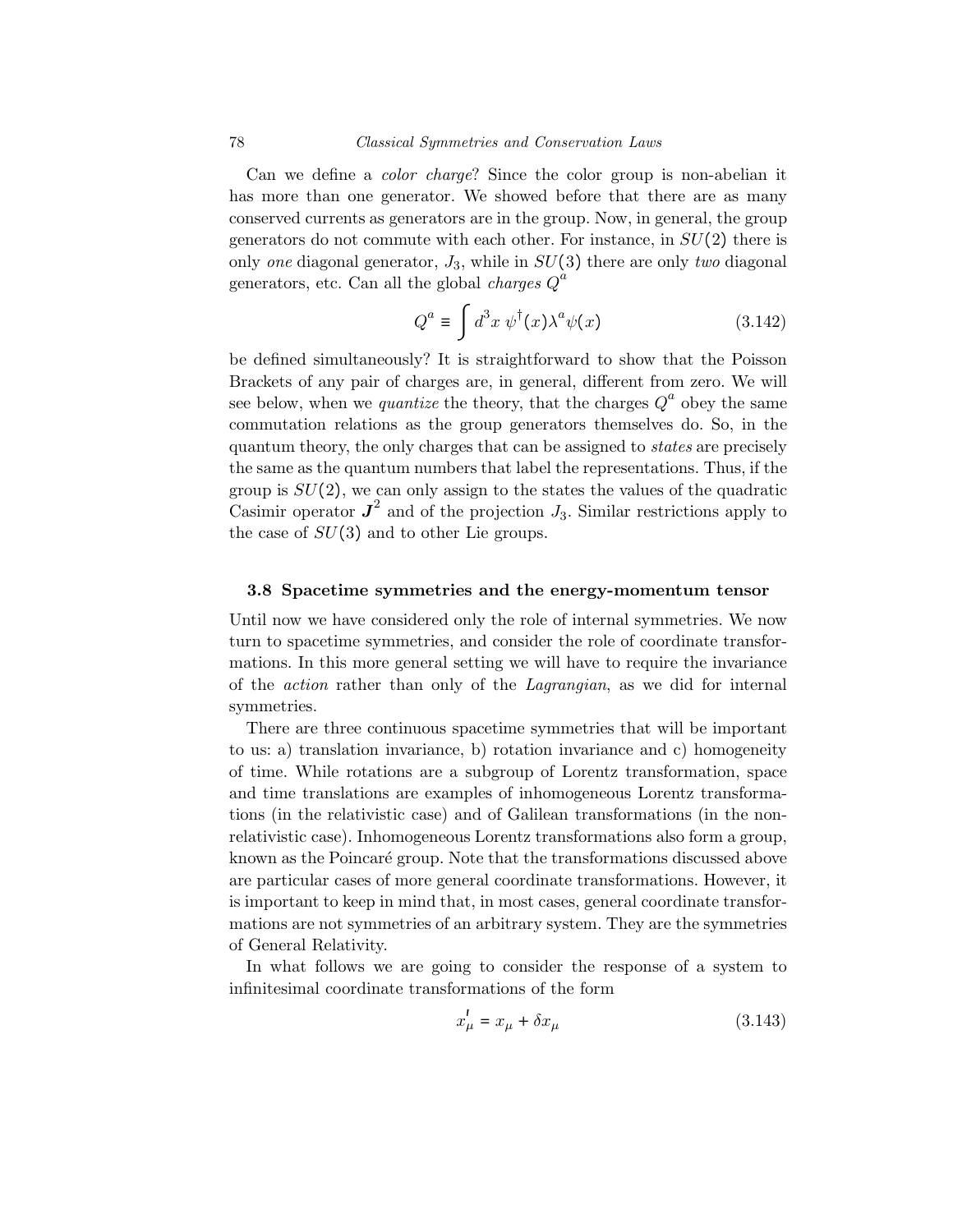where  $\delta x_{\mu}$  may be a function of the spacetime point  $x_{\mu}$ . Under a coordinate transformation the fields change as

$$
\phi(x) \to \phi'(x') = \phi(x) + \delta\phi(x) + \partial_{\mu}\phi \,\delta x^{\mu} \tag{3.144}
$$

where  $\delta\phi$  is the variation of  $\phi$  in the *absence* of a change of coordinates, i.e. a functional change. In this notation, a uniform infinitesimal translation by a constant vector  $a_{\mu}$  has  $\delta x_{\mu} = a_{\mu}$  and an infinitesimal rotation of the space axes is  $\delta x_0 = 0$  and  $\delta x_i = \epsilon_{ijk} \theta_i x_k$ .

In general, the action of the system is not invariant under arbitrary changes in both coordinates and fields. Indeed, under an arbitrary change of coordinates  $x_{\mu} \to x_{\mu}'(x_{\mu})$ , the volume element  $d^4x$  is not invariant and changes by a multiplicative factor of the form

$$
d^4x' = d^4x \ J \tag{3.145}
$$

where  $J$  is the Jacobian of the coordinate transformation

$$
J = \frac{\partial x_1' \cdots x_4'}{\partial x_1 \cdots x_4} \equiv \left| \det \left( \frac{\partial x_\mu'}{\partial x_j} \right) \right| \tag{3.146}
$$

For an infinitesimal transformation,  $x'_{\mu} = x_{\mu} + \delta x_{\mu}(x)$ , we get

$$
\frac{\partial x'_{\mu}}{\partial x_{\nu}} = g_{\mu}^{\nu} + \partial^{\nu} \delta x_{\mu}
$$
\n(3.147)

Since  $\delta x_{\mu}$  is small, the Jacobian can be approximated by

$$
J = \left| \det \left( \frac{\partial x_{\mu}'}{\partial x_{\nu}} \right) \right| = \left| \det \left( g_{\mu}^{\nu} + \partial^{\nu} \delta x_{\mu} \right) \right| \approx 1 + \text{tr}(\partial^{\nu} \delta x_{\mu}) + O(\delta x^{2}) \quad (3.148)
$$

Thus

$$
J \approx 1 + \partial^{\mu} \delta x_{\mu} + O(\delta x^2)
$$
 (3.149)

The Lagrangian itself is in general not invariant. For instance, even though we will always be interested in systems whose Lagrangians are not an explicit function of  $x$ , still they are not in general invariant under the given transformation of coordinates. Also, under a coordinate change the fields may also transform. Thus, in general,  $\delta \mathcal{L}$  does not vanish.

The most general variation of  $\mathcal L$  is

$$
\delta \mathcal{L} = \partial_{\mu} \mathcal{L} \, \delta x^{\mu} + \frac{\delta \mathcal{L}}{\delta \phi} \delta \phi + \frac{\delta \mathcal{L}}{\delta \partial_{\mu} \phi} \delta \partial_{\mu} \phi \tag{3.150}
$$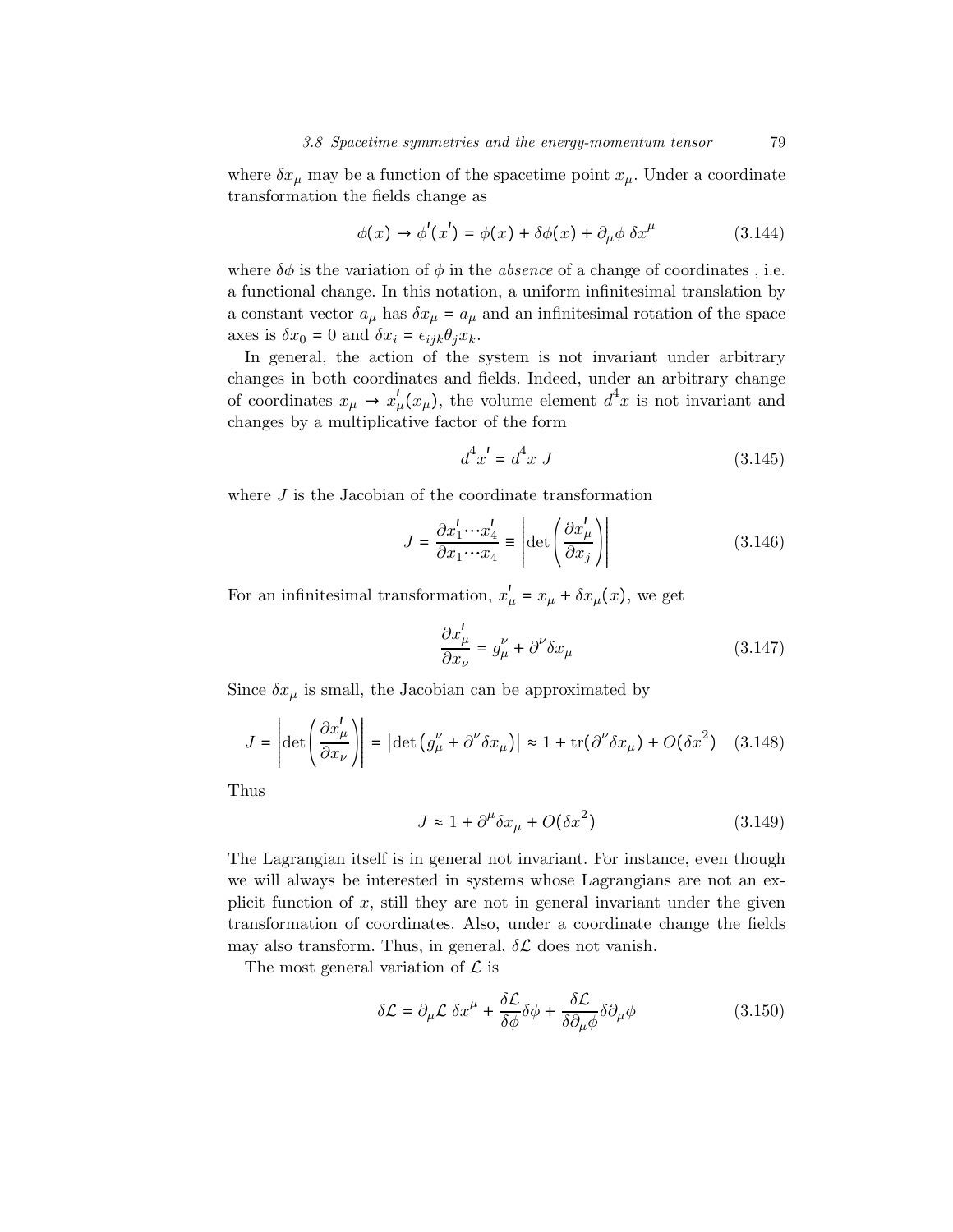If  $\phi$  obeys the equations of motion,

$$
\frac{\delta \mathcal{L}}{\delta \phi} = \partial_{\mu} \frac{\delta \mathcal{L}}{\delta \partial_{\mu} \phi} \tag{3.151}
$$

then, the general change  $\delta\mathcal{L}$  obeyed by the solutions of the equations of motion is

$$
\delta \mathcal{L} = \delta x^{\mu} \partial_{\mu} \mathcal{L} + \partial_{\mu} \left( \frac{\delta \mathcal{L}}{\delta \partial_{\mu} \phi} \delta \phi \right)
$$
 (3.152)

The total change in the action is a sum of two terms

$$
\delta S = \delta \int d^4x \mathcal{L} = \int \delta d^4x \mathcal{L} + \int d^4x \delta \mathcal{L}
$$
 (3.153)

where the change in the integration measure is due to the Jacobian factor,

$$
\delta d^4 x = d^4 x \partial_\mu \delta x^\mu \tag{3.154}
$$

Hence,  $\delta S$  is given by

$$
\delta S = \int d^4x \left[ \left( \partial_{\mu} \delta x^{\mu} \right) \mathcal{L} + \delta x^{\mu} \partial_{\mu} \mathcal{L} + \partial_{\mu} \left( \frac{\delta \mathcal{L}}{\delta \partial_{\mu} \phi} \delta \phi \right) \right]
$$
(3.155)

Since the *total* variation of  $\phi$ ,  $\delta_T \phi$ , is the sum of the functional change of the fields plus the changes in the fields caused by the coordinate transformation,

$$
\delta_T \phi \equiv \delta \phi + \partial_\mu \phi \delta x^\mu \tag{3.156}
$$

we can write  $\delta S$  as a sum of two contributions: one due to change of coordinates and another due to functional changes of the fields:

$$
\delta S = \int d^4x \left[ \left( \partial_\mu \delta x^\mu \right) \mathcal{L} + \delta x^\mu \partial_\mu \mathcal{L} + \partial_\mu \left( \frac{\delta \mathcal{L}}{\delta \partial_\mu \phi} \left( \delta_T \phi - \partial_\nu \phi \delta x^\nu \right) \right) \right] \tag{3.157}
$$

Therefore, for the change of the action we get

$$
\delta S = \int d^4x \left\{ \partial_{\mu} \left[ \left( g_{\nu}^{\mu} \mathcal{L} - \frac{\delta \mathcal{L}}{\delta \partial_{\mu} \phi} \partial_{\nu} \phi \right) \delta x^{\nu} \right] + \partial_{\mu} \left[ \frac{\delta \mathcal{L}}{\delta \partial_{\mu} \phi} \delta_{T} \phi \right] \right\} \tag{3.158}
$$

We have already encountered the second term when we discussed the case of internal symmetries. The first term represents the change of the action  $S$ as a result of a change of coordinates.

We will now consider a few explicit examples. To simplify matters we will consider the effects of coordinate transformations alone. For simplicity, here we will restrict our discussion to the case of the scalar field.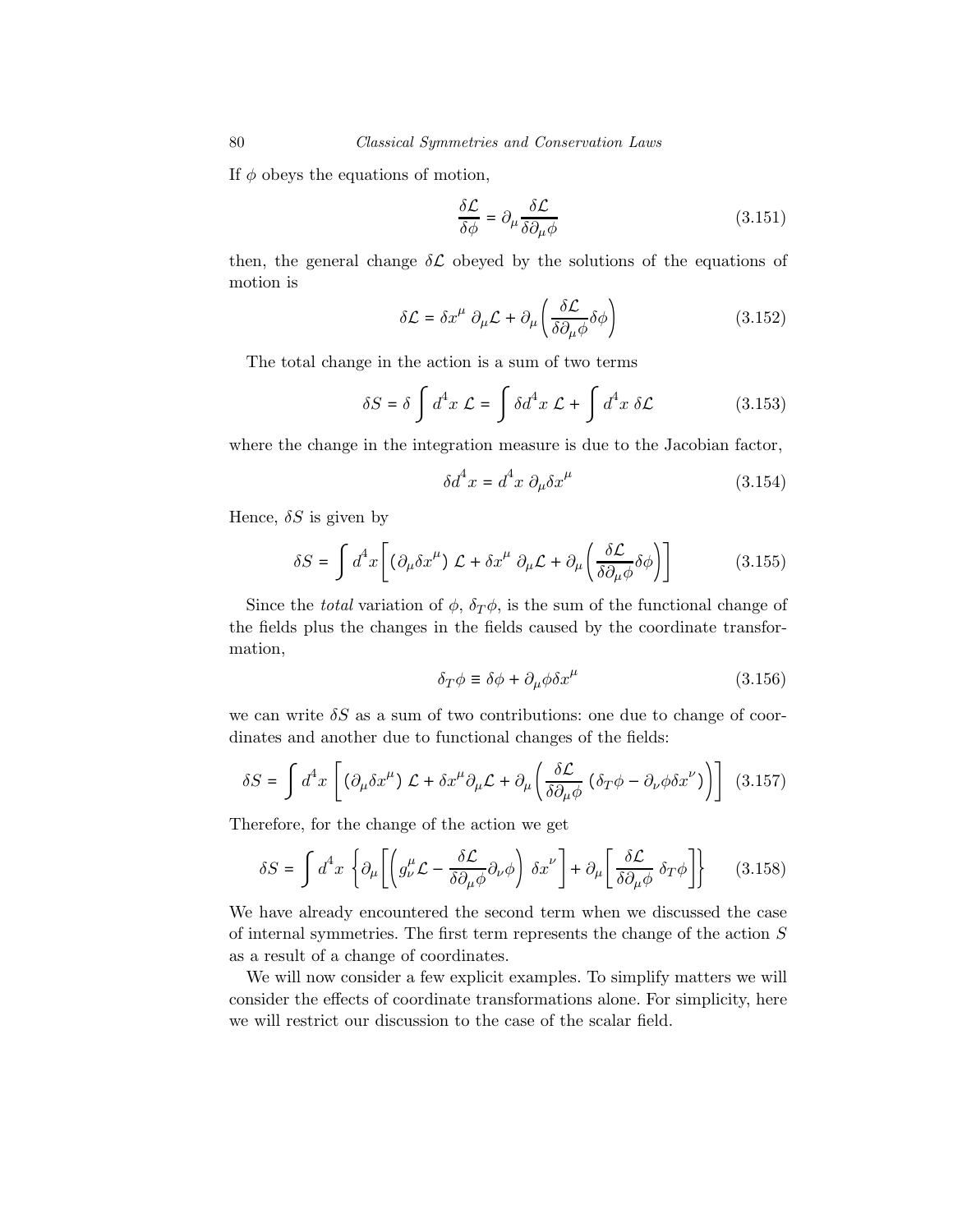## 3.8.1 Spacetime translations

Under a uniform infinitesimal translation  $\delta x_{\mu} = a_{\mu}$ , the field  $\phi$  does not change

$$
\delta_T \phi = 0 \tag{3.159}
$$

The change of the action now is

$$
\delta S = \int d^4x \ \partial_{\mu} \left( g^{\mu\nu} \mathcal{L} - \frac{\delta \mathcal{L}}{\delta \partial_{\mu} \phi} \partial^{\nu} \phi \right) a^{\nu} \tag{3.160}
$$

For a system which is isolated and translationally invariant the action must not change under a redefinition of the origin of the coordinate system. Thus,  $\delta S = 0$ . Since  $a_{\mu}$  is arbitrary, it follows that the tensor  $T^{\mu\nu}$ 

$$
T^{\mu\nu} \equiv -g^{\mu\nu} \mathcal{L} + \frac{\delta \mathcal{L}}{\delta \partial_{\mu} \phi} \partial^{\nu} \phi \tag{3.161}
$$

is conserved,

$$
\partial_{\mu}T^{\mu\nu} = 0 \tag{3.162}
$$

The tensor  $T^{\mu\nu}$  is known as the *energy-momentum tensor*. The reason for this name is the following. Given that  $T^{\mu\nu}$  is locally conserved, by Noether's theorem we can define the 4-vector  $P^{\nu}$ 

$$
P^{\nu} = \int d^3x \, T^{0\nu}(\boldsymbol{x}, x_0) \tag{3.163}
$$

which is a *constant of motion*. In particular,  $P^0$  is given by

$$
P^{0} = \int d^{3}x \; T^{00}(\boldsymbol{x}, x_{0}) \equiv \int d^{3}x \left[ -\mathcal{L} + \frac{\delta \mathcal{L}}{\delta \partial_{0} \phi} \partial^{0} \phi \right]
$$
(3.164)

But  $\frac{\delta \mathcal{L}}{\delta \partial_0 \phi}$  is just the canonical momentum  $\Pi(x)$ ,

$$
\Pi(x) = \frac{\delta \mathcal{L}}{\delta \partial_0 \phi} \tag{3.165}
$$

Then we can easily recognize that the quantity in brackets in Eq.(3.164) in the definition of  $P^0$  is just the Hamiltonian density  $\mathcal H$ 

$$
\mathcal{H} = \Pi \partial^0 \phi - \mathcal{L} \tag{3.166}
$$

Therefore, the time component of  $P^{\nu}$  is just the *total energy* of the system

$$
P^0 = \int d^3x \, \mathcal{H} \tag{3.167}
$$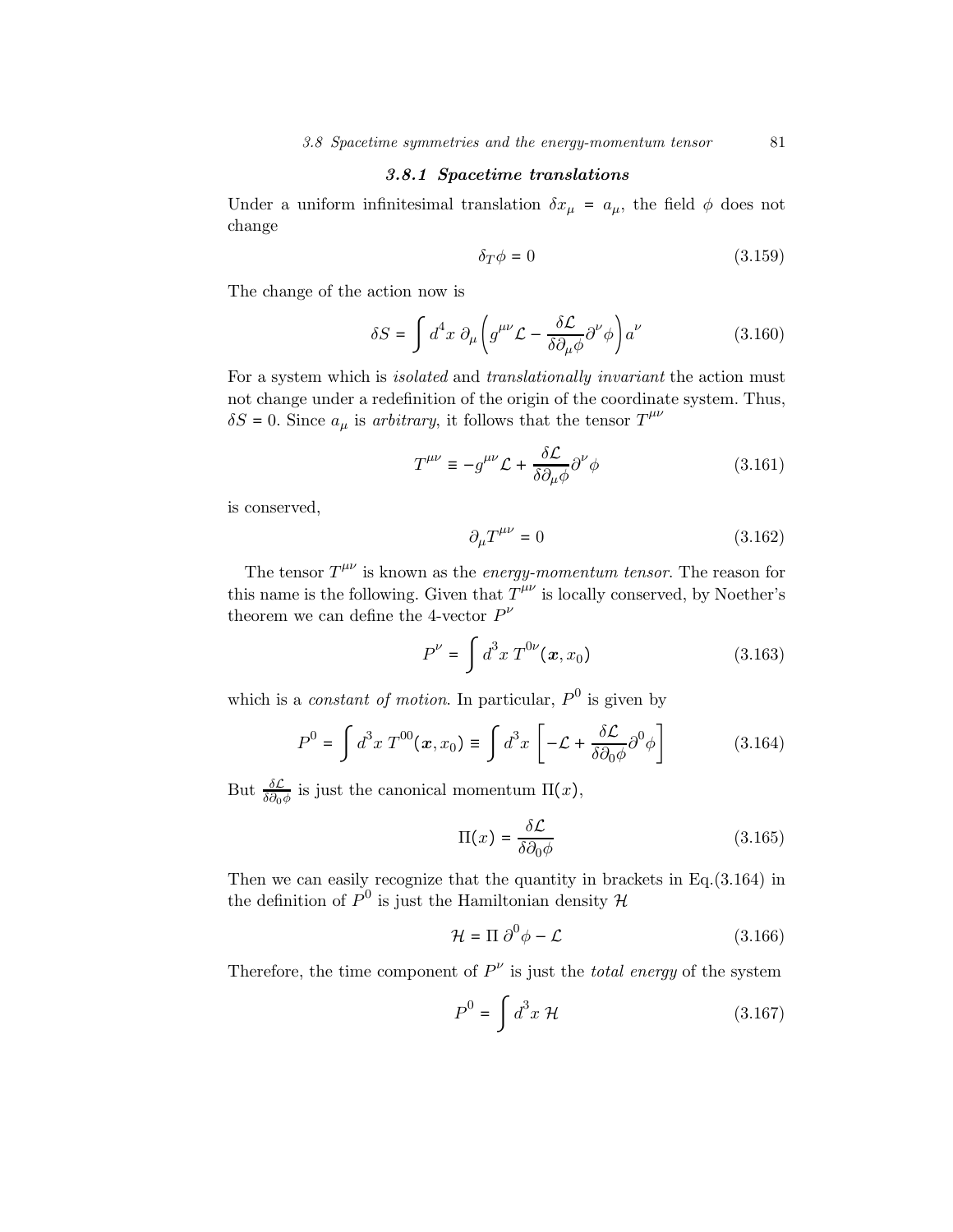The space components  $P^j$  are

$$
P^{j} = \int d^{3}x \, T^{0j} = \int d^{3}x \left[ -g^{0j} \mathcal{L} + \frac{\delta \mathcal{L}}{\delta \partial_{j} \phi} \partial^{j} \phi \right]
$$
(3.168)

Thus, since  $g^{0j} = 0$ , we get

$$
\boldsymbol{P} = \int d^3x \, \Pi(x) \, \partial \phi(x) \tag{3.169}
$$

The vector  $P$  is identified with the *total linear momentum* since (a) it is a constant of motion, and (b) it is the generator of infinitesimal space translations. For the same reasons we will denote the component  $T^{0j}(x)$  with the linear momentum density  $\mathcal{P}^{j}(x)$ . It is important to stress that the canonical momentum  $\Pi(x)$  and the total linear momentum density  $\mathcal{P}^{\prime}$  are obviously completely different physical quantities. While the canonical momentum is a field which is canonically conjugate to the field  $\phi$ , the total momentum is the linear momentum stored in the field, i.e. the linear momentum of the center of mass.

## 3.8.2 Rotations

If the action is invariant under global infinitesimal Lorentz transformations, of which spacial rotations are a particular case,

$$
\delta x_{\mu} = \omega_{\mu}^{\nu} x_{\nu} \tag{3.170}
$$

where  $\omega^{\mu\nu}$  is infinitesimal, and antisymmetric, then the variation of the action is zero,  $\delta S = 0$ . If  $\phi$  is a scalar field, then  $\delta_T \phi$  is also zero. This is not the case for spinor or vector fields which transforms under Lorentz transformations. Because of their transformation properties of these fields, the angular momentum tensor that we define below will be missing the contribution representing the spin of the field (which vanishes for a scalar field). Here we will consider only the case of scalars.

Then, since for a scalar field  $\delta_T \phi = 0$ , we find

$$
\delta S = 0 = \int d^4x \ \partial_{\mu} \left[ \left( g^{\mu\nu} \mathcal{L} - \frac{\delta \mathcal{L}}{\delta \partial_{\mu} \phi} \partial^{\nu} \phi \right) \omega^{\nu \rho} x_{\rho} \right] \tag{3.171}
$$

Since  $\omega^{\nu\rho}$  is constant and arbitrary, the magnitude in brackets must also define a conserved current.

Let  $M^{\mu\nu\rho}$  be the tensor defined by

$$
M^{\mu\nu\rho} \equiv T^{\mu\nu} x^{\rho} - T^{\mu\rho} x^{\nu} \tag{3.172}
$$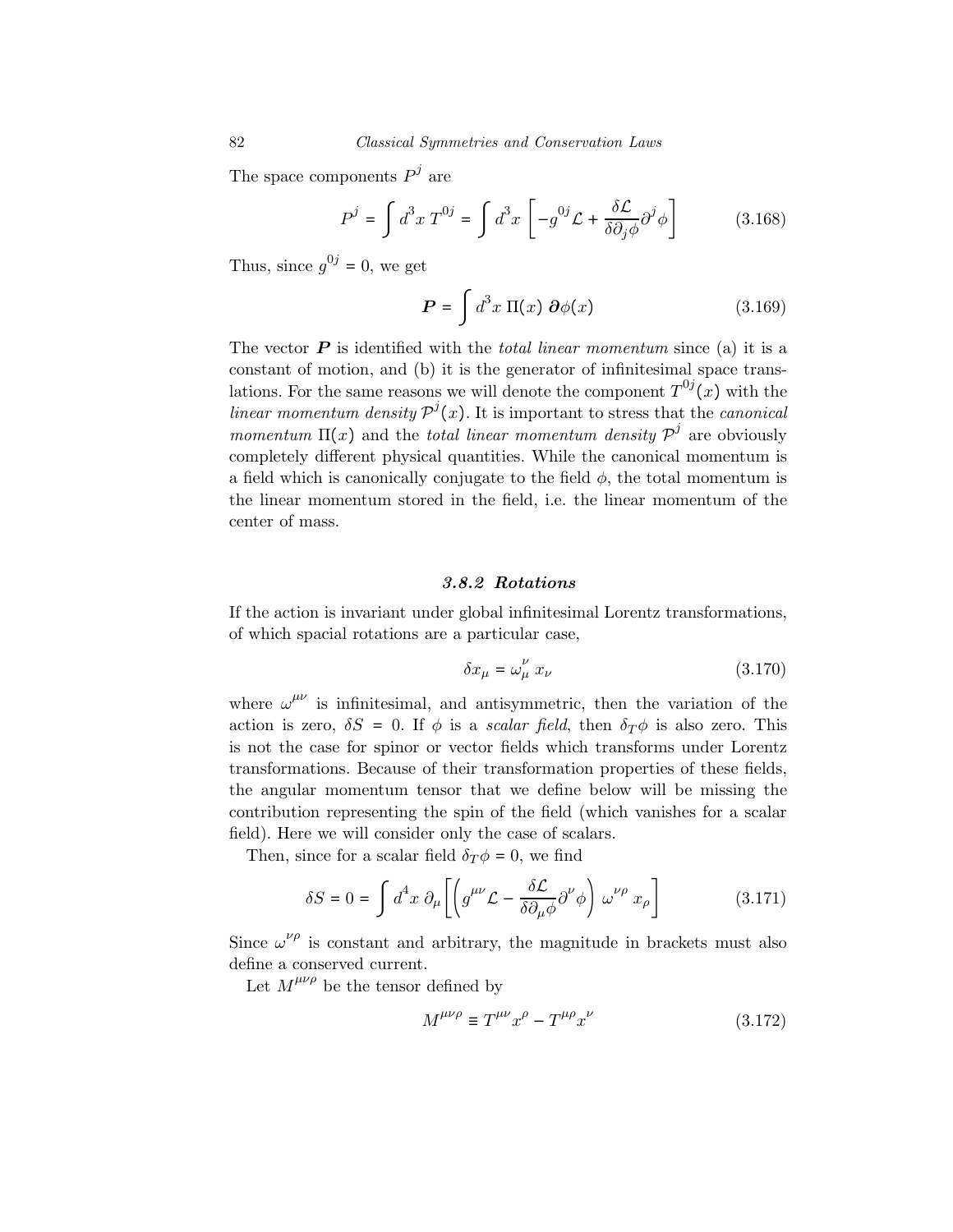in terms of which, the quantity in brackets in Eq.(3.171) becomes  $\frac{1}{2}\omega_{\nu\rho}M^{\mu\nu\rho}$ . Thus, for arbitrary constant  $\omega$ , we find that the tensor  $M^{\mu\nu\rho}$  is locally conserved,

$$
\partial_{\mu}M^{\mu\nu\rho} = 0 \tag{3.173}
$$

In particular, the transformation

$$
\delta x_0 = 0, \qquad \delta x_j = \omega_{jk} x_k \tag{3.174}
$$

represents an infinitesimal rotation of the spatial axes with

$$
\omega_{jk} = \epsilon_{jkl}\theta_l \tag{3.175}
$$

where  $\theta_l$  are three infinitesimal Euler angles. Thus, we suspect that  $M^{\mu\nu\rho}$ must be related with the total angular momentum. Indeed, the local conservation of the current  $M^{\mu\nu\rho}$  leads to the global conservation of the tensorial quantity  $L^{\nu\rho}$ 

$$
L^{\nu\rho} \equiv \int d^3x \; M^{0\nu\rho}(\mathbf{x}, x_0) \tag{3.176}
$$

In particular, the space components of  $L_{\nu\rho}$  are

$$
L_{jk} = \int d^3x \left( T_{0j}(x) \ x_k - T_{0k}(x) \ x_j \right)
$$
  
= 
$$
\int d^3x \left( \mathcal{P}_j(x) \ x_j - \mathcal{P}_k(x) \ x_j \right)
$$
 (3.177)

If we denote by  $L_j$  the (pseudo) vector

$$
L_j \equiv \frac{1}{2} \epsilon_{jkl} L_{kl} \tag{3.178}
$$

we get

$$
L_j \equiv \int d^3x \ \epsilon_{jkl} \ x_k \ \mathcal{P}_l(x) \equiv \int d^3x \ \ell_j(x) \tag{3.179}
$$

The vector  $L_i$  is the generator of infinitesimal rotations and is thus identified with the total *angular momentum*, whereas  $\ell_i(x)$  is the corresponding (spacial) angular momentum density. Notice that, since we are dealing with a scalar field, there is no spin contribution to the angular momentum density.

The generalized angular momentum tensor  $L^{\nu\rho}$  of Eq.(3.176) is not translationally invariant since under a displacement of the origin of the coordinate system by  $a^{\mu}$ ,  $L^{\nu\rho}$  changes by an amount  $a^{\nu}P^{\rho} - a^{\rho}P^{\nu}$ . A truly intrinsic angular momentum is given by the Pauli-Lubanski vector  $W^{\mu}$ ,

$$
W^{\mu} = -\frac{1}{2} \epsilon^{\mu\nu\lambda\rho} \frac{L^{\nu\lambda} P^{\rho}}{\sqrt{P^2}}
$$
 (3.180)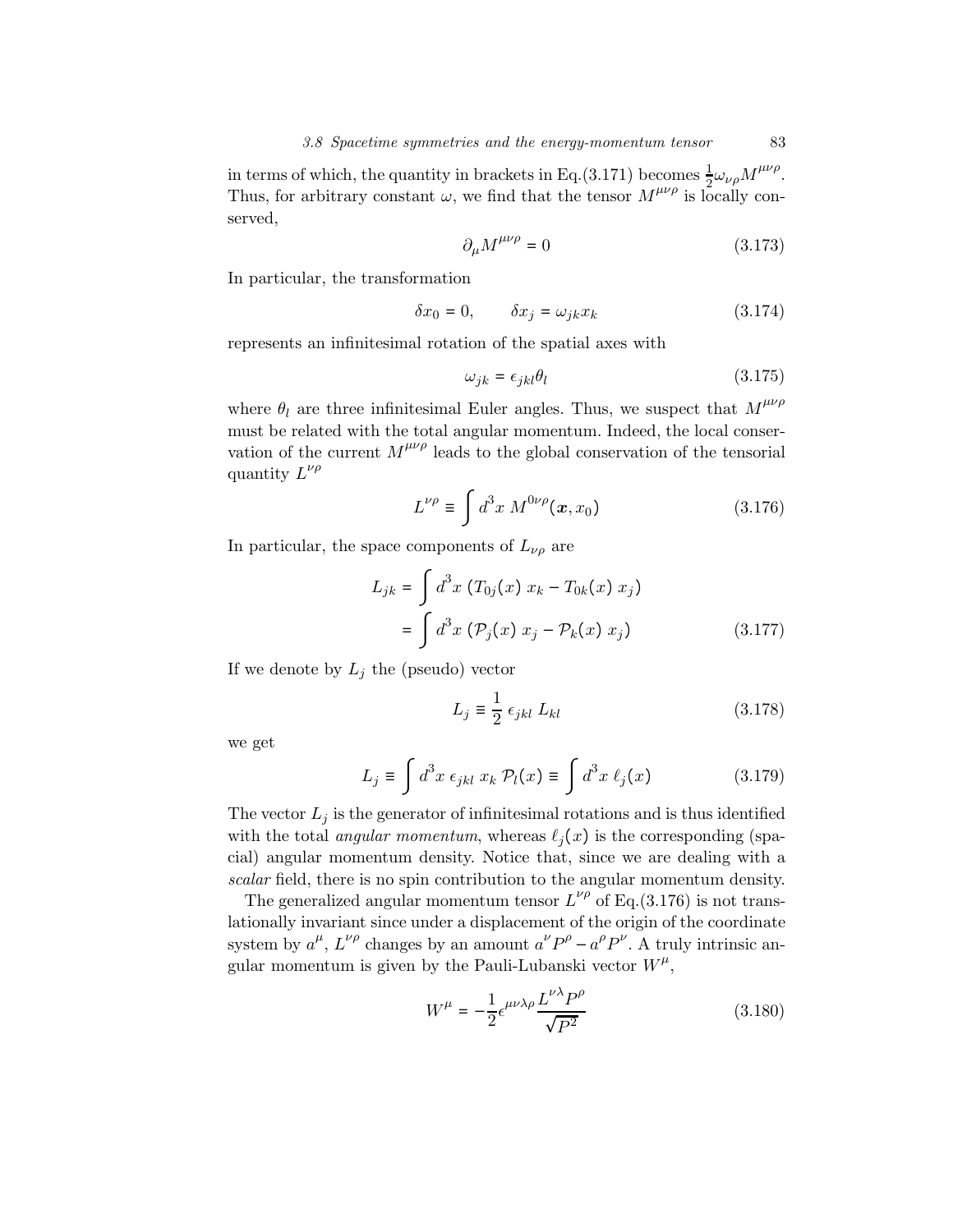which, in the rest frame  $P = 0$ , reduces to the angular momentum.

Finally, we find that if the angular momentum tensor  $M^{\mu\nu\lambda}$  has the form

$$
M^{\mu\nu\lambda} = T^{\mu\nu} x^{\lambda} - T^{\mu\lambda} x^{\nu}
$$
 (3.181)

Then, the conservation of the energy-momentum tensor  $T^{\mu\nu}$  and of the angular momentum tensor  $M^{\mu\nu\lambda}$  together lead to the condition that the energymomentum tensor should be a symmetric second rank tensor,

$$
T^{\mu\nu} = T^{\mu\nu} \tag{3.182}
$$

Thus, we conclude that the conservation of angular momentum requires that the energy momentum tensor  $T^{\mu\nu}$  for a *scalar field* be symmetric.

The expression for  $T^{\mu\nu}$  that we derived in Eq.(3.161) is not manifestly symmetric. However, if  $T^{\mu\nu}$  is conserved, then the "improved" tensor  $\tilde{T}^{\mu\nu}$ 

$$
\tilde{T}^{\mu\nu} = T^{\mu\nu} + \partial_{\lambda} K^{\mu\nu\lambda} \tag{3.183}
$$

is also conserved, provided the tensor  $K^{\mu\nu\lambda}$  is antisymmetric in  $(\mu, \lambda)$  and  $(\nu, \lambda)$ . It is always possible to find such a tensor  $K^{\mu\nu\lambda}$  to make  $\tilde{T}^{\mu\nu}$  symmetric. The improved, symmetric, energy-momentum tensor is known as the Belinfante energy-momentum tensor.

In particular, for the scalar field  $\phi(x)$  whose Lagrangian density  $\mathcal L$  is

$$
\mathcal{L} = \frac{1}{2} (\partial_{\mu} \phi)^2 - V(\phi) \tag{3.184}
$$

the locally conserved energy-momentum tensor  $T^{\mu\nu}$  is

$$
T^{\mu\nu} = -g^{\mu\nu}\mathcal{L} + \frac{\delta\mathcal{L}}{\delta\partial_{\mu}\phi}\partial^{\nu}\phi \equiv -g^{\mu\nu}\mathcal{L} + \partial^{\mu}\phi\partial^{\nu}\phi \qquad (3.185)
$$

which is symmetric. The conserved energy-momentum 4-vector is

$$
P^{\mu} = \int d^{3}x \left( -g^{0\mu} \mathcal{L} + \partial^{0} \phi \partial^{\mu} \phi \right) \tag{3.186}
$$

Thus, we find that

$$
P^{0} = \int d^{3}x \left( \Pi \partial_{0} \phi - \mathcal{L} \right) = \int d^{3}x \left[ \frac{1}{2} \Pi^{2} + \frac{1}{2} (\nabla \phi)^{2} + V(\phi) \right] \tag{3.187}
$$

is the total energy of the field, and

$$
\boldsymbol{P} = \int d^3x \, \Pi(x) \, \nabla \phi(x) \tag{3.188}
$$

is the linear momentum  $P$  of the field. Both are constants of motion.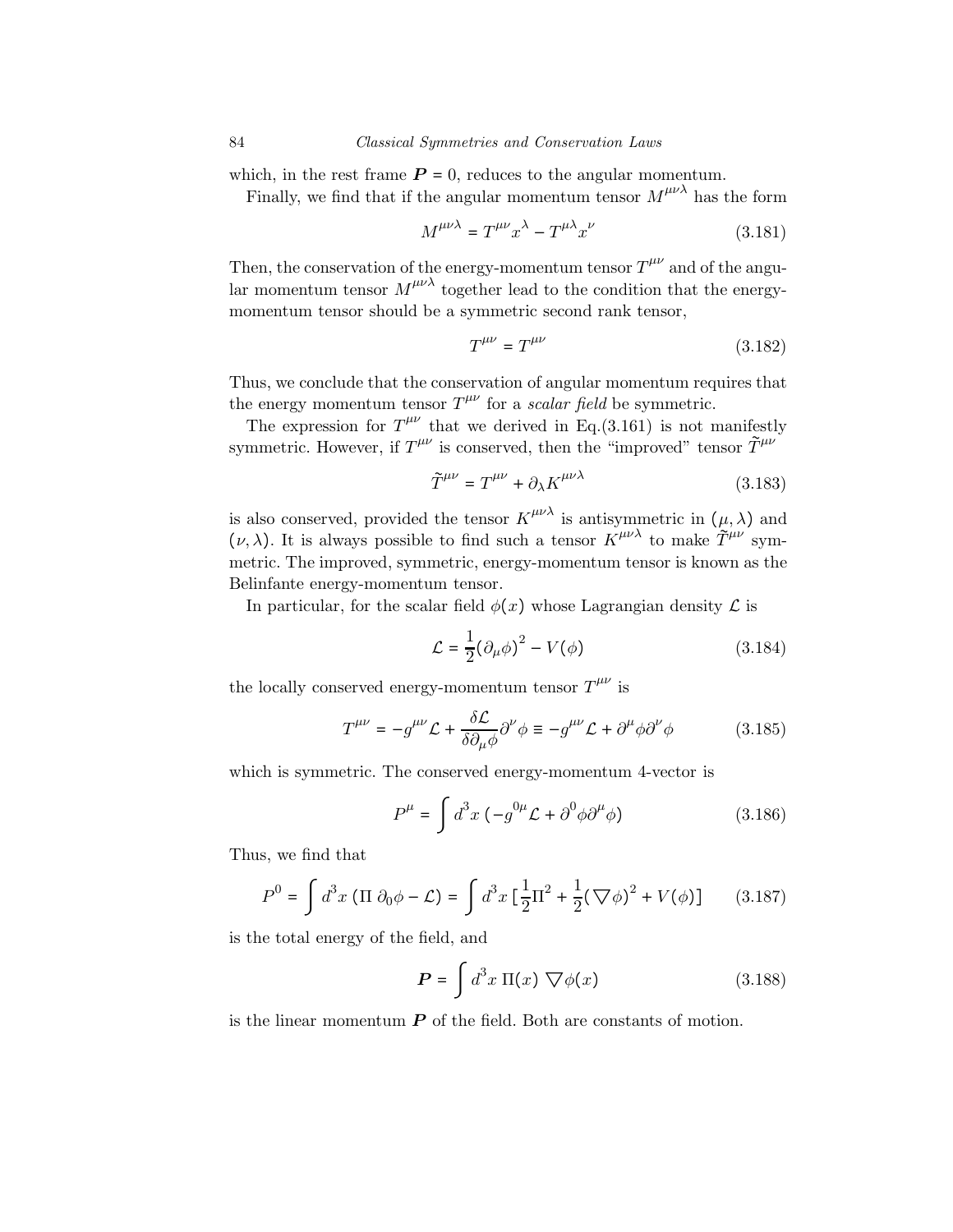## 3.9 The energy-momentum tensor for the electromagnetic field

For the case of the Maxwell field  $A_\mu$ , a straightforward application of these methods yields an energy-momentum tensor  $T^{\mu\nu}$  of the form

$$
T^{\mu\nu} = -g^{\mu\nu} \mathcal{L} + \frac{\delta \mathcal{L}}{\delta \partial_{\nu} A_{\lambda}} \partial^{\mu} A_{\lambda}
$$
  

$$
= \frac{1}{4} g^{\mu\nu} F^{\alpha\beta} F_{\alpha\beta} - F^{\nu\lambda} \partial^{\mu} A_{\lambda}
$$
 (3.189)

It obeys  $\partial_{\mu}T^{\mu\nu} = 0$  and, hence, is locally conserved. However, this tensor is not gauge invariant. We can construct a gauge-invariant and conserved energy momentum tensor by exploiting the ambiguity in the definition of  $T^{\mu\nu}$ . Thus, if we choose  $K_{\mu\nu\lambda} = F_{\nu\lambda}A_{\mu}$ , which is anti-symmetric in the indices  $\nu$  and  $\lambda$ , we can construct the required gauge-invariant and conserved energy momentum-tensor

$$
\tilde{T}^{\mu\nu} = \frac{1}{4}g^{\mu\nu}F^2 - F^{\nu}_\lambda F^{\mu\lambda} \tag{3.190}
$$

where we used the equation of motion of the free electromagnetic field,  $\partial^{\lambda} F_{\nu\lambda} = 0$ . Notice that this "improved" energy-momentum tensor is both gauge-invariant and symmetric.

From here we find that the 4-vector

$$
P^{\mu} = \int_{x_0 \text{ fixed}} d^3x \, \tilde{T}^{\mu 0} \tag{3.191}
$$

is a constant of motion. Thus, we identify

$$
P^{0} = \int_{x_{0} \text{ fixed}} d^{3}x \, \tilde{T}^{00} = \int_{x_{0} \text{ fixed}} d^{3}x \, \frac{1}{2} (\mathbf{E}^{2} + \mathbf{B}^{2}) \tag{3.192}
$$

with the Hamiltonian, and

$$
P^{i} = \int_{x_0 \text{ fixed}} d^{3}x \ \tilde{T}^{i0} = \int_{x_0 \text{ fixed}} d^{3}x \ (\boldsymbol{E} \times \boldsymbol{B})_{i}
$$
 (3.193)

with the linear momentum (or Poynting vector) of the electromagnetic field.

## 3.10 The energy-momentum tensor and changes in the geometry

The energy momentum tensor  $T^{\mu\nu}$  appears in classical field theory as a result of the translation invariance, in both space and time, of the physical system. We have seen in the previous section that for a scalar field  $T^{\mu\nu}$  is a symmetric tensor as a consequence of the conservation of angular momentum. The definition that we found does not require that  $T^{\mu\nu}$  should have any definite symmetry. However we found that it is always possible to modify  $T^{\mu\nu}$  by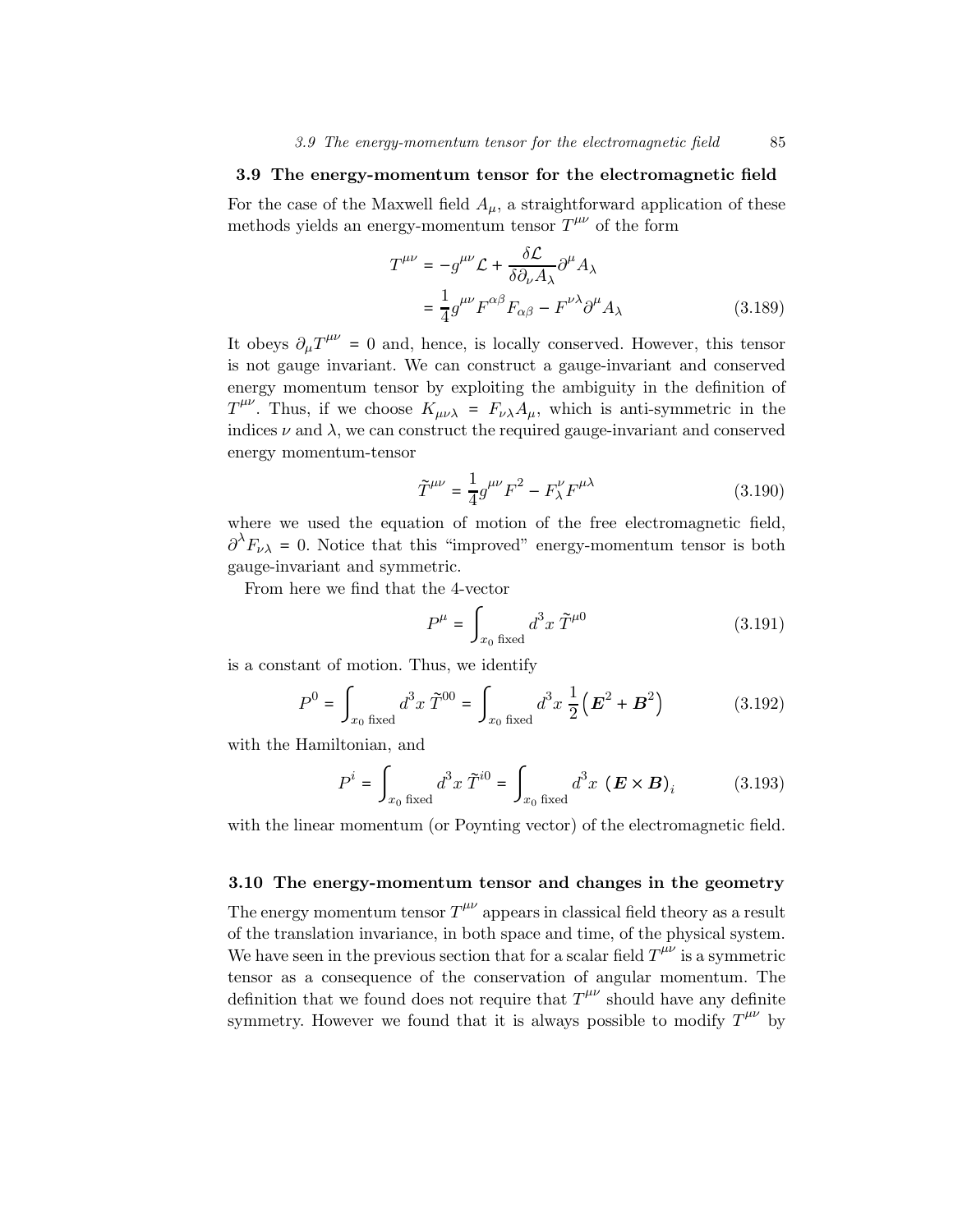adding a suitably chosen antisymmetric conserved tensor to find a symmetric version of  $T^{\mu\nu}$ . Given this fact, it is natural to ask if there is a way to define the energy-momentum tensor in a such a way that it is always symmetric. This issue becomes important if we want to consider theories for systems which contain fields which are not scalars.

It turns out that it is possible to regard  $T^{\mu\nu}$  as the change in the *action* due to a change of the geometry in which the system lives. From classical physics, we are familiar with the fact that when a body is distorted in some manner, in general its energy increases since we have to perform some work against the body in order to deform it. A deformation of a body is a change of the geometry in which its component parts evolve. Examples of such changes of geometry are shear distortions, dilatations, bendings, and twists. On the other hand, there are changes that do not cost any energy since they are symmetry operations. Examples of symmetry operations are translations and rotations. These symmetry operations can be viewed as simple changes in the coordinates of the parts of the body which do not change its geometrical properties, i.e. the distances and angles of different points. Thus, coordinate transformations do not alter the energy of the system. The same type of arguments apply to any dynamical system. In the most general case, we have to consider transformations which leave the action invariant. This leads us to consider how changes in the geometry of the spacetime affect the action of a dynamical system.

The information about the geometry in which a system evolves is encoded in the metric tensor of the space (and spacetime). The metric tensor is a symmetric tensor that specifies how to measure the distance |ds| between a pair of nearby points x and  $x + dx$ , namely

$$
ds^{2} = g^{\mu\nu}(x) dx_{\mu} dx_{\nu}
$$
 (3.194)

Under an arbitrary local *change of coordinates*  $x_{\mu} \rightarrow x_{\mu} + \delta x_{\mu}$ , the metric tensor changes as follows

$$
g_{\mu\nu}^{\prime}(x^{\prime}) = g_{\lambda\rho}(x) \frac{\partial x^{\lambda}}{\partial x^{\prime\mu}} \frac{\partial x^{\rho}}{\partial x^{\prime\nu}}
$$
(3.195)

For an infinitesimal change, this means that the functional change in the metric tensor  $\delta g_{\mu\nu}$  is

$$
\delta g_{\mu\nu} = -\frac{1}{2} \left( g_{\mu\lambda} \partial^{\nu} \delta x_{\lambda} + g_{\lambda\nu} \partial^{\mu} \delta x_{\lambda} + \partial^{\lambda} g_{\mu\nu} \delta x_{\lambda} \right) \tag{3.196}
$$

The volume element, invariant under coordinate transformations, is  $d^4x \sqrt{g}$ , where  $q$  is the determinant of the metric tensor.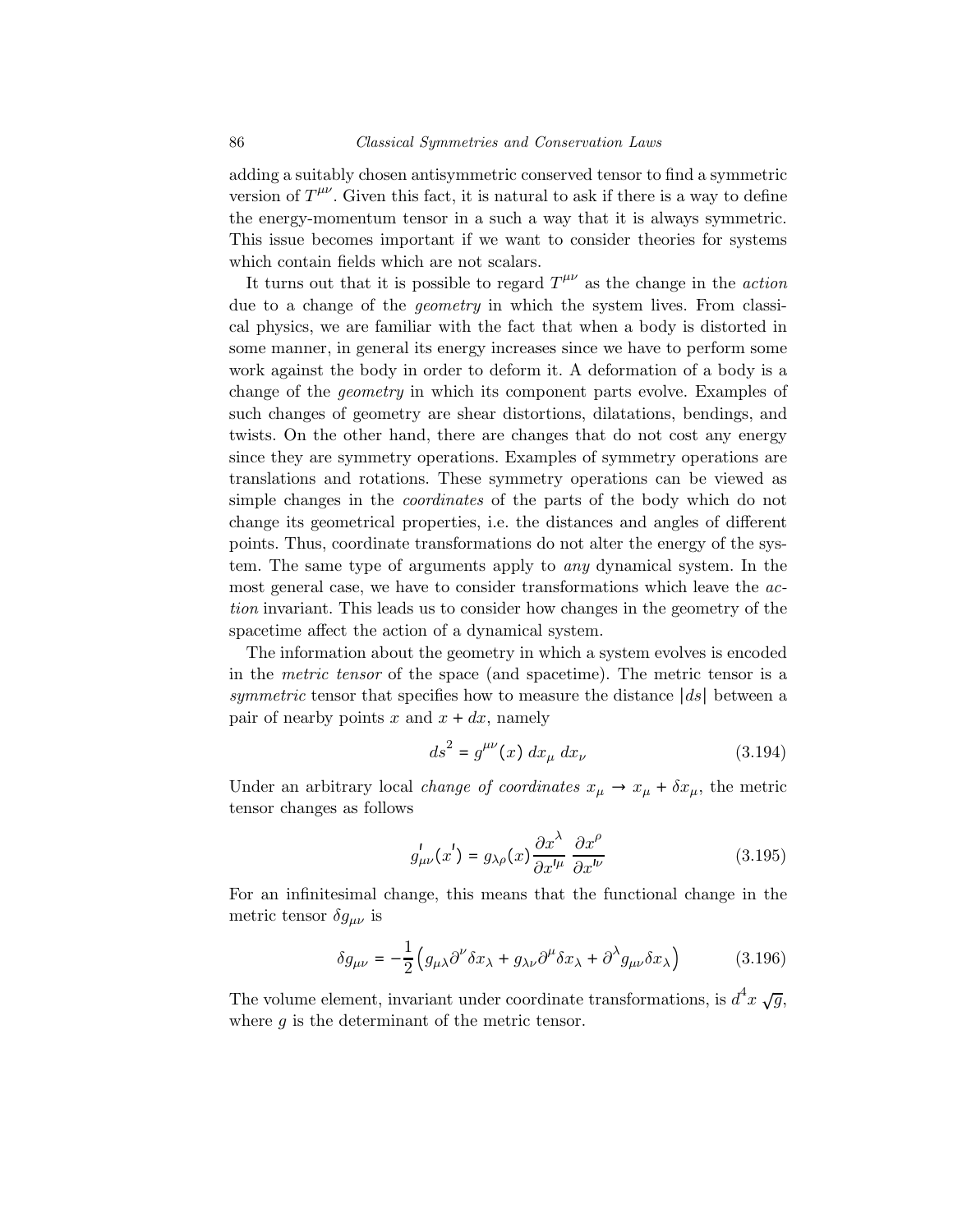Coordinate transformations change the metric of spacetime but do not change the action. Physical or geometric changes, are changes in the metric tensor which are not due to coordinate transformations. For a system in a space with metric tensor  $g^{\mu\nu}(x)$ , not necessarily the Minkowski (or Euclidean) metric, the change of the action is a linear function of the infinitesimal change in the metric  $\delta g^{\mu\nu}(x)$  (i.e. "Hooke's Law"). Thus, we can write the change of the action due to an arbitrary infinitesimal change of the metric in the form

$$
\delta S = \int d^4x \sqrt{g} T^{\mu\nu}(x) \delta g_{\mu\nu}(x) \qquad (3.197)
$$

Below we will identify the proportionality constant, the tensor  $T^{\mu\nu}$ , with the conserved energy-momentum tensor. This definition implies that  $T^{\mu\nu}$  can be regarded as the derivative of the action with respect to the metric

$$
T^{\mu\nu}(x) \equiv \frac{\delta S}{\delta g_{\mu\nu}(x)}\tag{3.198}
$$

Since the metric tensor is symmetric, this definition always yields a symmetric energy momentum tensor.

In order to prove that this definition of the energy-momentum tensor agrees with the one we obtained before (which was not unique!) we have to prove that this form of  $T^{\mu\nu}$  that we have just defined is a *conserved* current for coordinate transformations. Under an arbitrary local change of coordinates, which leave the distance ds unchanged, the metric tensor changes by the  $\delta g_{\mu\nu}$  given above. The change of the action  $\delta S$  must be zero for this case. We see that if we substitute the expression for  $\delta g_{\mu\nu}$  in  $\delta S$ , then an integration by parts will yield a conservation law. Indeed, for the particular case of a flat metric, such as the Minkowski or Euclidean metrics, the change  $\delta S$  is

$$
\delta S = -\frac{1}{2} \int d^4 x \ T^{\mu\nu}(x) \left( g_{\mu\lambda} \partial_{\nu} \delta x^{\lambda} + g_{\lambda\nu} \partial_{\mu} \delta x^{\lambda} \right) \tag{3.199}
$$

since for a global coordinate transformation the Jacobian factor  $\sqrt{g}$  and the measure of spacetime  $d^4x$  are constant. Thus, if  $\delta S$  is to vanish for an arbitrary change  $\delta x$ , the tensor  $T^{\mu\nu}(x)$  has to be a locally conserved current, i.e.  $\partial_{\mu}T^{\mu\nu}(x) = 0$ . This definition can be extended to the case of more general spaces. We should note, however, that the energy-momentum tensor can be made symmetric only if the space does not have a property known as torsion.

Finally, let us remark that this definition of the energy-momentum tensor